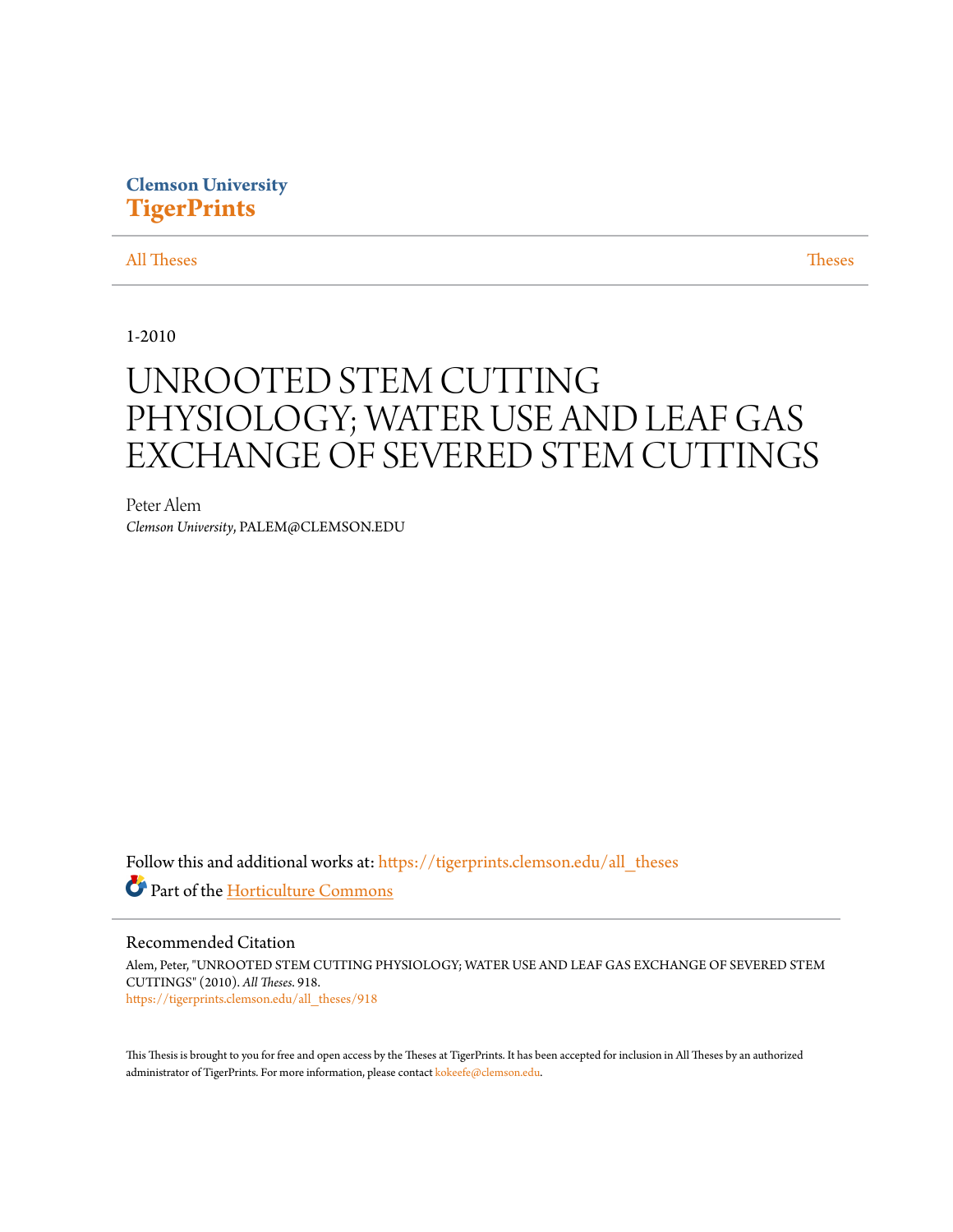# UNROOTED STEM CUTTING PHYSIOLOGY; WATER USE AND LEAF GAS EXCHANGE OF SEVERED STEM CUTTINGS

**\_\_\_\_\_\_\_\_\_\_\_\_\_\_\_\_\_\_\_\_\_\_\_\_\_\_\_\_\_\_\_\_\_\_\_\_\_\_\_\_\_\_\_\_\_\_\_\_\_\_\_**

A Thesis Presented To the Graduate School of Clemson University

\_\_\_\_\_\_\_\_\_\_\_\_\_\_\_\_\_\_\_\_\_\_\_\_\_\_\_\_\_\_\_\_\_\_\_\_\_\_\_\_\_\_\_\_\_\_\_\_\_\_\_\_

In Partial Fulfillment of the Requirements for the Degree Master of Science Plant and Environmental Science

\_\_\_\_\_\_\_\_\_\_\_\_\_\_\_\_\_\_\_\_\_\_\_\_\_\_\_\_\_\_\_\_\_\_\_\_\_\_\_\_\_\_\_\_\_\_\_\_\_\_\_\_\_

by Alem O. Peter August 2010

\_\_\_\_\_\_\_\_\_\_\_\_\_\_\_\_\_\_\_\_\_\_\_\_\_\_\_\_\_\_\_\_\_\_\_\_\_\_\_\_\_\_\_\_\_\_\_\_\_\_\_\_\_

Accepted by: Dr. Jim Faust, Committee Chair Dr. Christina Wells Dr. Dara Park Dr. Patrick Gerard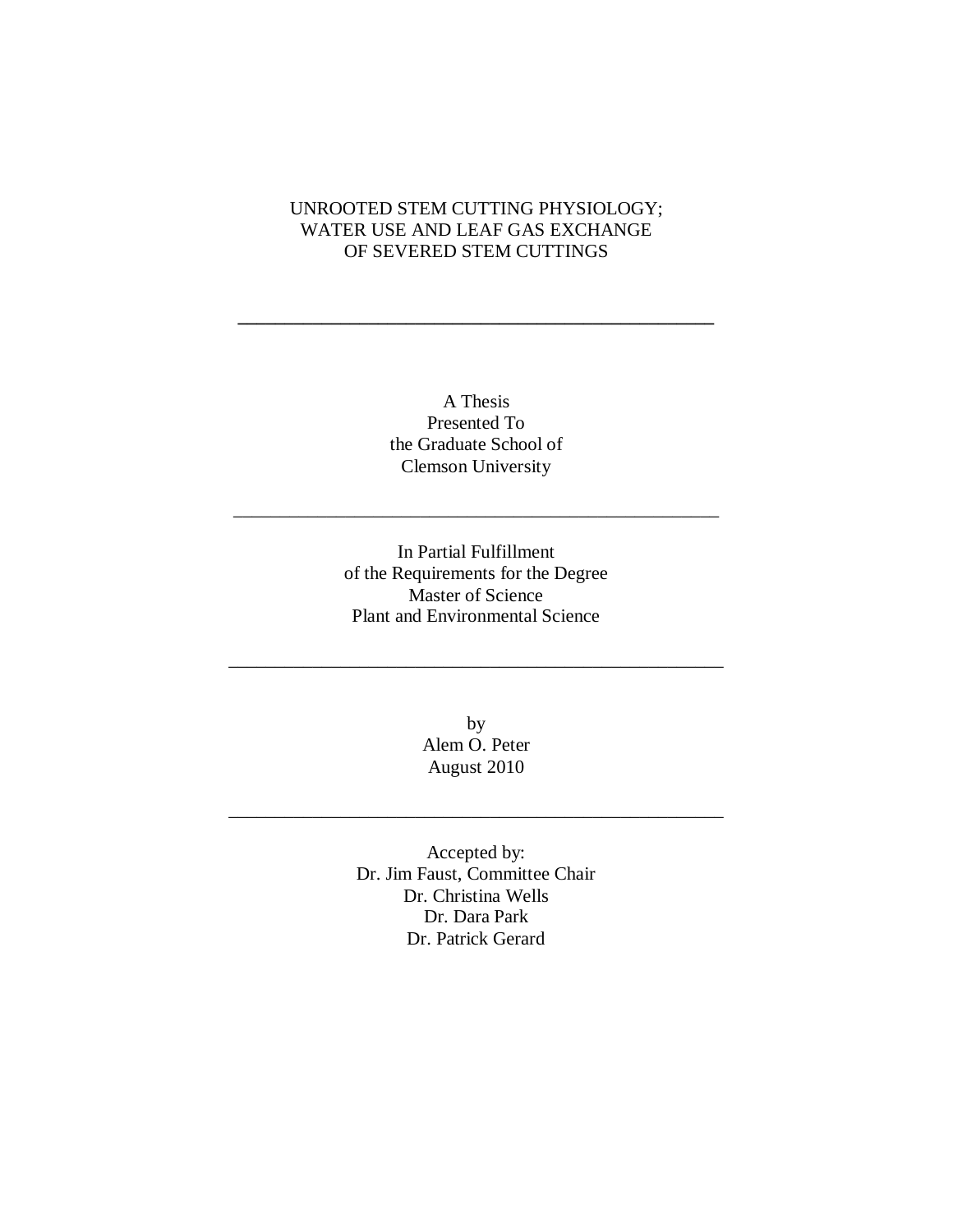#### **ABSTRACT**

<span id="page-2-0"></span>Stem cuttings are one of the most frequently used and successful methods of vegetative plant propagation. The understanding of unrooted cutting physiology, especially gas exchange and water flux, is crucial for successful propagation of healthy plants. Prior to root initiation, water uptake is limited and leafy stem cuttings are most vulnerable to wilting.

Experiments were carried out in the greenhouse with poinsettia cuttings to determine water uptake, photosynthesis, transpiration and stomatal conductance from the time of severing to rooting, including time spent in storage. Water uptake through the severed stem was investigated in the laboratory and growth chamber. Cutting gas exchange (i.e., photosynthesis, stomatal conductance and transpiration) sharply declined after severing and gradually recovered in propagation after root initiation. CIRAS-2, with optional integrated Chlorophyll Fluorescence Module (CFM) was used to assess chlorophyll fluorescence and photosynthesis of cuttings at different stages: freshly severed cuttings (Day 1), 3 day-old cuttings, callused cuttings (Day 7 and 10), and rooted cuttings (Day 21 and 28). There was no significant difference in chlorophyll fluorescence between the cuttings and stock plants hence we inferred no significant damage to photosynthetic reaction centers as a result of severing. Unrooted cuttings had relatively low photosynthetic rates compared to rooted cuttings with water as a possible limiting factor. Our data also suggest that water use efficiency increases during the first week in propagation prior to root initiation. The mechanism for this improved water use appears to be due to a return in normal stomatal function during the first week in propagation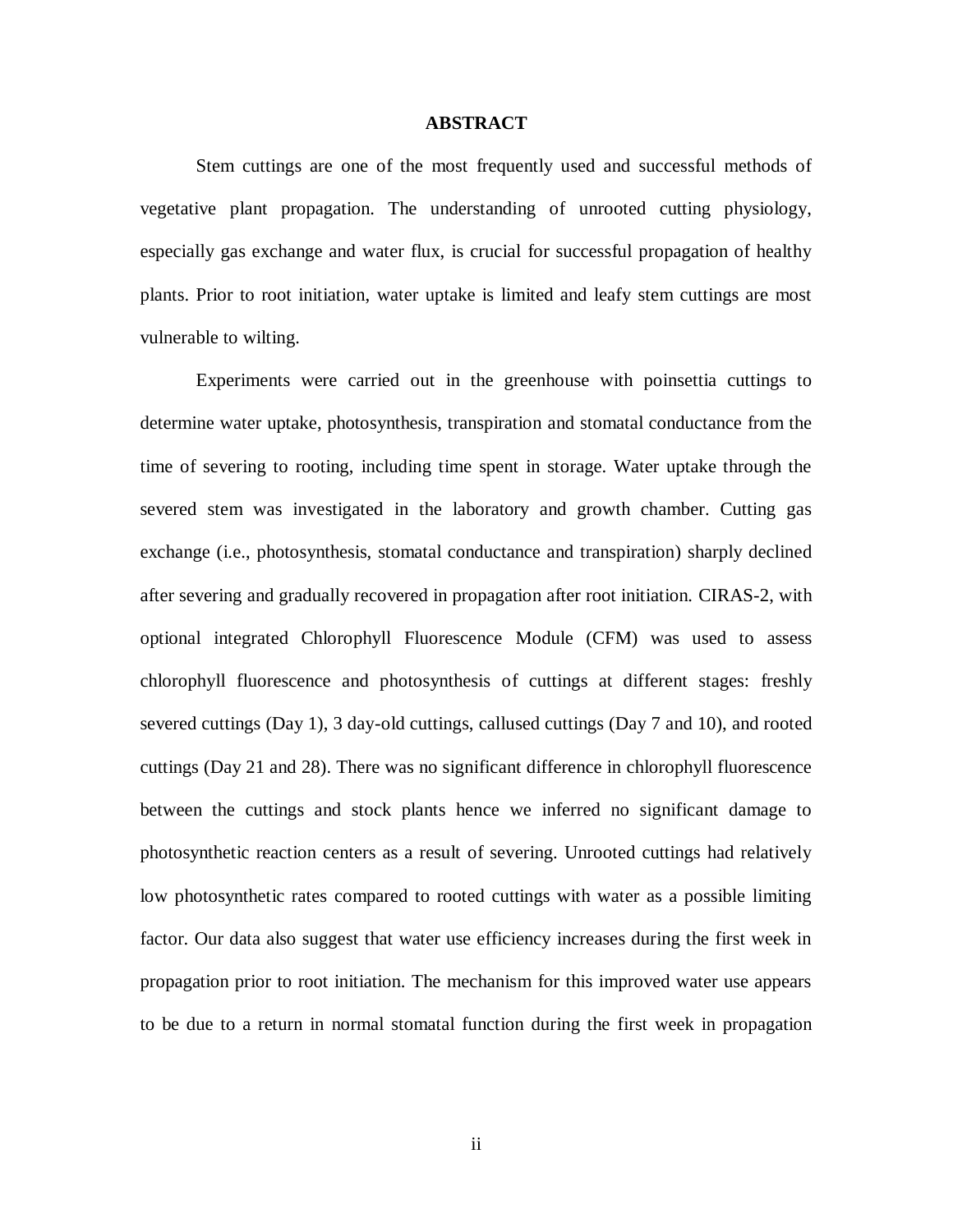following severing the cutting from the stock plant. The results have implications for the management of mist in propagation environment.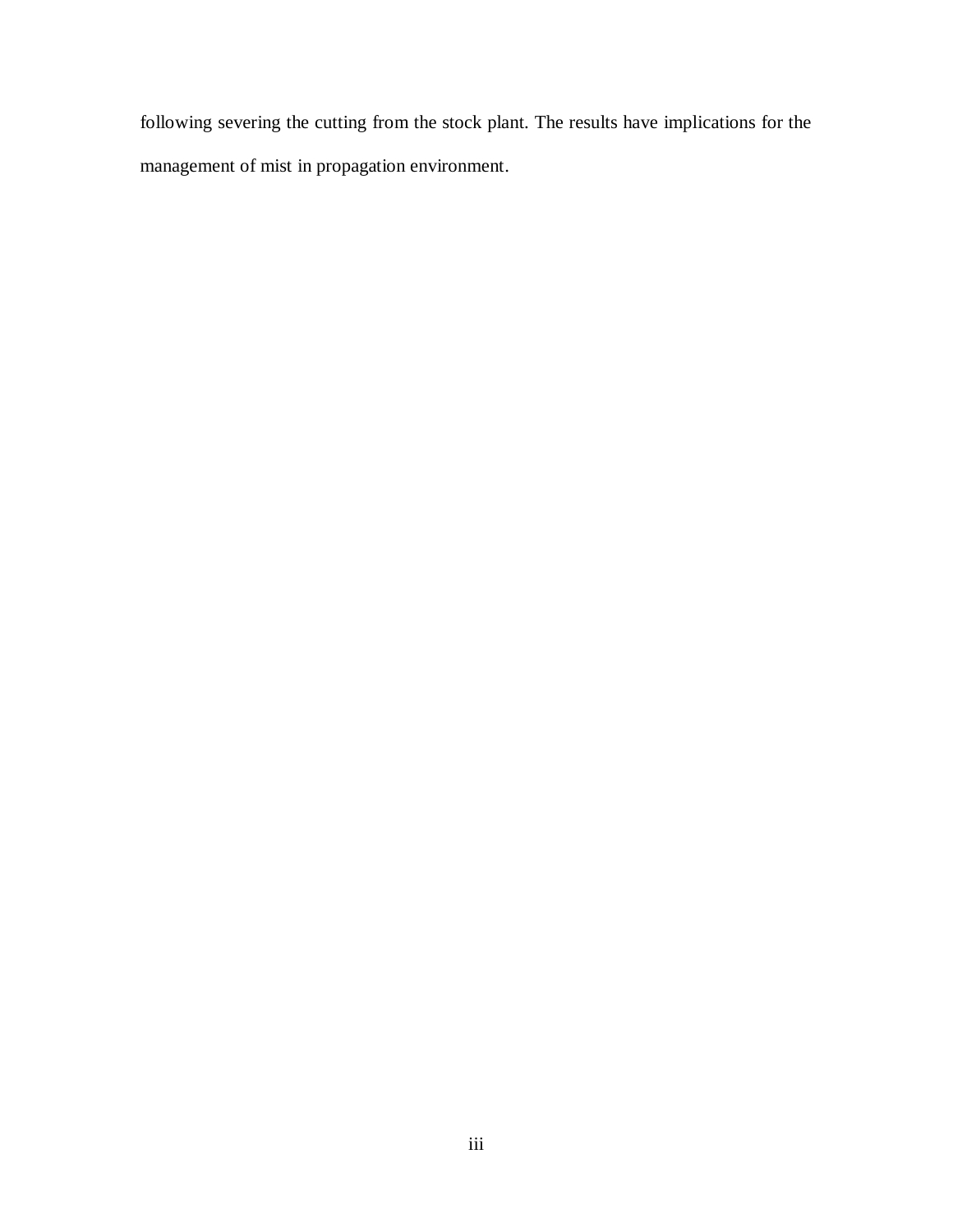#### **ACKNOWLEDGEMENTS**

<span id="page-4-0"></span>First, I would like to thank my advisor Dr. Jim Faust for his tireless support and help in helping me to understand and appreciate plant science and research and for offering an opportunity to be a student under his supervision. Secondly, I would like to thank Dr. Christina Wells for introducing and helping me learn how to use various instruments which were the means through which I gathered my data as well as for letting me use her laboratory and chemicals. I would also like to thank Dr. Dara Park who was instrumental in selecting appropriate courses for my degree, and Dr. Gerard who offered me advice on data analysis and report and accepted to be part of committee even though he was from another department.

Finally, I would like to thank my brothers and sisters back in Kenya who are always there for me and Woollbrights family especially Joey and his family who have been great friends and a family to me.

 I would like to dedicate this work to my departed mother and father Akumu and Alem Limbe.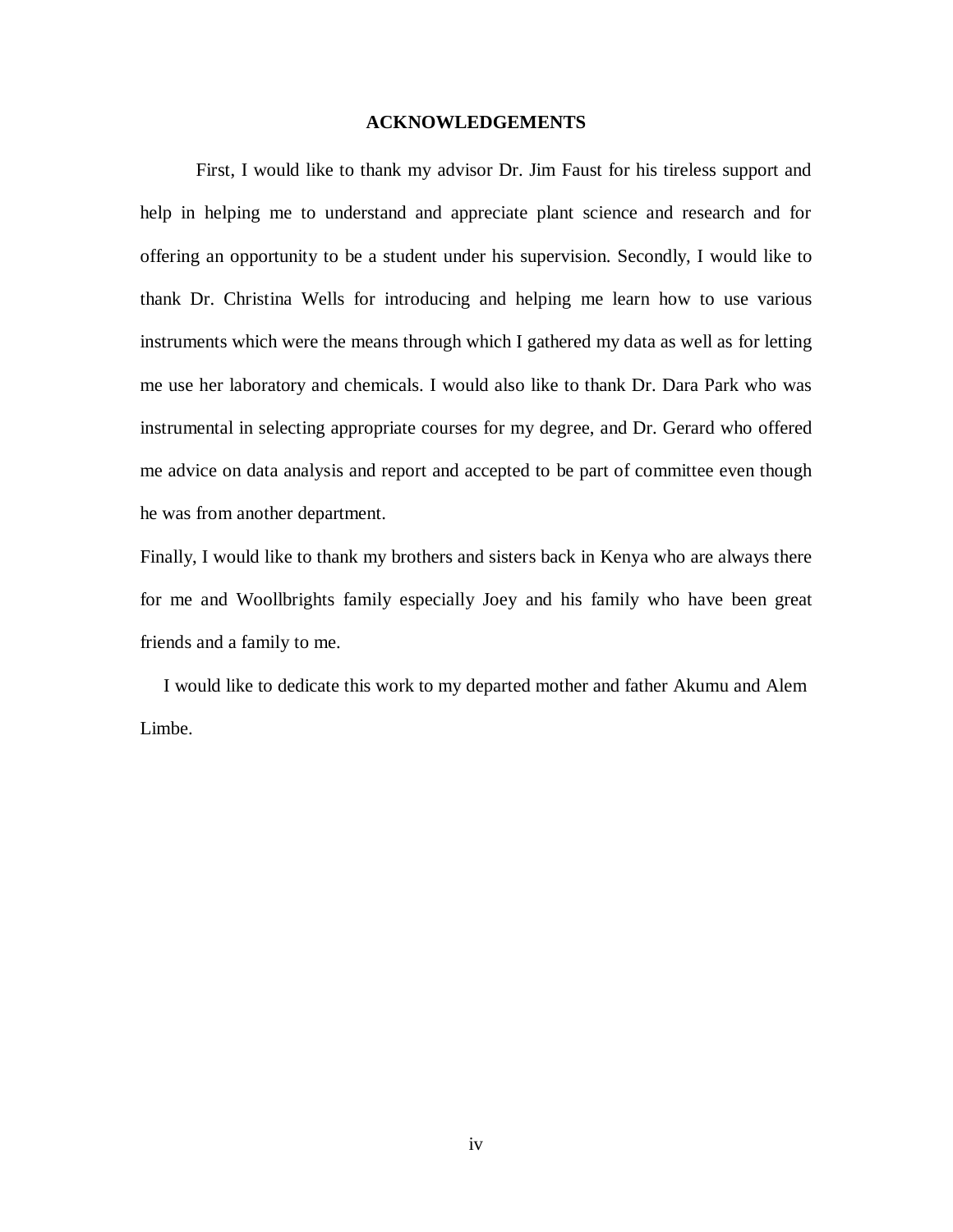# **TABLE OF CONTENTS**

<span id="page-5-0"></span>

| <b>CHAPTER</b>                                                                                                  |  |
|-----------------------------------------------------------------------------------------------------------------|--|
|                                                                                                                 |  |
|                                                                                                                 |  |
|                                                                                                                 |  |
|                                                                                                                 |  |
|                                                                                                                 |  |
| the contract of the contract of the contract of the contract of the contract of the contract of the contract of |  |

| Relationship between photosynthesis and stomatal conductance 13 |  |
|-----------------------------------------------------------------|--|
|                                                                 |  |
|                                                                 |  |
|                                                                 |  |
|                                                                 |  |
| 2. WATER FLUX OF POINSETTIA CUTTINGS IN PROPAGATION 23          |  |
|                                                                 |  |
|                                                                 |  |
|                                                                 |  |
|                                                                 |  |
|                                                                 |  |
| 3. GAS EXCHANGE OF POINSETTIA CUTTINGS (LEAVES) 39              |  |
|                                                                 |  |
|                                                                 |  |
|                                                                 |  |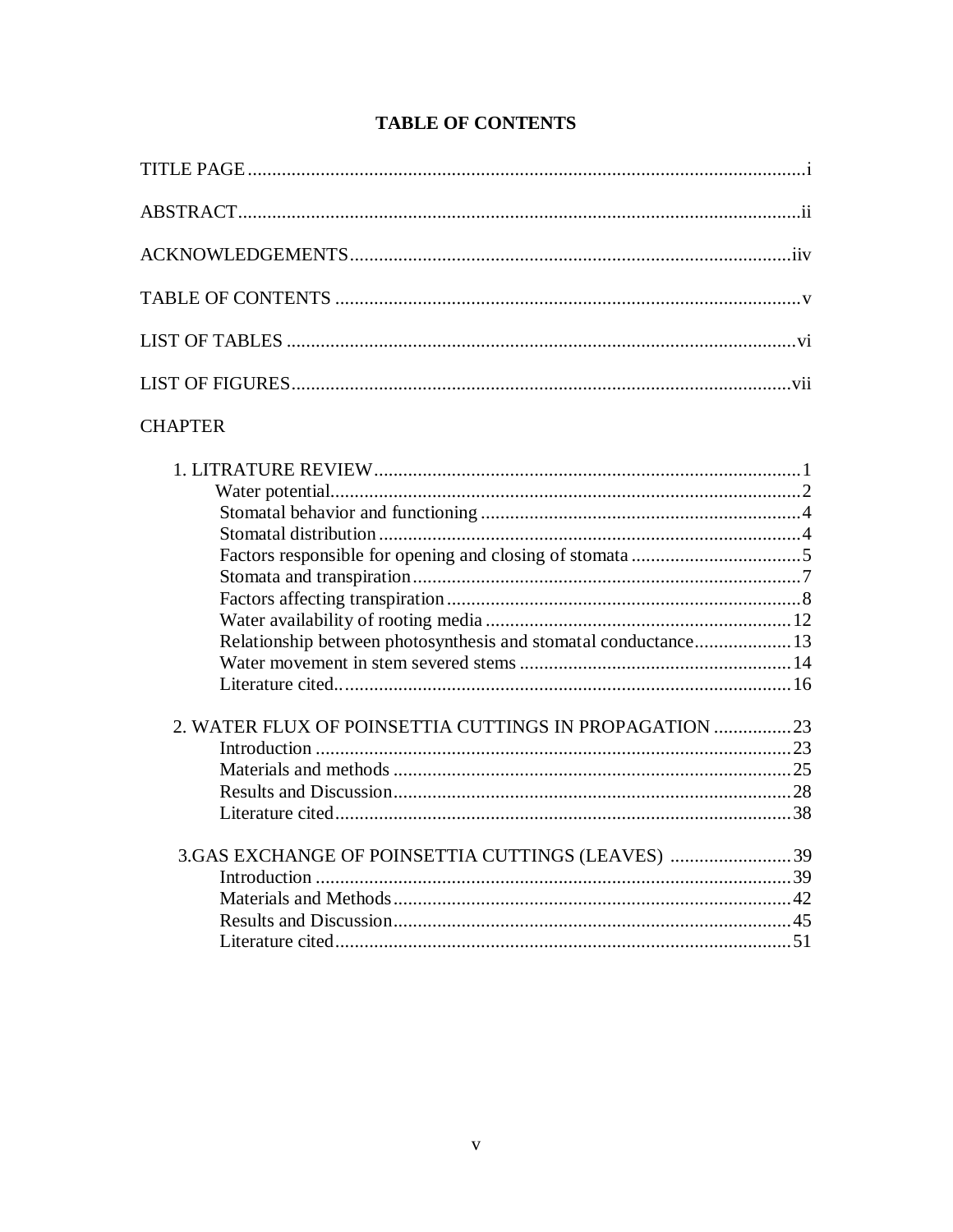# **LIST OF TABLES**

<span id="page-6-0"></span>

| Table                                                                                    |  |
|------------------------------------------------------------------------------------------|--|
| 2.1- Effect tests for initial water content, mist conditions (mist or no mist) and their |  |
|                                                                                          |  |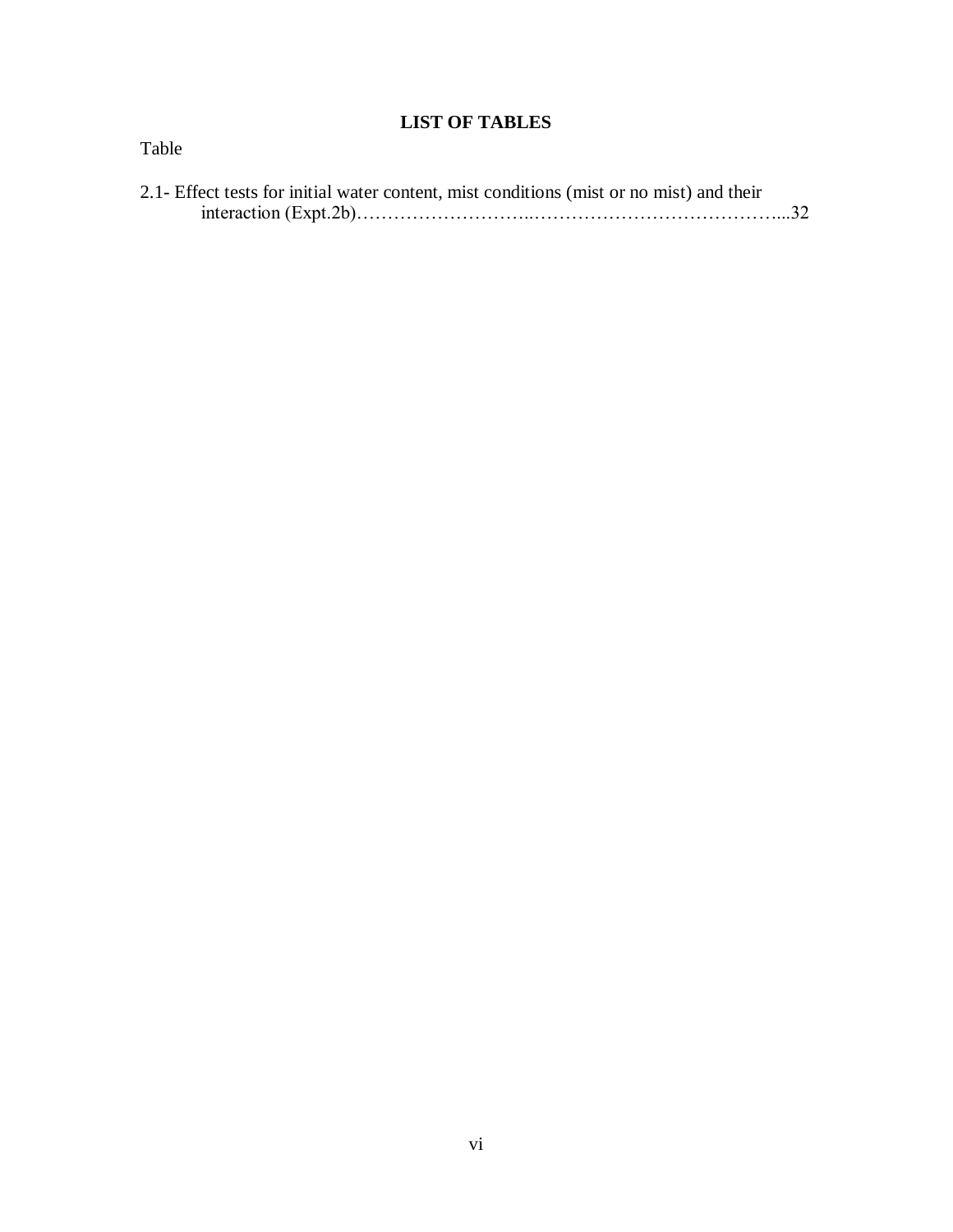| <b>LIST OF FIGURES</b> |  |  |  |
|------------------------|--|--|--|
|------------------------|--|--|--|

<span id="page-7-0"></span>

| 1.1-Reflected images of stomata from intact leaves of <i>Commelina communis</i> and steady-state                                                                                                 |
|--------------------------------------------------------------------------------------------------------------------------------------------------------------------------------------------------|
| 2.1- Mean water loss during drought stress before wilting of unrooted<br>.32                                                                                                                     |
| 2.2- Mean time (min.) before wilting of unrooted cutting of 1, 3, 5 or 7 days<br>old in propagation in the dark and in                                                                           |
| 2.3- The effect of the initial water content of the cutting on the mean cumulative                                                                                                               |
| 2.4- The effect of initial cutting water content on the rate of water<br>uptake (ml/2h) (laboratory expt.) during the first 8 hours after placing                                                |
| 2.5- The effect of initial cutting water content on the rate of water<br>uptake (ml/2h) (under mist-greenhouse) during the first 8 hours after placing                                           |
| 2.6- Mean cumulative water uptake through the stem of unrooted<br>cuttings (1-7 days in propagation) during exposure to light                                                                    |
| 3.1- Gas exchange measurements included A) stomatal conductance, B)<br>transpiration and C) photosynthesis from stock plant (Day 0)<br>and cuttings (Days 1-3; in 10°C cold, dark storage;<br>48 |
| 3.2- Chlorophyll fluorescence ( $F_v/F_m$ ) measured on stock plants (Day 0),<br>and cuttings in propagation<br>48                                                                               |
| 3.3- Photosynthesis response curves generated by a chlorophyll fluorescence                                                                                                                      |

module mounted on the CIRAS-2 System……………………………………….50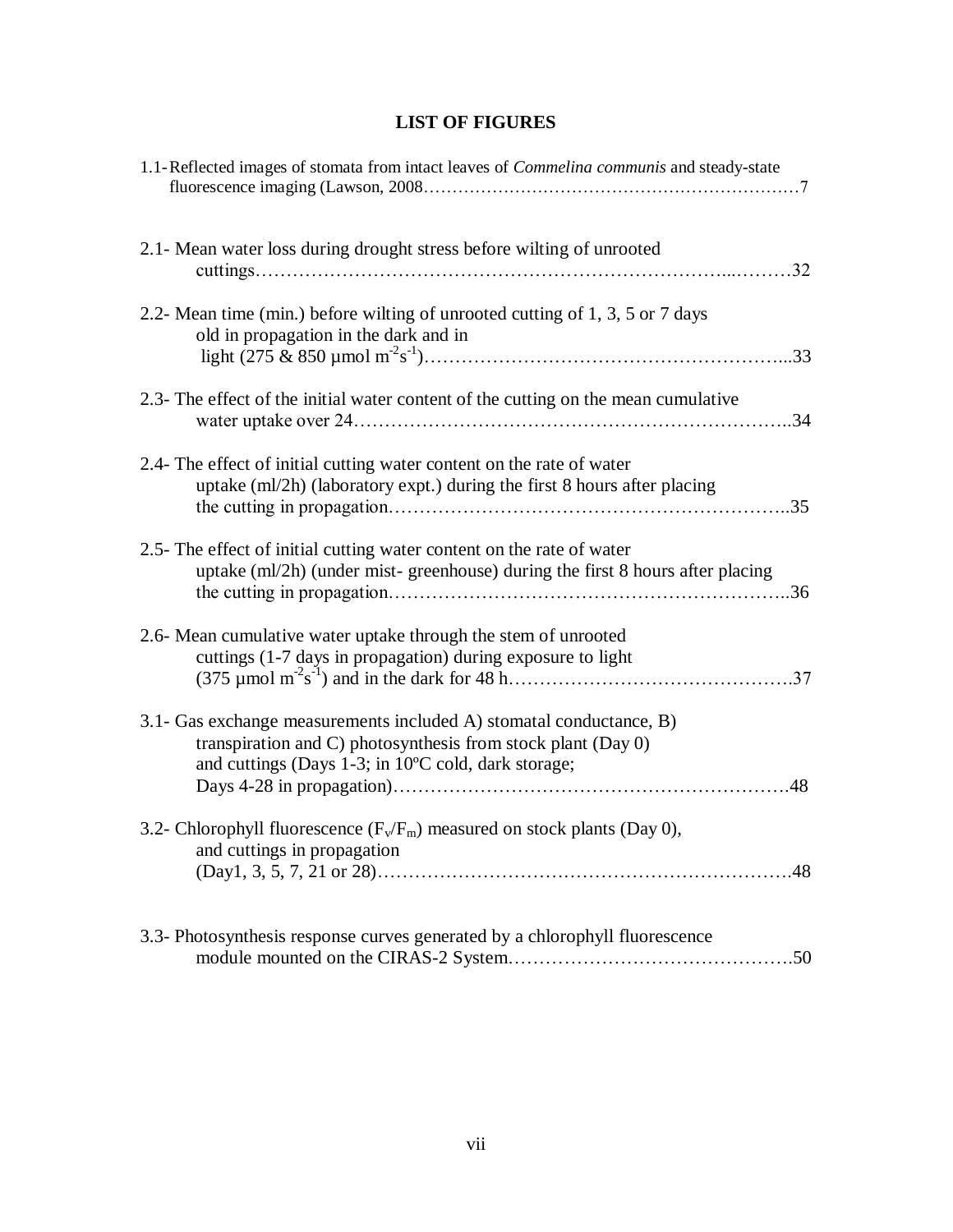## <span id="page-8-0"></span>**CHAPTER ONE**

# **LITRATURE REVIEW**

<span id="page-8-1"></span>Vegetative multiplication of plants is both a natural and an artificial process (Leakey, 1985). In nature, many plants by dividing through asexual structures to produce new plantlets for the next generation; they include corms, bulbils, runners and rhizomes, tuberous and bulbs (Bengtsson and Ceplitis, 2000). Artificial vegetative propagation of plants has been used for a long time and is still used by agriculturalists, horticulturalists, botanists and foresters, to propagate individual genotypes with preferred qualities such as color, compactness and quick maturity (Mudge and Brennan, 1999). The technique has also played an important role in conservation of rare and endangered species. Currently, it is widely applied to produce high demand plants like poinsettias and Christmas trees during the month of December (Lopez, 2008). Vegetative propagation of plants from stem cuttings has been used extensively in the horticulture industry for both herbaceous and woody species (Preece, 2003).

One of the challenges of producing plants from stem cuttings has been wilting and death of cuttings especially before they develop roots. Of the many causes of stem cutting wilting in propagation, one possible reason is failure to take up sufficient water through the stem or leaves (Loach and Whalley, 1978). Plants need to move water from roots to shoots to leaves and limit the amount of water they lose to the environment through transpiration to maintain favorable water potential in their tissues.

Water uptake by plants and plant parts is an important physiological process whose functions are key to plant growth and development. Plants need water for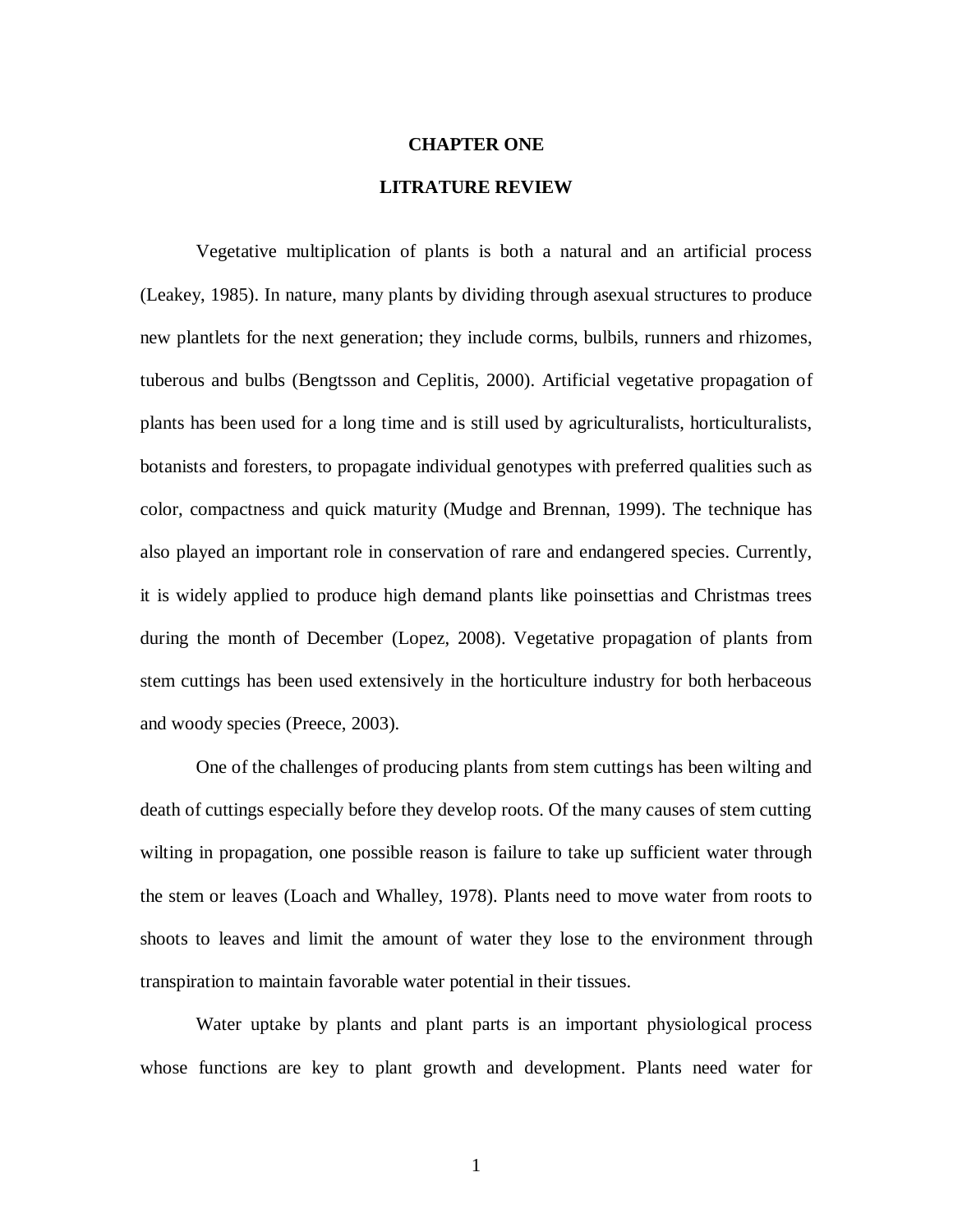translocation of nutrients, photosynthesis, cell turgidity and growth. Water deficiency is a serious environmental stress and the major constraint on plant productivity. It affects morphological, physiological, and molecular processes of plants such as delayed flowering, reduced dry matter accumulation and partitioning, and decreased photosynthetic capacity as a result of stomatal closure, metabolic limitations, and oxidative damage to chloroplasts (Muhammad et al., 2009).

#### <span id="page-9-0"></span>**Water potential**

Water potential is comprised of three components: osmotic, gravity, matrix and pressure potentials. Water potential is measured in megapascals (MPa); reflects the energy level of water in the soil and plant tissues (Brodribb and Hill, 2000).

Pressure potential can be zero, negative or positive. Positive pressure occurs when a plant cell is fully hydrated (turgid). Negative pressure potential occurs in the xylem, wilted or water stressed living plant cells have a pressure potential near zero. Pressure potential enables water flow from soil to a plant and within plant tissues (Steudle and Peterson, 1998)

Osmotic potential is a consequence of reduction in energy of the water due to dissolved solute relative to that of pure water (Campbell, 1998). Leaf osmotic potential decreases as solutes accumulate in the tissues or when there is reduction in cell size due to environmental stress. Reduction in cell volume reduces the amount of water but not salts, hence the salt load per given volume of cytoplasm rises. This decrease in osmotic potential can correspond to decreases in total plant water potential, consequently maintaining favorable turgor pressures within the cells during drought (Cutler et al.,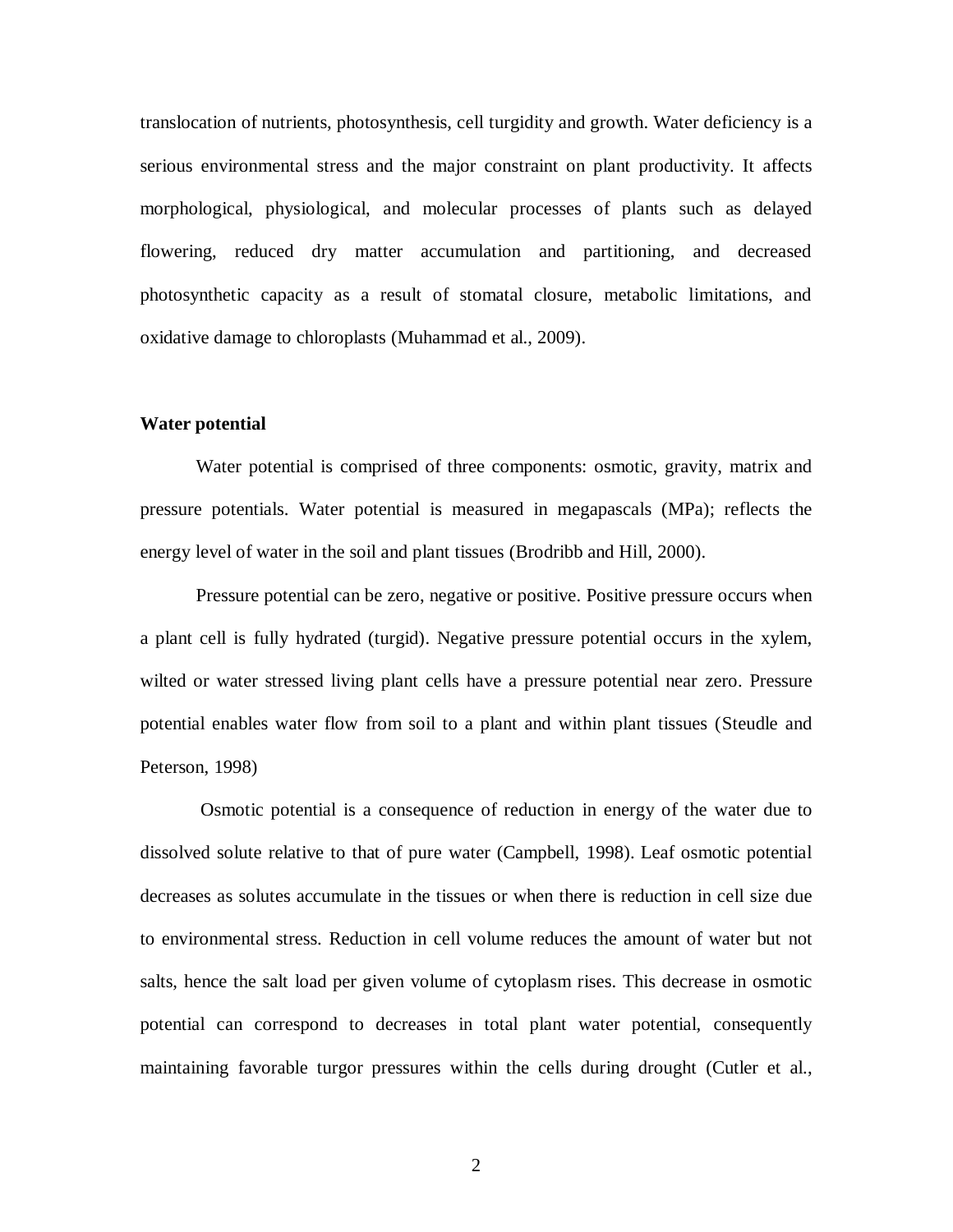1977, Osonubi and Davies, 1978). Water flow from soil to a plant and within plant tissues are driven by pressure and osmotic potential gradients. An osmotic flow occurs only in the presence of membranes and is important in hydraulic flows and water movement across cell membranes (Steudle and Peterson, 1998). Water flow across the cells (protoplast) is both due to water pressure and osmotic within the plant tissues gradient.

Another contributor of water potential is gravity; gravitational force causes water molecules to have energy (Bilskie, 2001). Energy due to gravitational force of the earth is referred to as gravitational potential. The influence of gravitational potential can be observed in cases where adhesive forces between water and soil are weaker than the gravitational forces acting on the water molecule and water moves downward. When it rains or when the soil is irrigated, water tends to flow downward due to gravity, from a region of more positive potential to less positive potential, until the force of gravity is balanced by that of capillarity.

The matric component of water potential represents the adsorptive and surface tension effects associated with solid surfaces of soil and plant tissues. Matric potential is as a result of the adhesion of soil solid particles with water, and cohesion of water molecules with each other each other (Campbell, 1998).

Pure water has a water potential of zero. The addition of solutes to water lowers its potential while increasing pressure increases water potential. Water moves from area of high (less negative) to low water potential. When the soil/media is dry (i.e., more negative water potential), the movement of water through the roots to the shoots of a plant is reduced (Gallego et al., 1994). If plant tissues have water potential more negative than the media onto which they are growing, water is pulled through the xylem to hydrate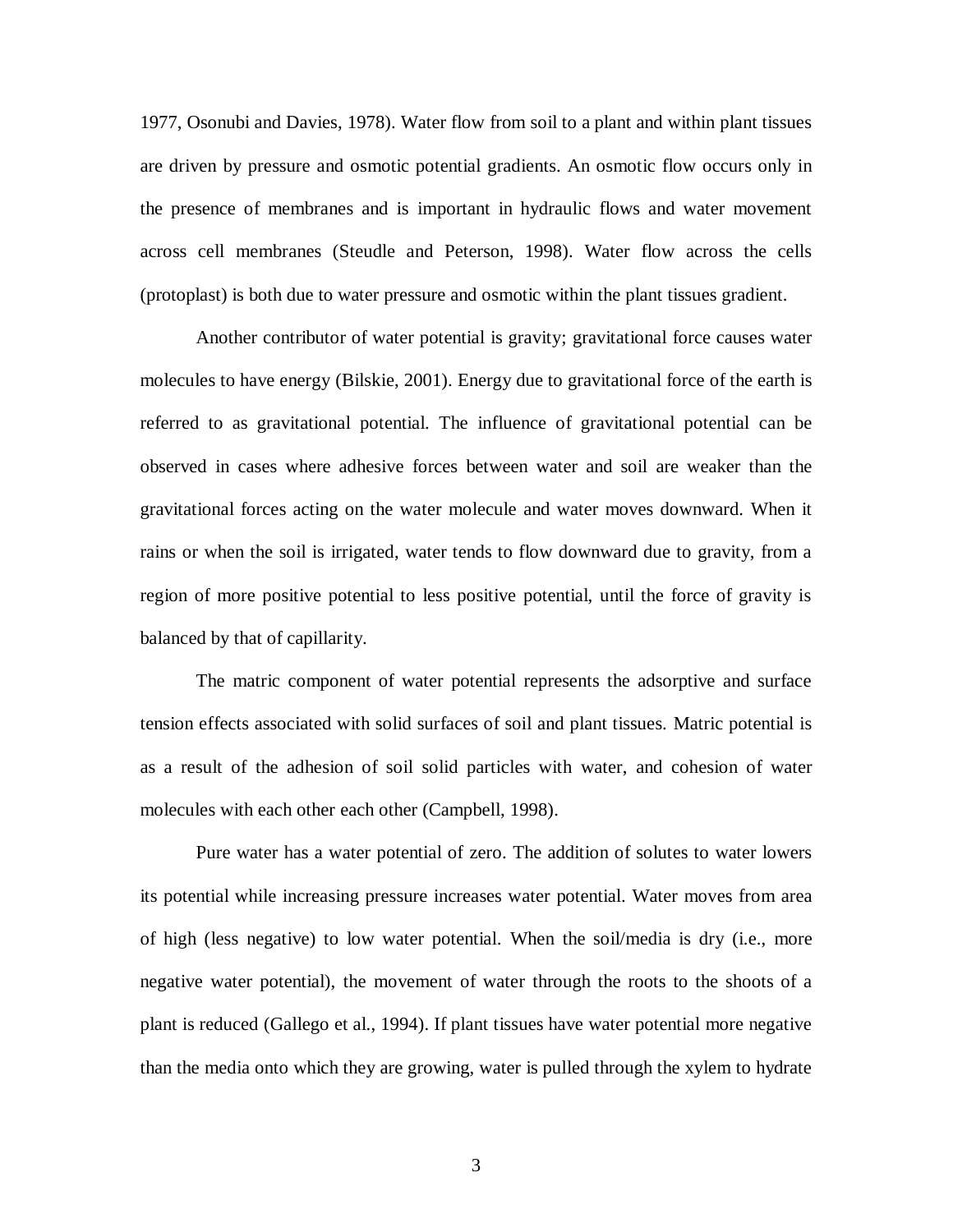the cells (Gerrit et al., 2009). Water potential in the soil is not stable, varies with time and space depending on prevailing weather conditions and soil attributes like texture, drainage, organic matter and structure. Plant water potential is affected by external abiotic and biotic factors. For instance, changes in stomatal conductance causes alterations in leaf water potential by its effect on transpiration rate (Farquhar and Sharkey 1982).

#### <span id="page-11-0"></span>**Stomatal behavior and functioning**

Stomata are small pores on the surfaces of leaves and stems, bounded by a pair of guard cells that control the exchange of gases (most importantly water vapor and carbon dioxide) between the interior of the leaf and the atmosphere (Alistair et al., 2003), both water vapor and carbon dioxide diffuse in and out of the leaf tissues following a gradient. In this capacity, stomata play a major role in the ability of plants to control their water relations and to gain carbon. There is usually a trade-off between the need for plants to let in carbon dioxide needed for photosynthesis and control of water loss**.** The same stomata openings are used for letting in carbon dioxide and at the same time water vapor escapes from them. This balance is particularly critical in dry, hot and high-light conditions.

## <span id="page-11-1"></span>**Stomatal distribution**

In most plants, stomata can be found on both the upper and lower leaf surfaces with the majority of stomata found on the lower surface (Tichà, 1982). In some species (mostly woody trees), stomata are found only on the lower surface, while some aquatic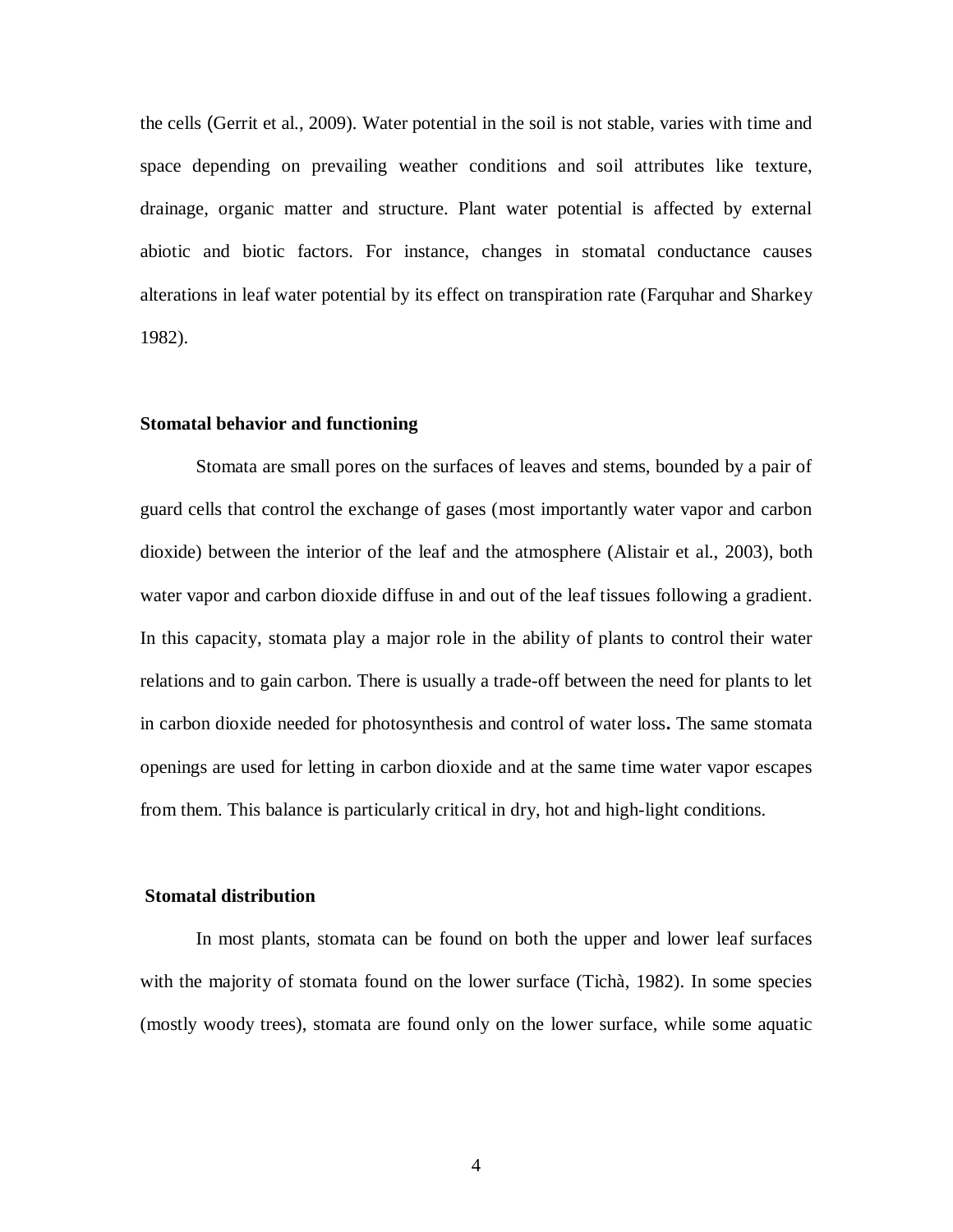plants whose lower leaf surfaces are in contact with water surface have stomata only on the upper surface (Morison, 2003).

Stomatal movement is controlled by guard cells positioned on either sides of the stoma. Guard cells movement is very sensitive to external and internal factors, among which light is the most significant factor (Leng et al., 1998).

### <span id="page-12-0"></span>**Factors responsible for opening and closing of stomata**

Stomatal behavior is one of the most complex processes in plants. Numerous internal and external factors are known to influence stomatal aperture: light (Sharkey and Ogawa, 1987),  $CO<sub>2</sub>$  concentrations in the surrounding air and within the leaf (Morison, 1987), air humidity, soil drought (Schulze et al., 1987) and plant hormones like, abscisic acid (Raschke, 1987) and auxins (Davies and Mansfield, 1987). Abscisic acid (ABA) induced stomatal closure is driven by a decrease in guard cell turgor pressure due to removal of  $K^+$  and associated anions from the cytoplasm triggered by an increase in cytoplasmic  $Ca^{2+}$  concentrations (Ward and Schroeder, 1994).

Leaf stomatal conductance  $(g_s)$  can be defined as the maximum flow of water vapor or carbon dioxide across the stomatal pores. Variations in stomata aperture are under the control of a negative feedback associated with leaf water status (Barrs, 1971; Farquhar and Cowan, 1974). Stomatal movements respond to both the atmospheric and rhizospheric environments. The atmospheric environment comprises external variables like temperature, humidity, carbon dioxide, light and wind that directly impact the leaf or its boundary layer. The root environment includes factors that have an effect on root water status, hence has an influence on both xylem water potential and the production of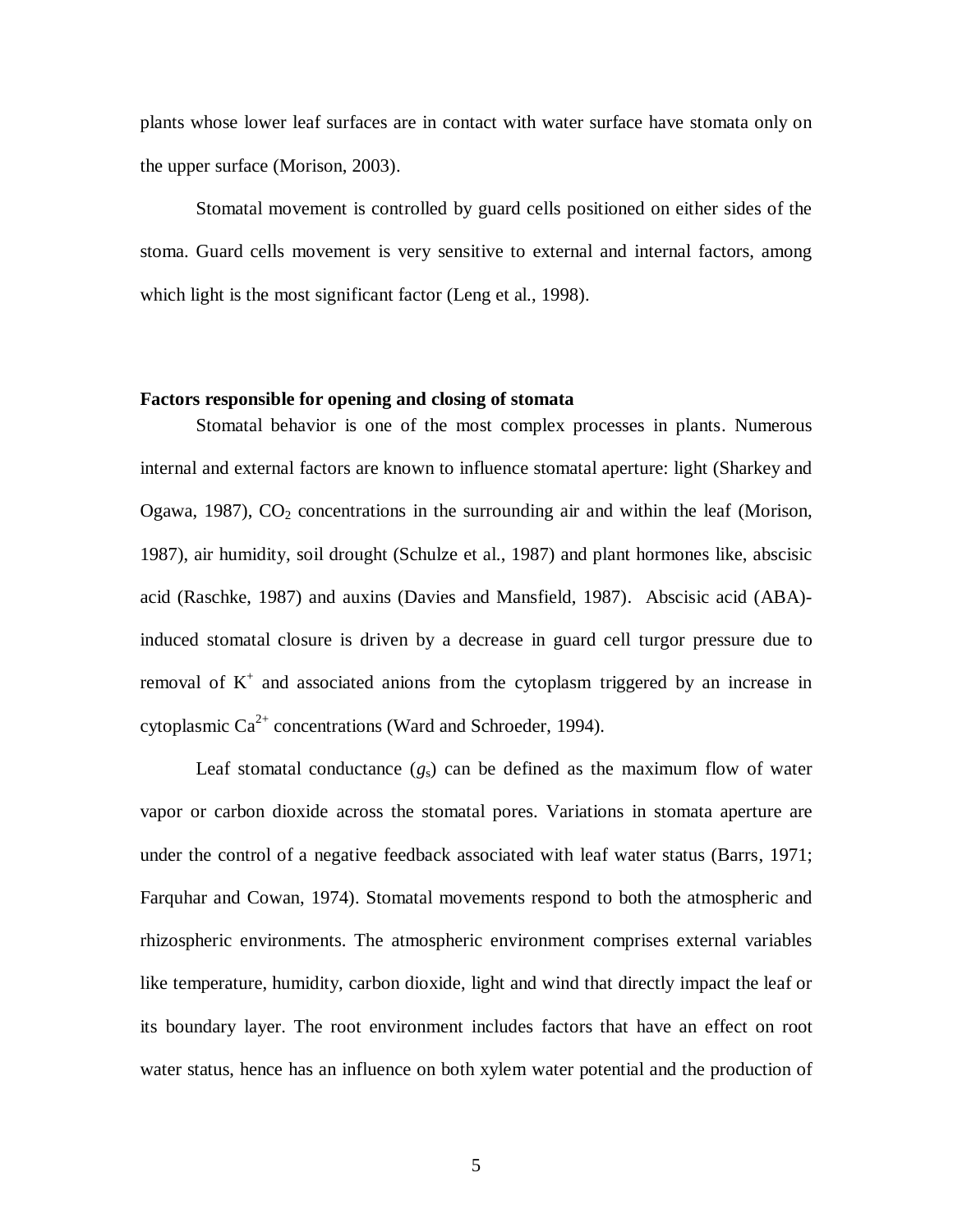root-sourced chemical signals, such abscisic acid (ABA) (Gutschick and Simonneau, 2002).

Studies have been conducted in the past to illustrate the effects of light exposure on stomatal movement (Leng et al., 1998). The results from microelectrode and patchclamping techniques used to measure a change in cell membrane voltage demonstrate that the main physiological effect of light is that to make guard cells' plasma membrane potential more negative. This hyperpolarized membrane potential activates voltage-gated  $K^+$  channels and allows  $K^+$  to enter the guard cells, altering the osmotic potential of the cytoplasm (Schroeder, 2003). Then, following the osmotic pressure gradient between guard and adjacent cells, water moves into the guard cells causing them to expand and open the stomata.

The increase in volume of both guard cells on the opposite sides of each stoma forces them to open. Due to the radial arrangement of cellulose fibrils in the cell wall, the expansion of kidney-shaped guard cells occurs mainly along the longitudinal axis hence creating tension between them and subsequent bending (Sharpe et al., 1987; Shope et al., 2003). The cross section of guard cells also changes from a flattened oval to a circular shape (Von, 1856), this opens the stomata pores.

On the other hand, darkness depolarizes the guard cell membrane and  $K^+$  exits from the guard cells, reducing their turgor and closing the and stomata.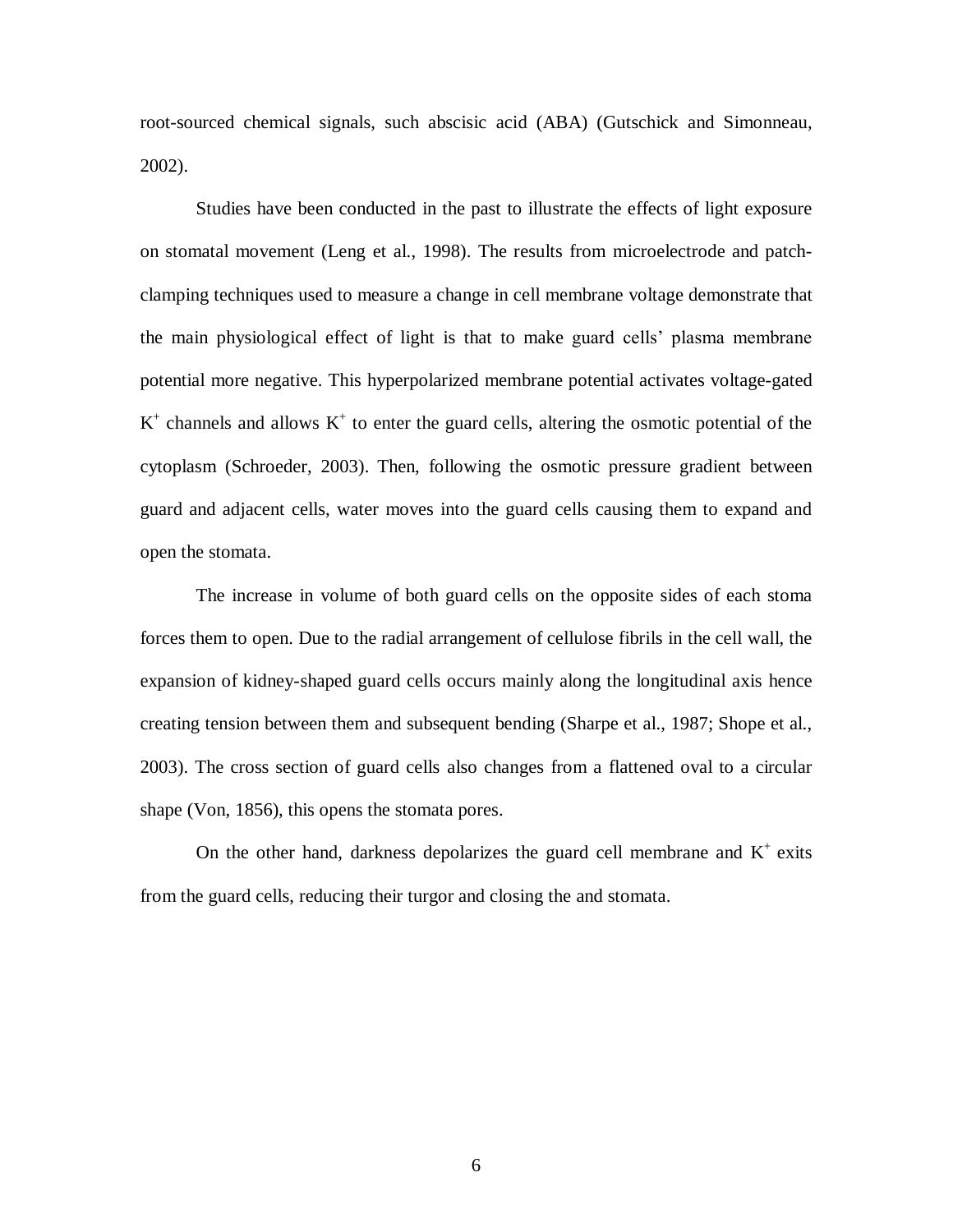

**Figure 1.1** Reflected images of stomata from intact leaves of *Commelina communis* and steady-state fluorescence imaging (Lawson, 2008).

Stomatal closure occurs more rapidly than stomatal opening. The transpiration rate which is mainly a function of stomatal movement, increases with a velocity of 0.7 μmol $m<sup>-2</sup>$  s<sup>-1</sup> in the light as a result of stomatal opening, it decreases with a velocity of 1.9 μmol m<sup>-2</sup> s<sup>-1</sup> after the application of ABA (Langer et al., 2004) a plant hormone which closes stomata. Stomatal opening is based on active transport which involves use of energy, while closure is based on the release of solutes along their concentration gradients which passive transport. Stomatal closure, therefore, may be dependent entirely on the activation of ion channels in the vacuolar and plasma membranes.  $K^+$  ions will flow from the vacuole to the cytoplasm following a concentration gradient when its channels are activated in the vacuolar membrane (Roelfsema and Hedrich, 2005).

# <span id="page-14-0"></span>**Stomata and transpiration**

Stomata function is the continuous link between the plant and the atmospheric environment. Water movement along the soil-plant atmosphere continuum moves along a gradient; into the roots, a water potential difference between soil and roots cells drives transport across the membrane (Sperry et al., 2003). Negative hydrostatic pressure in the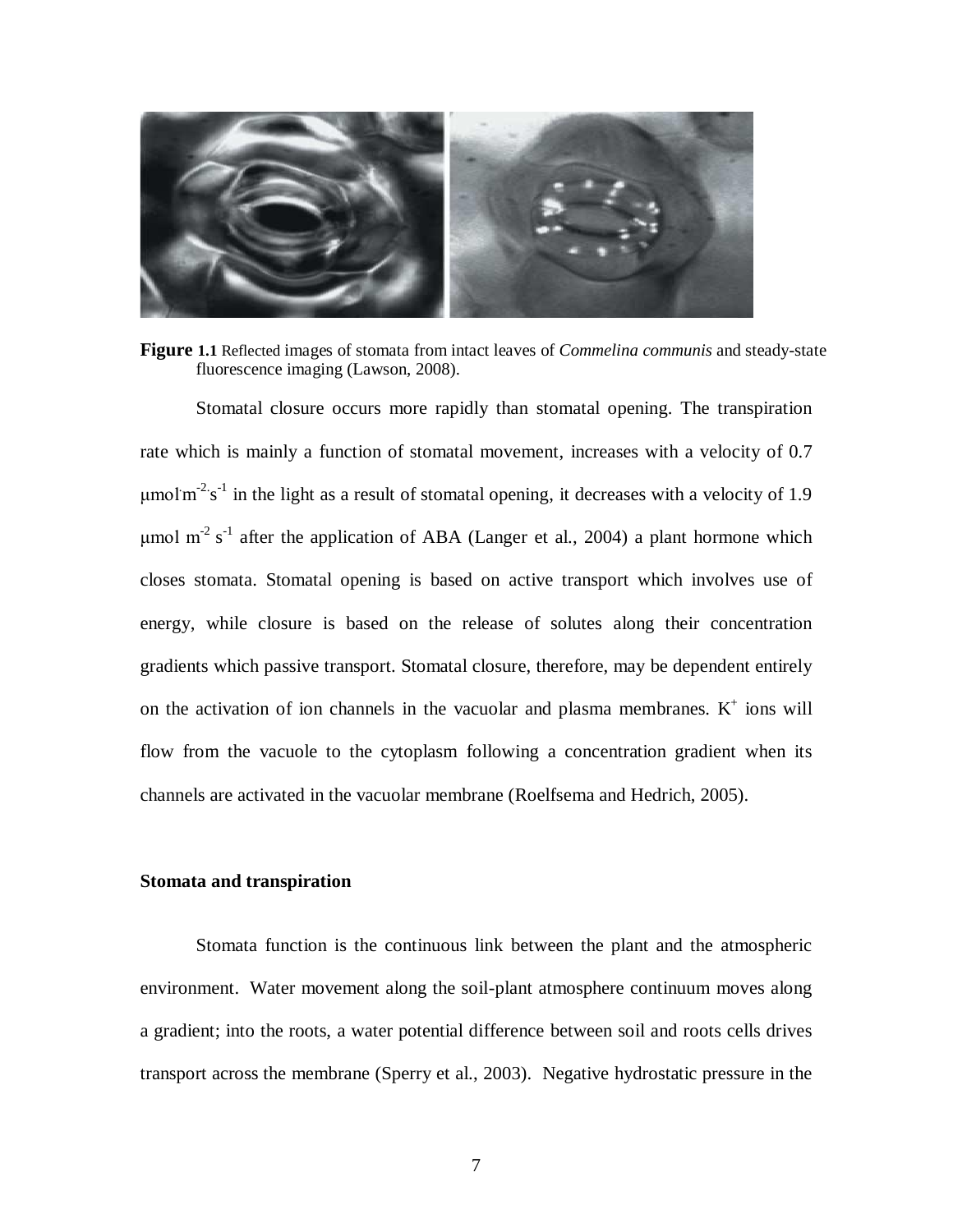xylem moves water from the roots to leaves. And finally, from leaves to the atmosphere, it is the vapour pressure gradient, which ultimately drives the whole process.

Models used to simulate water loss in plants through transpiration take into account stomatal conductance as the main outlet through which water is lost. The Penman Monteith equation commonly used to evaluate transpiration rates (Burman, 2003; Allen et al., 1998) and evaporation of water from the soil surface, combines the supply of energy form the sun and transport of water vapor from the canopy and effect of plant physiology is taken into account by introducing a stomatal conductance as factor regulating water loss from the leaves.

# <span id="page-15-0"></span>**Factors affecting transpiration**

The rate of water loss through transpiration from a leaf is determined by a driving force and a resistance of the pathway (Gates, 1968). Transpiration is the rate of evaporation of water into the atmosphere from given area of leaves and/or stems of plants per given time (i.e., the amount of water molecules lost from plants within given time per given area of a plant surface). The driving force is the difference in water vapor pressure within the sub-stomatal cavity; a hollow space immediately proximal to the stomatal aperture connected with intercellular air spaces that allow quick movement of carbon dioxide and water vapor found between mesophyll cells (i.e., loosely packed photosynthetic cells); and of the free air beyond the surrounding boundary layer (i.e., a zone of unstirred air) next to the leaf surface. The water vapor must diffuse following a gradient from the sub-stomatal cavity through the stomatal conduit and then through the boundary layer into the free air where the moisture is carried away by air movement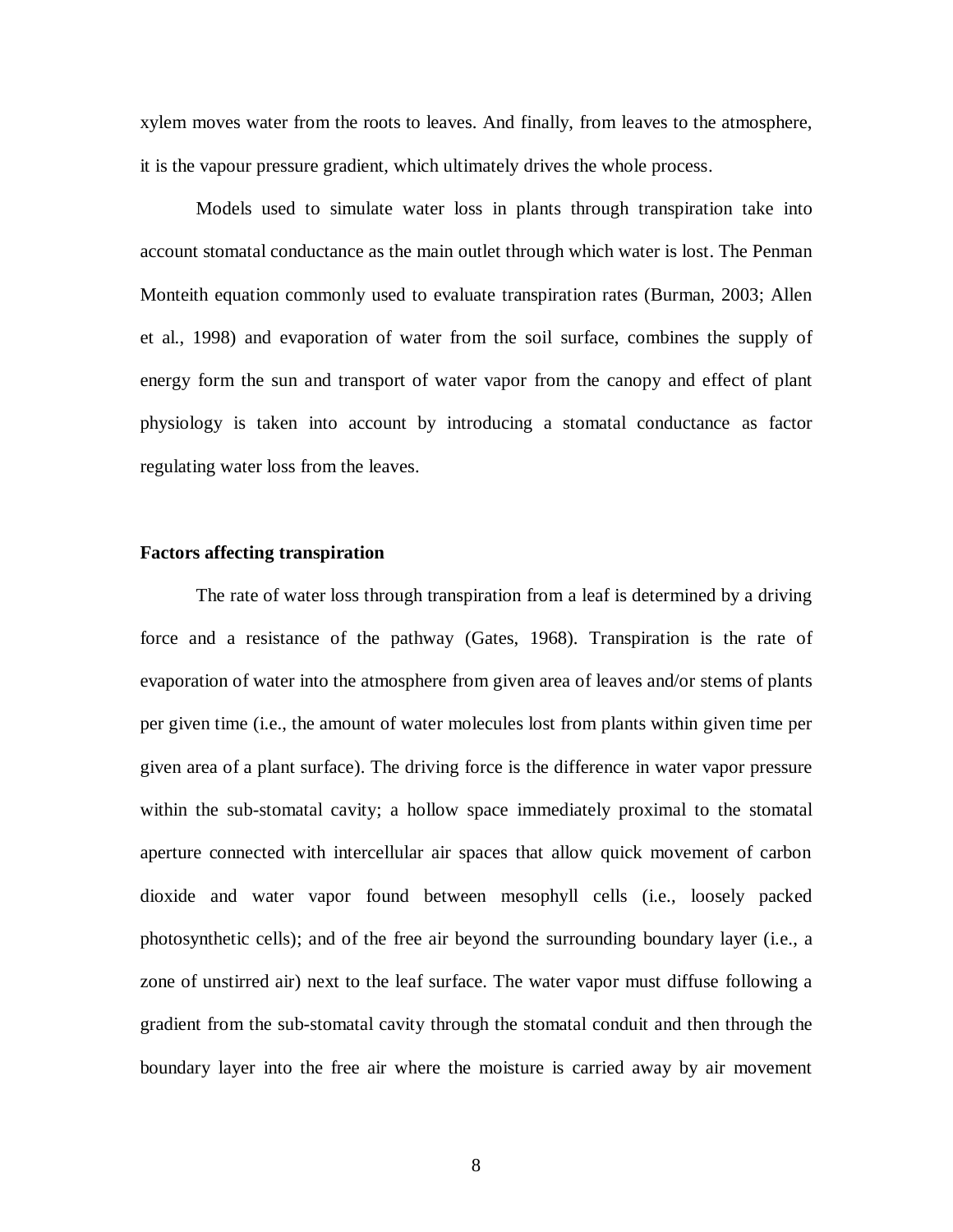(Gates, 1968). This continues so long as the air above the boundary layer is not saturated with water vapor. In many cases, the relative humidity of that air is less than that of the sub-stomatal cavity, so at any given time we expect some extent of transpiration from a healthy leaf. The total resistance, of the diffusion pathway is given by an internal resistance, which is equal to the sum of sub-stomatal plus stomatal resistances and an external resistance, in the still air layer also known as the boundary layer around the leaf (Nobel and Jordan. 1983). Resistance to transpiration occurs due to physical factors like leaf geometry, stomatal aperture and environmental factors such as humidity, boundary layer conductance and temperature. It is crucial in controlling water loss from plants.

Transpiration is unavoidable consequence of photosynthesis; water is lost when stomata open for  $CO<sub>2</sub>$  uptake. Additionally, transpiration has been ascribed the functions of cooling leaves, driving root to shoot xylem transport and mass flow of nutrients through the soil to the rhizosphere and up to the shoot.

# *Light*

Light affects transpiration indirectly by altering stomatal conductance. Transient response of stomatal conductance and photosynthetic rate under fluctuating light environment have been studied in the past (e.g. Chazdon, 1988; Knapp and Smith, 1990; Pearcy et al., 1990; Pearcy et al., 1994 and Tang, 1997). Even though the actual response is very complicated and many parts of the mechanism are still unknown (Jones, 1998), it is assumed that transpiration respond to changes in light intensity and specifically photosynthetic photon flux density (Ogata, 1998).

Stomatal opening is stimulated by light, including blue and red light wavelengths, and distinct mechanisms underlay stomatal opening in response to these different

9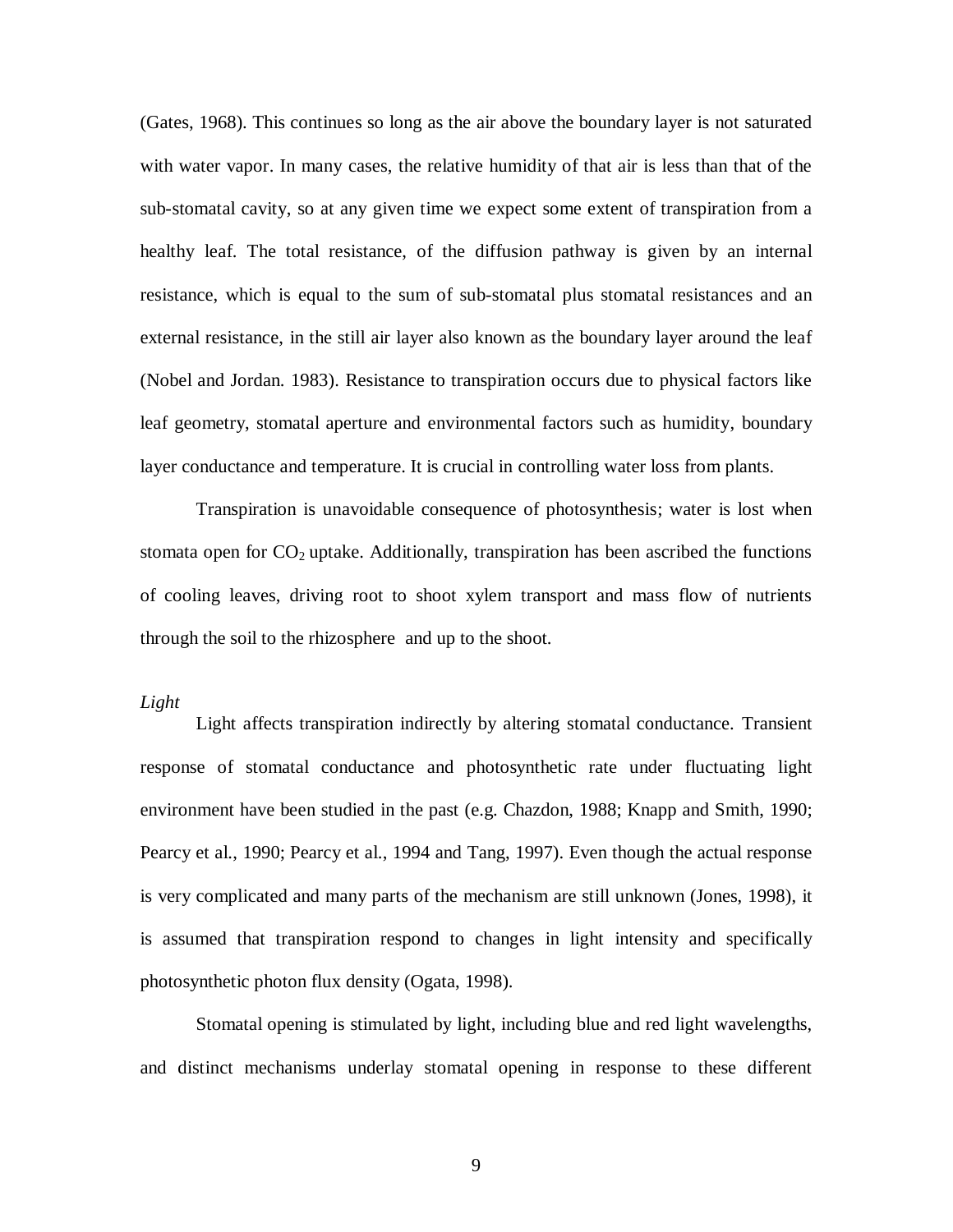wavelengths. Relative to blue light, red light has been found to stimulate photosynthesis but hinder stomatal conductance at nearly all photon irradiances (Zeiger and Field, 1982). Blue light is also responsible for opening of stomata at low light levels and may also explain why stomata opening precede transpiration and photosynthesis in the morning hours when blue light is most prevalent

# *Temperature*

An increase in air temperature increases transpiration rate and leaf temperature for all values of internal diffusion resistance. The lower the internal resistance of the leaf to water diffusion, the more rapidly transpiration increases with air temperature. The capacity of the air surrounding the leaf and the boundary layer to accept more water vapor before saturation point is reached rises with an increase in temperature (Martin et al., 1999). Large size leaves experience massive changes of transpiration rate and leaf temperatures with variations of the amount of absorbed solar radiation (Gates, 1968). The variation is also caused by difference in leaf orientation, leaf architecture and color. The temperature difference between the leaf and the air is related to the magnitude of heat exchange by convection; heat transfer through a gas or liquid by circulation of currents from one region to another, thus, convection may have an influence on the rates of the metabolic processes occurring within the leaf. Leaf resistance to water loss is decreased with increasing air temperature (Ku et al., 1977).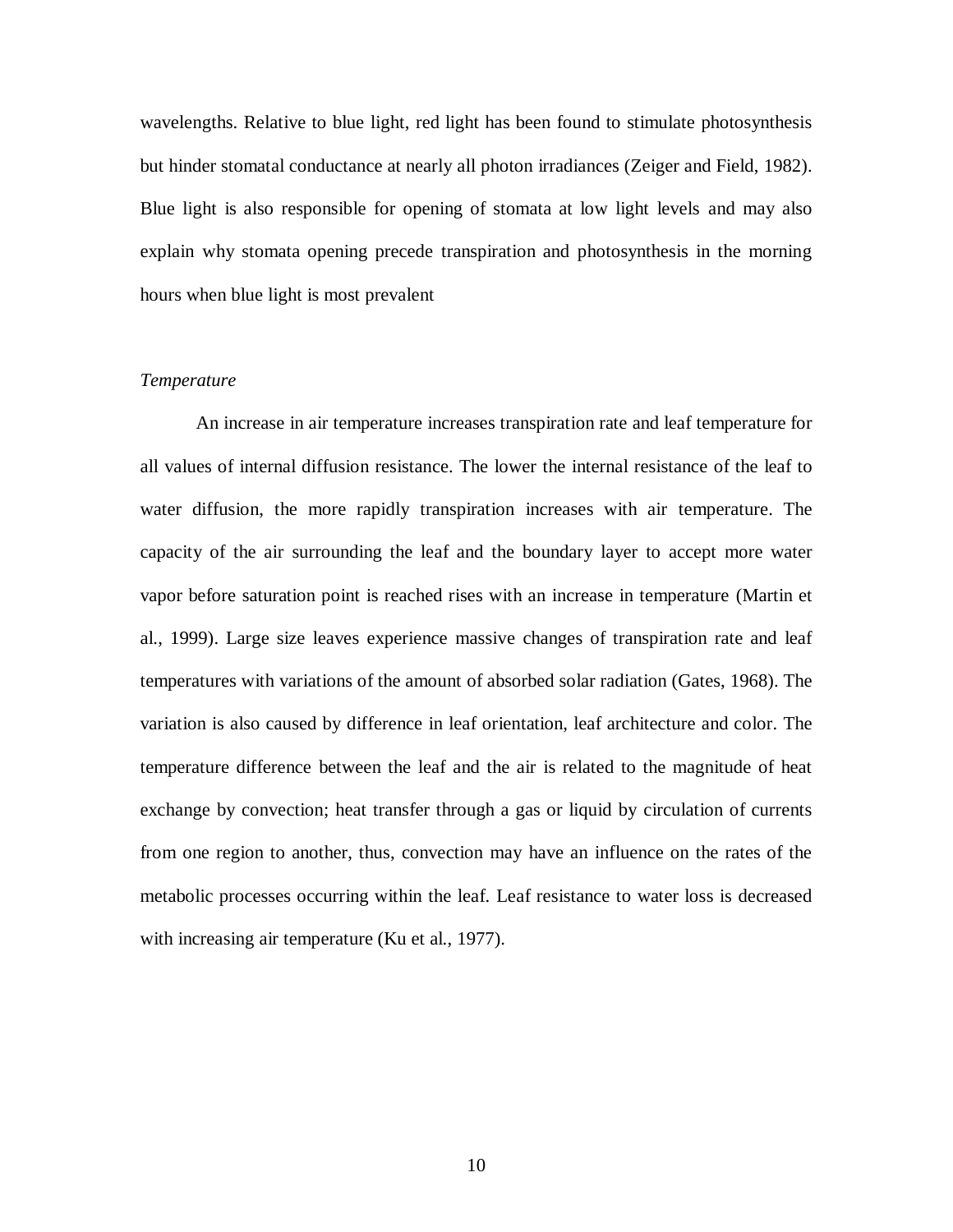# *Humidity*

Stomatal closure is induced by a high air to leaf vapor pressure deficit and low leaf water potential (Mott and Parkhurst, 1991). In most plants, stomata close as the concentration of water vapor in the atmosphere declines while leaf temperature remains constant. This reduces the amount of water lost at low humidities, and in some species, stomatal closure at low humidities is sufficient to reduce transpiration rates below those observed at higher humidities (Sheriff, 1977). Most experimental studies and mathematical models that investigate stomatal responses to humidity use the difference between the mole concentration of water vapor in the air inside the leaf and the ambient air (VPD) as the independent variable. Vapor pressure refers to the amount of water molecules in a given volume of air at a given temperature. This reflects the dependence of transpiration on vapor pressure of ambient air (Brown and Jones, 1999). Vapor pressure deficit is the driving force of water loss through transpiration in plants. Ball and Berry (1991) have shown that stomatal responses to humidity can be predicted from the relative humidity of the air adjacent to the guard cells, i.e., beneath the boundary layer.

#### *Soil water stress/ water potential*

At low soil water potential the stomata in the upper leaves close early in the morning as the water potential in the leaf decreases and the bulk leaf turgor approaches a zero potential (Turner, 1974). Past studies have demonstrated that the critical leaf or soil water potential for stomatal closure and reduction in transpiration is not unique for any given species, cultivar; varies with stage of development, growth conditions, position in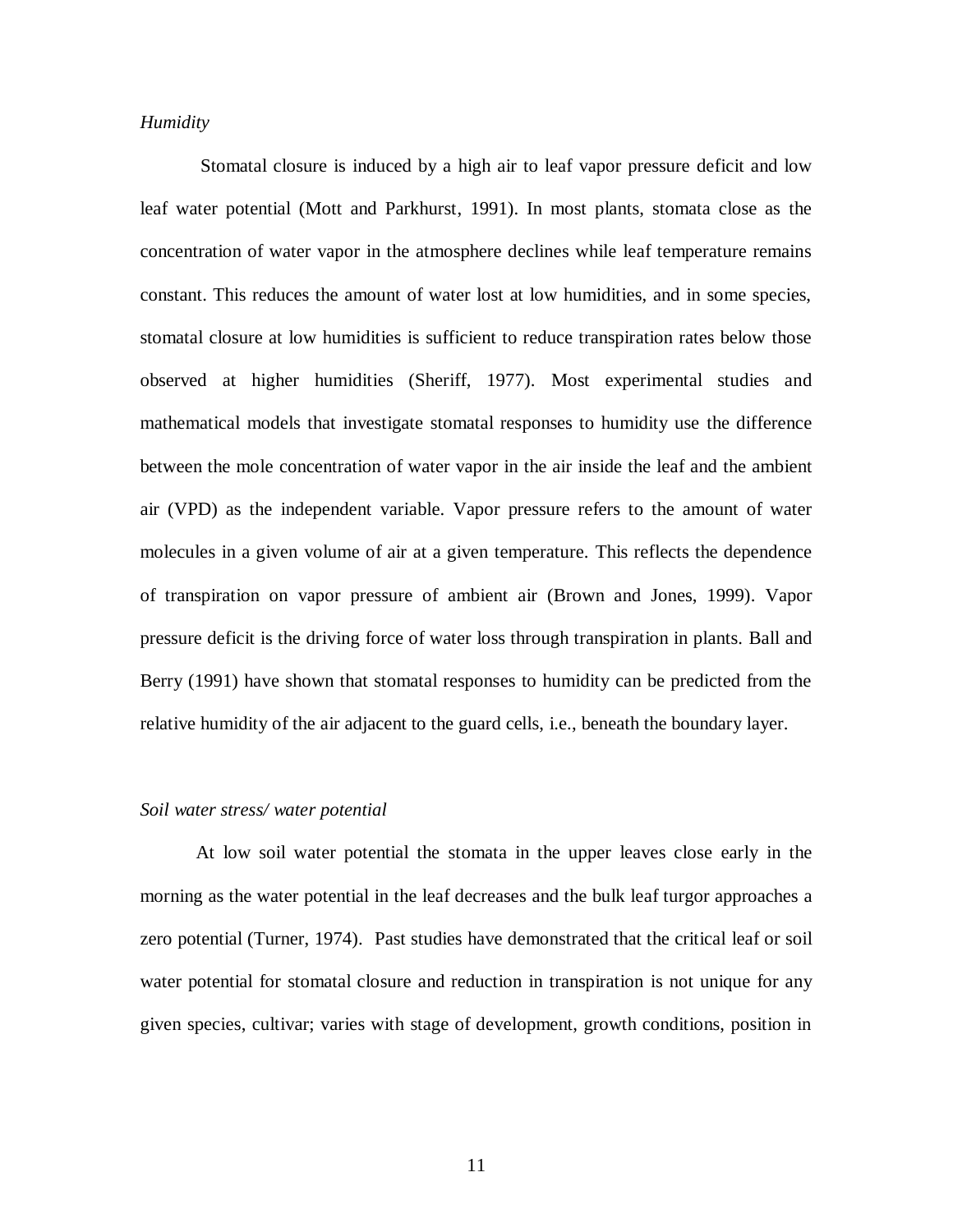the canopy, and previous stress experiences (Turner, 1975). Also, the development of plant water stress is influenced by aerial environment as well as the soil water status.

Stomatal closure is the first line of defense against desiccation since it is much quicker than changes that take place in the roots. Drought-tolerant species control stomatal function to conserve water but also allow some carbon fixation at stress, thus improving water use efficiency (i.e., the ratio of carbon fixed through photosynthesis to water lost the through transpiration) (Bucci et al., 2008). Some species open stomata rapidly when water deficit is relieved to fix carbon and replenish diminishing stored food resources. Stomatal closure usually occurs before inhibition of photosynthesis and restricts carbon dioxide availability for photosynthesis (Yordanov and Tsonev, 2000).

#### <span id="page-19-0"></span>**Water availability of rooting media**

Propagation medium for the rooting of leafy cuttings should provide sufficient water and well aeration to the cuttings (Hartmann et al., 1990). Media of relatively high water content, such as sawdust, are associated with higher rates of water uptake (Loach, 1986) and consequently higher rooting percentages. However, water can present a major diffusion barrier to oxygen, and excess water may thereby result in anoxia within the cutting base (Loach, 1986). Reduced water absorption through the cutting base resulting from tissue death may explain reduced stomatal conductance and transpiration of cuttings propagated in sawdust (Grange and Loach, 1983) and other media with higher water holding capacities.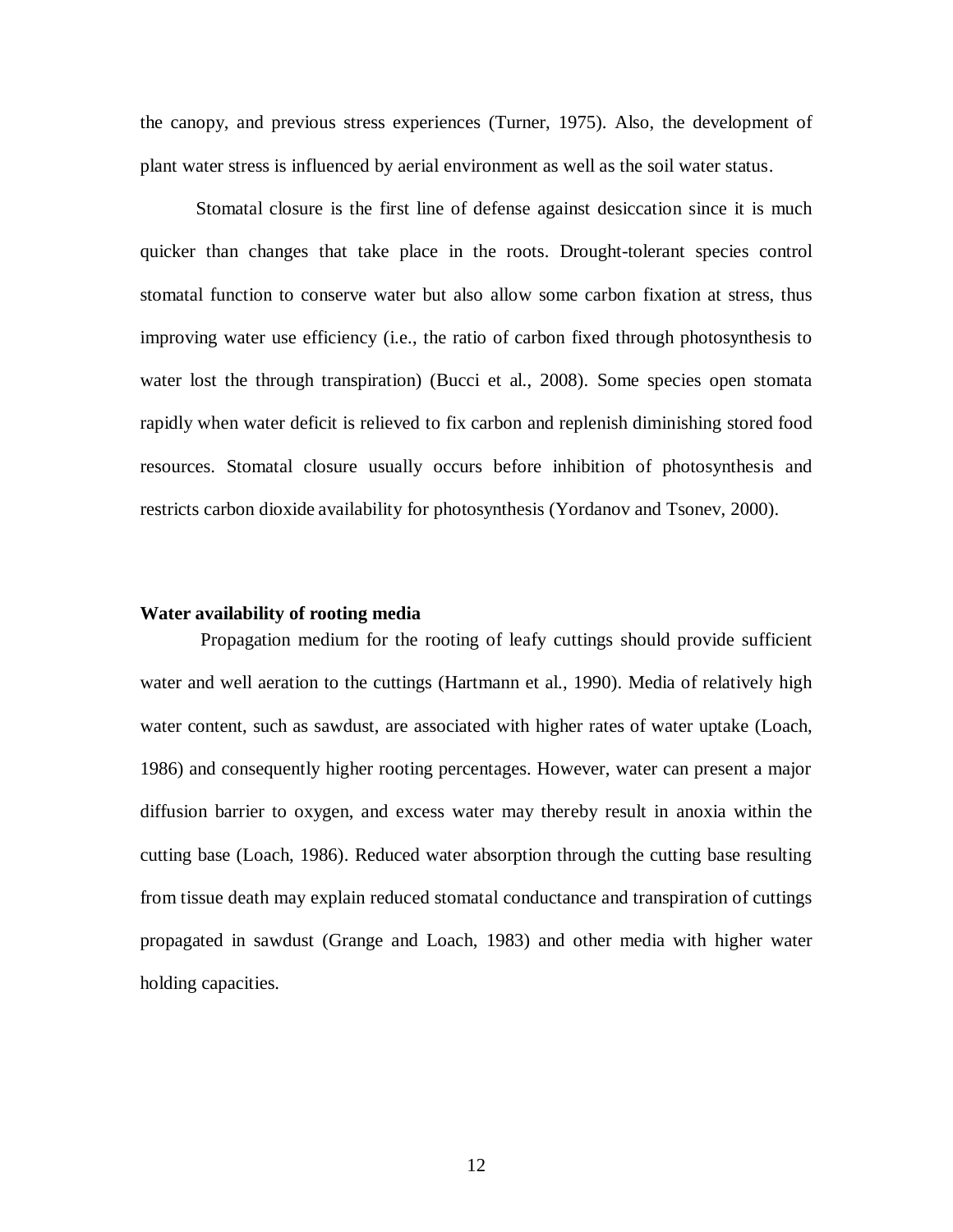#### <span id="page-20-0"></span>**Relationship between photosynthesis and stomatal conductance**

According to Tay et al., (2007), irrespective of the difference in mole water content between the air inside and the air outside the leaf (VPD), the relationship between photosynthesis and stomatal conductance is curvilinear for all measurement of different days and weather conditions. The relationship between these two parameters is influenced neither by vapor pressure deficit nor by the time of the day. Midday reduction in photosynthesis is a common occurrence in many plants subjected to high light stress and/or high temperature (Matos et al., 1998). The factors that either uniquely or simultaneously causes this phenomenon are stomatal closure and biochemical limitations (Niinemets et al., 2009).

Stomatal movements can change both the partial pressure of carbon dioxide at the sites of carboxylation and the rate of transpiration. The changes in transpiration can cause changes in the temperature and water potential of the leaf (Farquhar and Sharkey, 1982). Assimilation of carbon responds to changes in the partial pressure of carbon dioxide, leaf temperature, and transpiration rate. Steady photosynthetic rates are usually tightly coupled to stable stomatal conductance over a time period (Wong et al., 1979). However this relationship has an optimum limit beyond which further increase in stomatal conductance would not increase photosynthesis but will actually cause a reduction in carbon assimilation; Lu et al., (1998) observed a positive relationship between photosynthetic rate and stomatal conductance in the low range values, up to about 0.4 mol  $m^{-2}$  s<sup>-1</sup>, but no apparent relation at higher conductance values.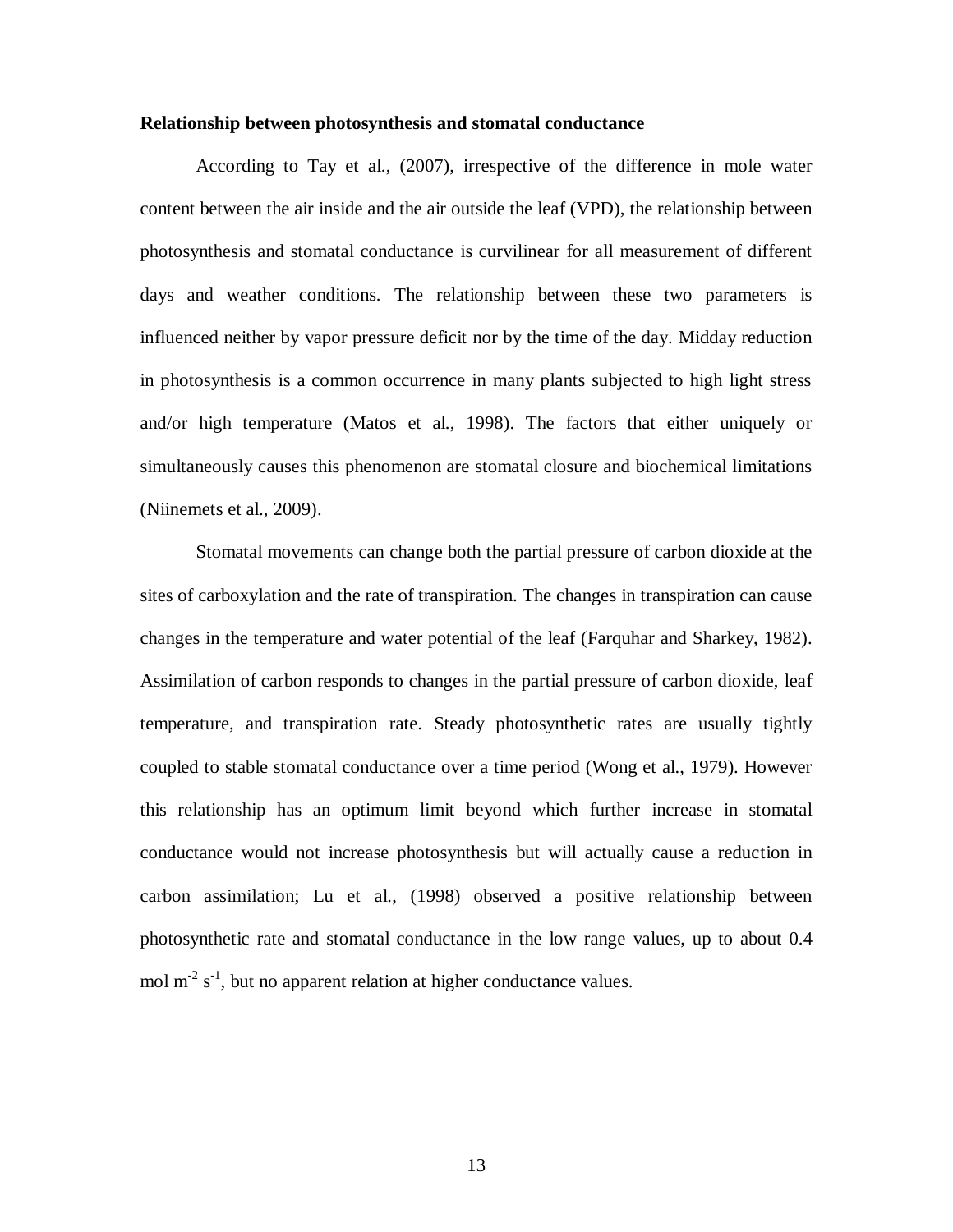## <span id="page-21-0"></span>**Water movement in stem severed stems**

Impaired water uptake in cuttings is normally associated with external stress indicators like flower or vegetative wilting, leaf curling and color change (Williamson and Milburn, 1995). The cause of water transport impairment in cut plant parts has been blamed on various factors like stomatal closure but notably stem occlusion by microorganism (e.g. Rasmussen and Carpenter, 1974; Put and Jansen, 1989) and other vessel plugging materials like resin and latex produced from wounds of some plant species (Burdett, 1970; Parups and Molnar, 1972; Lineberger and Steponkus, 1976). The idea of micro-organism stem occlusion is said to have some loop holes; measurable decline in water translocation is normally reported long before occlusion actually happens when a stem is cut from the mother plant (Durkin and Kuc, 1966; Mayak et al., 1974). In 1966, Durkin and Kuc (1966) reported that reduction in petal turgidity and fresh weight occurred after a decrease in water uptake rate and later Durkin (1979) proposed that xylem embolisms inhibited water uptake by cut stems, however, he remarked that xylem embolised channel would be difficult to recognize.

In the case of stem cuttings, availability of water is an important factor for activating root development, and cuttings have to maintain a favorable water status during root development otherwise they wilt (Loach, 1988). Rooting just like any other phenomenon of growth related physiological process will not progress adequately without sufficient water in the plant tissues to keep the cells turgid. Water status of cuttings is not the same as an intact plant. Cuttings lack root system to actively absorb water from a substrate, yet water loss continues through the leaves as environmental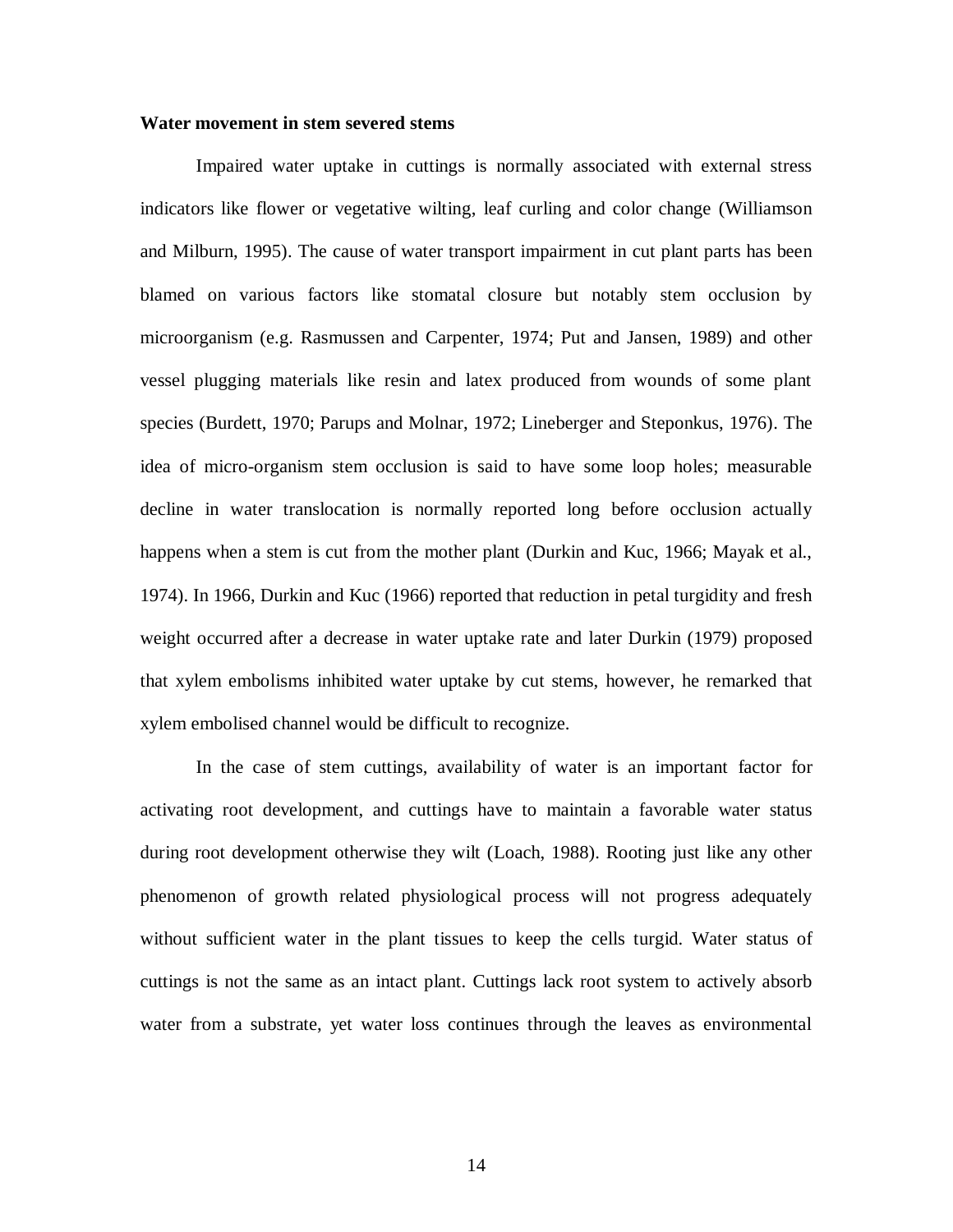factors influencing water loss like temperature remain constant. Cuttings must absorb water from the stem base and/ or leaves to prevent wilting.

<span id="page-22-0"></span>There is limited knowledge about the maintenance and control of cuttings water potential during critical stages of initial root and leaf development (Sunil and Thompson, 2003). The present study was undertaken to examine the water relations and stomatal conductance of stem cuttings before rooting and after under controlled environmental conditions.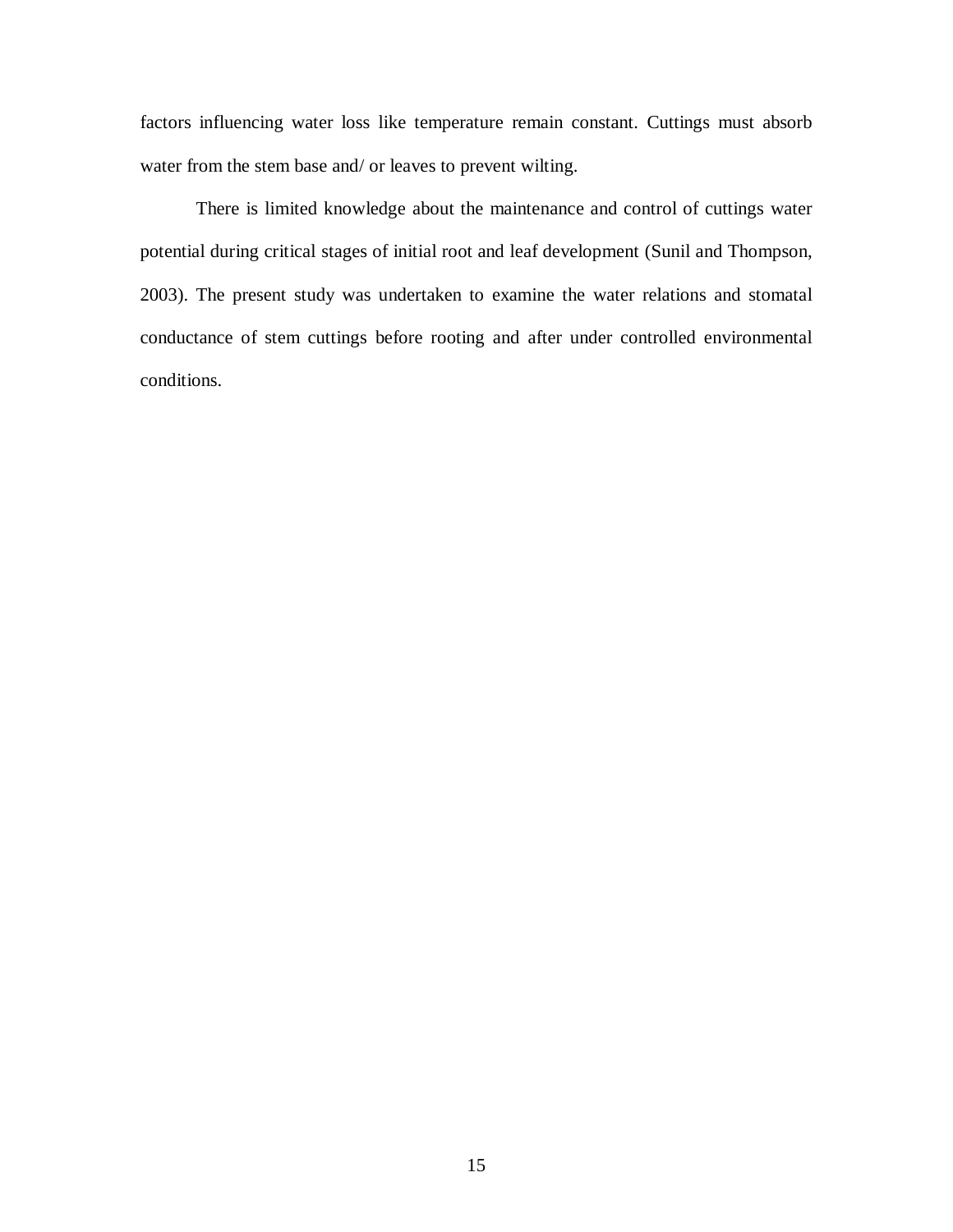# **Literature cited**

Alistair, M. H. and F. I. Woodward. 2003. The role of stomata in sensing and driving environmental change. Nature 424:901-908.

- Ball, J.T. and J.A. Berry. 1991. An analysis and concise description of stomatal responses to multiple environmental factors. Ptanta*,* in press.
- Barrs, H.D.1971. Cyclic variation in stomatal aperture, transpiration and leaf water potential under constant environmental conditions. Annu Rev Plant Physiol., 22: 223-236.
- Bengtsson, B.O. and A. Ceplitis. 2000. The balance between sexual and asexual reproduction in plants living in variable environments. J. Evol. Biol., 13:415-422.
- Bilskie, J. 2001. Soil water status: content and potential. Copyright © 2001, Campbell Scientific, Inc. 1815 W. 1800 N., Logan, UT 84321-1784 (435) 753-2342.
- Brodribb, T. and R.S. Hill. 2000. Increases in water potential gradient reduce xylem conductivity in whole plants: evidence from a low pressure conductivity method. Plant Physiol., 123**:**1021-1028.
- Brown, J.C. and M.B. Jones.1999. Alteration of transpiration rate, by changing air vapour pressure deficit, influences leaf extension rate transiently in *Miscanthus*. Expt. Bot., 50:1393-1401.
- Bucci, S.J., F.G. Scholz, G. Goldstein, W.A. Hoffmann, F.C. Meinzer, A.C. Franco, T. Giambelluca, and M.F. Wilhelm. 2008. Controls on stand transpiration and soil water utilization along a tree density gradient in a Neotropical Savanna. Agric. & Forest Meteorol., 148:839-849.
- Burdett, A.N. 1970. The cause of bent neck in cut roses. J. Am. Sot. Hortic. Sci., 9.5: 427-431.
- Burman, R.D. 2003. Evapotranspiration formulas. In: Stewart, B.A., Howell, and T.A. Eds.), Encyclopedia of Water Science. Marcel Dekker, Inc., New York, p.253- 257.
- Campbell, G. S. C. 1998. Soil water potential measurement: an overview. Springer-Verlag, Irrig Sci., 9:265-273.
- Chazdon, R.L.1988. Sunflecks and their importance to forest understorey plants. Adv. Ecol. Res. 18:1-63.
- Cutler, J. M., D. W. Rains, and R. S. Loomis. 1977. On the importance of cell size in the water relations of plants. Physiologia Plantarum 40:256-259.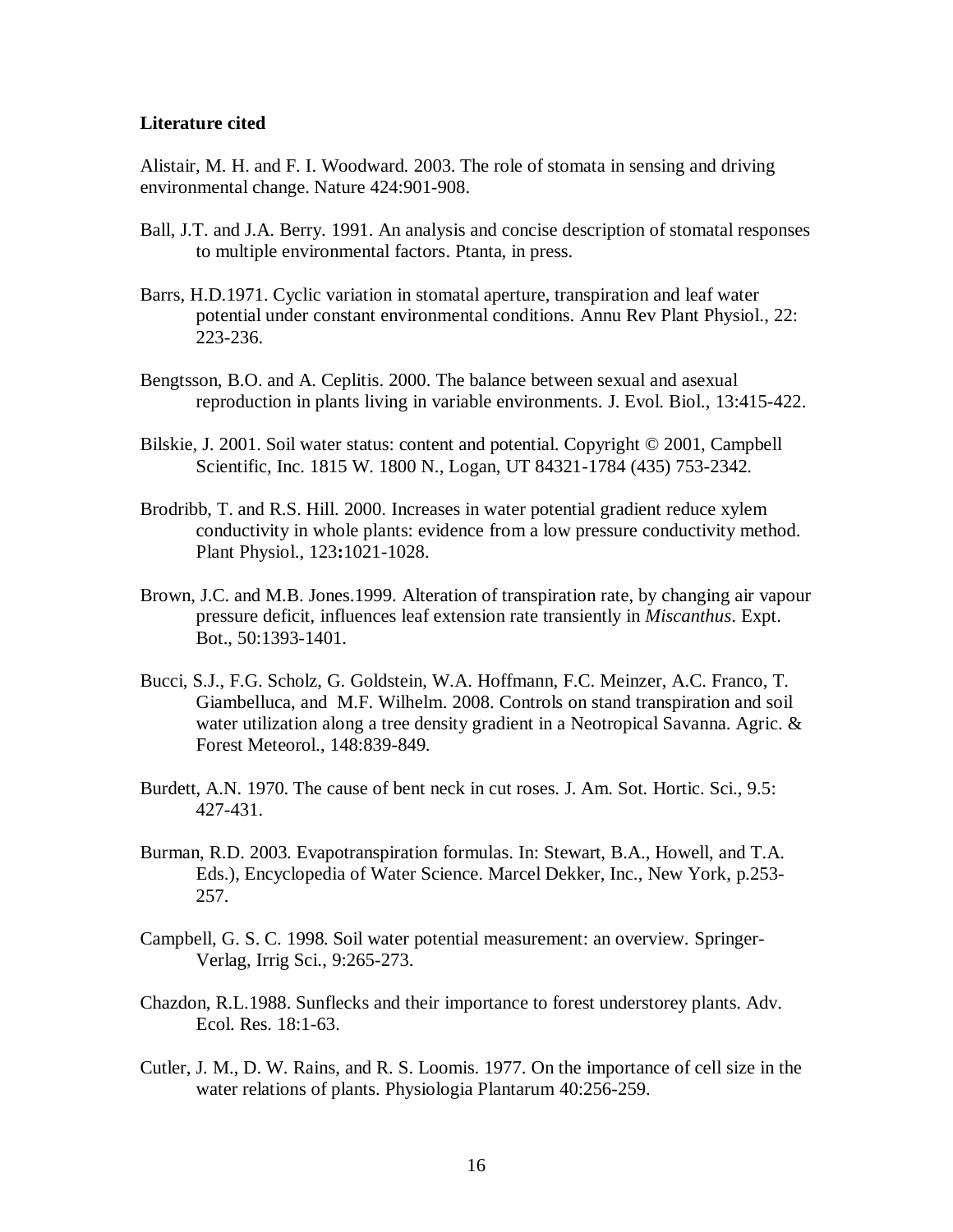- Davies, W.J. and T.A. Mansfield. 1987. Auxins and stoma. in: stomatal function. Zieger, E., Farquhar, G.D. and Cowan, I.R. (Eds). Stanford University Press, Stanford (CA), p. 293-307.
- Durkin, D.J. 1979. Some characteristics of water flow through isolated rose stem segments. J. Am. Soc. Hortic. Sci., 104:777-783.
- Durkin, D. and R. Kuc. 1966. Vascular blockage and senescence of the cut rose flower. Proc. Am. Sot. Hortic., Sci., 89:683-688.
- Ernst, S. and A. C. Peterson. 1998. How does water get through roots? Journal of Experimental Botany, Vol. 49, No. 322, p. 775-788.
- Evans, E. and A. B. Frank. 1999. Plant propagation by stem cuttings. Department of Horticultural Science. North Carolina state University Horticultural leaflet; Instructions for the Home Gardener.
- Farquhar, G.D and I.R. Cowan. 1974. Oscillations in stomata conductance: The influence of environmental gain. Plant Physiol., 54:769-77.
- Farquhar, G.D. and T.D. Sharkey. 1982. Stomatal conductance and photosynthesis. Annual Review of Plant Physiol., 33:317-345.
- Gallego, H.A., M. Rico, G. Moreno and I.S. Regina. 1994. Leaf water potential and stomata1 conductance in *Quercus pyrenaica* Wild. Forest: vertical gradients and response to environmental factors. Tree Physiol., 14:1039-047.
- Gates, D. M. 1968. Transpiration and leaf temperature. Ann. Rev. Plant Physiol., 19:211- 238.
- Gerrit, H. R., M. J. Ploeg, P.A. Hermanus, G. Bakker, C. W. Hoogendam, C. Huiskes, H. Kruidhof and L. K. Koopal. 2009. Measuring very negative water potentials with polymer tensiometers: principles, performance and applications. Biologia 3: 438- 442.
- Grange, R.I. and K. Loach. 1983. Environmental factors affecting water loss from leafy cuttings in different propagation systems. J. Hortic. Sci., 58:1-7.
- Gutschick, V.P. and T. Simonneau. 2002. Modeling stomatal conductance of field-grown sunflower under varying soil water content and leaf environment: comparison of three models of stomatal conductance to leaf environment and coupling with an abscisic acidbased model of stomatal response to soil drying. Plant Cell Environ., 25:1423-1434.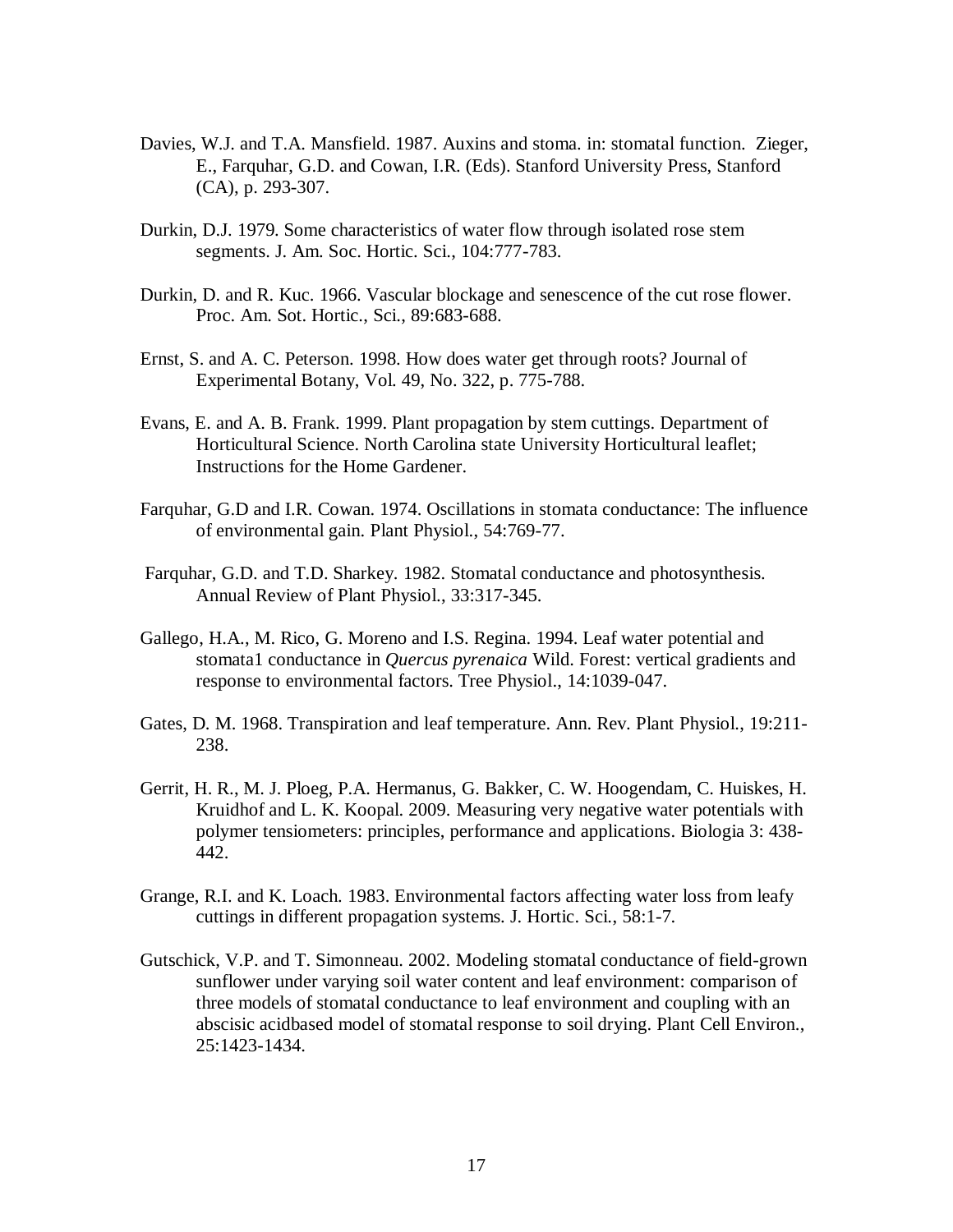- Hartmann, H.T., D.E. Kester and F.T. Davies. 1990. Plant Propagation: Principle and Practices 5th edn. Prentice Hall, International, Englewood Cliffs, NJ
- Jones, H.G. 1998. Stomatal control of photosynthesis and transpiration. J. Exp. Bot., 49, 387-398.
- Knapp, A.K. and W.K. Smith. 1990. Stomatal and photosynthetic responses to variable sunlight. Physiol. Plant 78:160-165.
- Ku, M.S.B., G.E. Edwards, C.B.Tanner.1977. Effects of light, carbon dioxide, and temperature on photosynthesis, oxygen inhibition of photosynthesis, and transpiration in *Solanum tuberosum*. Plant Physiol., 59:868-872.
- Langer K, V. Levchenko, J. Fromm, D. Geiger, R. Steinmeyer, S. Lautner, P. Ache, R. Hedrich. 2004. The poplar  $K<sub>+</sub>$  channel KPT1 is associated with  $K<sub>+</sub>$  uptake during stomatal opening and bud development. Plant Journal 37:828-838.
- Lawson, T. 2008. Guard cell photosynthesis and stomatal function. New Phytologist (2009) 181:13-34.
- Leakey, R.R.B. 1985. The capacity for vegetative propagation in trees. In: Cannell MGR and Jackson JE (eds.) Attributes of Trees as Crop Plants, p. 110-133. Institute of Terrestrial Ecology, Monks Wood, UK.
- Leng, Q., H. Lan, H. Baoguang and L. Chenghou. 1998. Grey relation function between local electrical potential and stomatal behavior during light exposure in plants. Chinese Science Bulletin Vol .43 No. 19.
- Lineberger, R.D. and P.L. Steponkus. 1976. Identification and localization of vascular occlusions in cut roses. J. Am. Sot. Hortic. Sci., 101:246-250.
- Loach, K. 1985. Rooting of cuttings in relation to the propagation medium. Combined Proc. Intl. Plant Prop. Soc., 35:472-485.
- Loach, K. 1986. Rooting of cuttings in relation to the propagation medium. Proc. Int. Plant Propagators' Sot., 35:472-485.
- Loach, K. 1988. Water relations and adventitious rooting. In: T.D. Davis, B.E. Haissig and N. Sankhla (Editors), Adventitious Root Formation in Cuttings. Dioscorides Press, Portland, p. 102-116.
- Loach, K. and D.N. Whalley. 1978. Water and carbohydrate relationships during the rooting of cuttings. Acta Hortic., 79:161-168.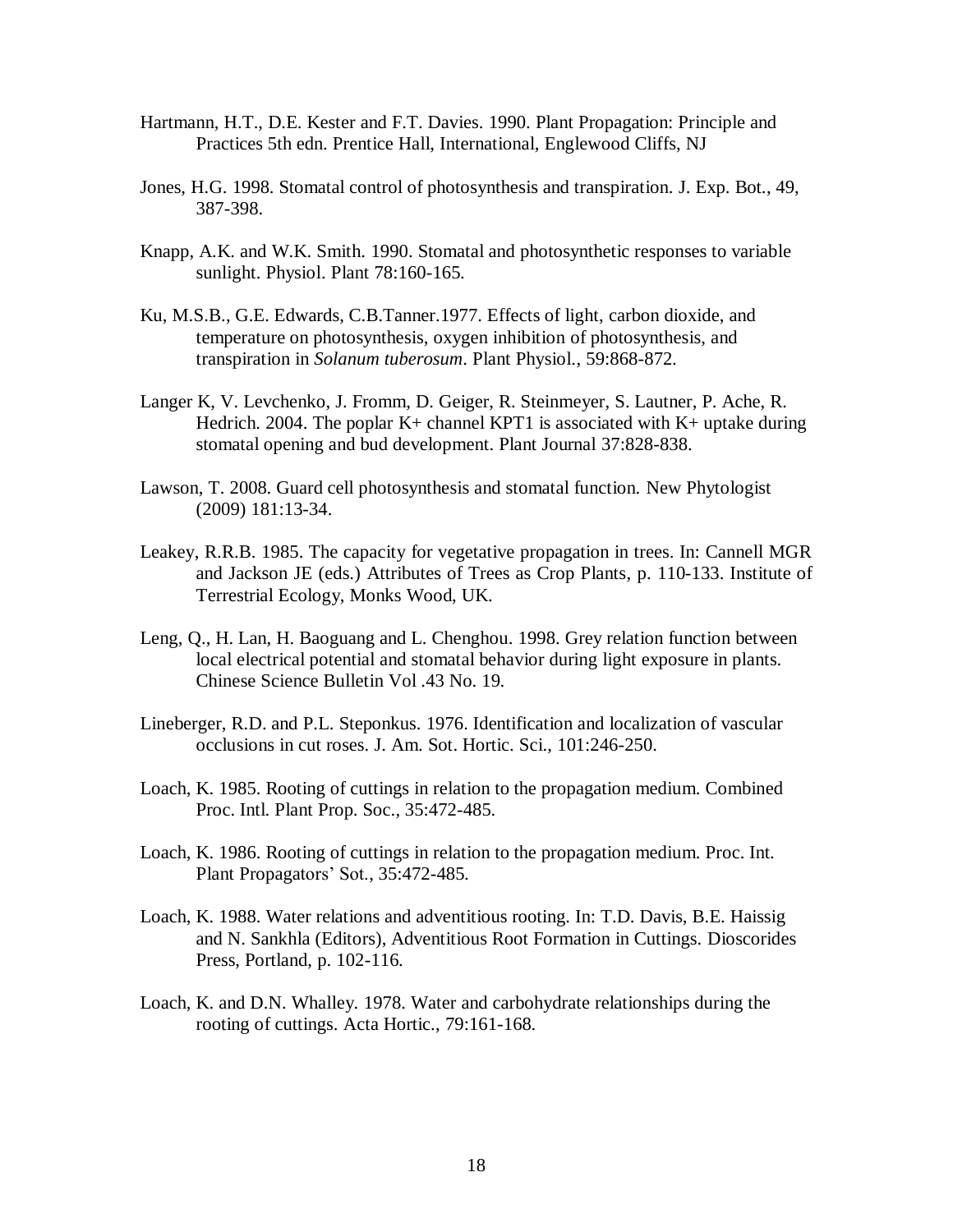- Lopez, R.G*.* 2008. Poinsettia Propagation**;** Purdue University; Department of Horticulture and Landscape Architecture *www.hort.purdue.edu* Purdue Floriculture *flowers.hort.purdue.edu.*
- Lu, Z., R. G. Percy, C. O. Qualset and E. Zeiger. 1998. Stomatal conductance predicts yields in irrigated Pima cotton and bread wheat grown at high temperatures. Expt. Bot., Special Issue, 49:453-460.
- Martin, T.A., T.M. Hinckley, F.C. Meinzer and D.G. Sprugel. 1999. Boundary layer conductance, leaf temperature and transpiration of *Abies amabilis* branches. Tree Physiol., 19:435-443.
- Matos, M.C., A.A. Matos, A. Mantas, Cordeiro and J.B. Vieira. 1998. Diurnal and seasonal changes in prunus amygdalus gas exchanges-Photosynthetica 35:517- 524.
- Mayak, S., A.H. Halevy, S. Sagie, A. Bar-Yoseph and B.Bravdo. 1974. The water balance of cut rose flowers. Plant Physiol., 31:15-22.
- Michael, D. Cramer, H.J. Hawkins and G. A. Verboom. 2008. The importance of nutritional regulation of plant water flux. Springer-Verlag. Oecologia (2009) 161:15-24.
- Morison, J.I.L. 1987. Intercellular  $CO_2$  concentration and stomatal response to  $CO_2$ . in: Stomatal Function. Zieger, E., Farquhar, G.D. and Cowan, I.R. (Eds). Stanford University Press, Stanford (CA), p. 299-251.
- Morison, J.I.L. 2003**.** Plant water use, stomatal control. In: Stewart BA, Howell TA, ed. Encyclopedia of water science. New York, NY, USA: Marcel Dekker Inc., 680- 685.
- Mott, K.A and D.F. Parkhurst. 1991. Stomatal response to humidity in air and helox. Plant Cell Environ. 14:509-515.
- Mudge, K.W and E.B. Brennan. 1999. Clonal propagation of multipurpose and fruit trees used in agroforestry. In: Buck LE, Lassoie JP and Fernandes ECM (eds.), Agroforestry in Sustainable Agricultural Systems, p 157-190, CRC and Lewis Publishers, New York, USA.
- Muhammad, F., A. Wahid, D.J. Lee, O. Ito, and H. Kadambot. 2009. Advances in drought resistance of rice; critical reviews in Plant Sci., 28:199-217.
- Niinemets, U., D.A. Espejo, J. Flexas, J. Galmes, and C.R.Warren. 2009. Importance of mesophyll diffusion conductance in estimation of plant photosynthesis in the field. Expt. Bot., 60:2271-2282.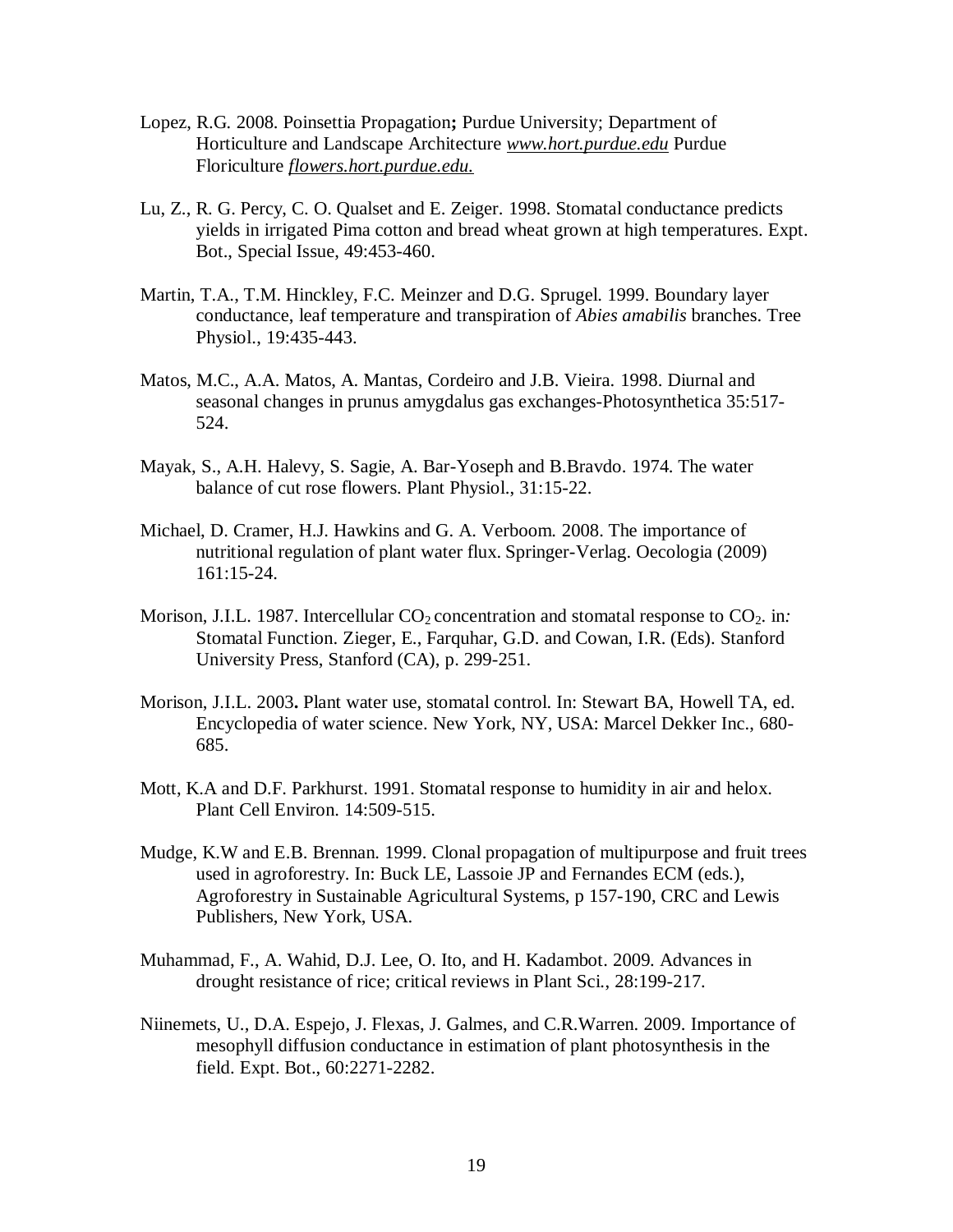- Nobel, P. S. and P. W. Jordan. 1983. Transpiration stream of desert species: resistance and capacitance for a C3, a C4, and a CAM plant. Expt. Bot., 34:1379–1391.
- Osonubi, O. and W. J. Davies. 1978. Solute accumulation in leaves and roots of woody plants subjected to water stress. Oecologia 32:323-332.
- Parups, E.V. and J.M. Molnar. 1972. Histochemical study of xylem blockage in cut roses. J. Am. Sot. Hortic.Sci., 97:532-534.
- Pearcy, R.W., J.S. Roden and J.A. Gamon. 1990. Sunfleck dynamics in relation to canopy structure in a soybean (*Glycine max* (L.) Merr.) Canopy. Agric. Forest Meteorol., 52:359-372.
- Pearcy, R.W., R.L. Chazdon, L.J. Gross, and K.A.Mott. 1994. Photosynthetic utilization of sunflecks: a temporally patchy resource on a time scale of seconds to minutes. In: Caldwell, M.M., Pearcy, R.W. (Eds.), Exploitation of Environmental Heterogeneity by Plants. Academic Press, San Diego, p. 175-208.
- Peter, W., S.C. Jutzi, S. Cohen, L. M. G. Rosa, Y. Li and T. Fricke. 2008. Quantifying the uncertainties of transpiration calculations with the Penman– Monteith equation under different climate and optimum water supply conditions. Elsevier B.V. 2009; Agric. & Forest Meteorol., 149 (2009) 1063-1072.
- Preece, J. E. 2003. A century of progress with vegetative plant propagation. Hort Sci., 38:1015-1025.
- Put, H.M.C. and L. Jansen. 1989. The effects on the vase life of cut *Rosa* cultivar 'Sonia' of bacteria added to the vase water. Sci. Hortic., 39:167-179.
- Raschke, K. 1987. Action of abscisic acid on guard cells. In: stomatal function, Zieger, E., Farquhar, G.D. and Cowan, I.R. (Eds). Stanford University Press, Stanford (CA), p. 253-279.
- Raschke, K., J. Patzke, P.F. Daley and J.A. Berry. 1990. Spatial and temporal heterogeneities of photosynthesis detected through analysis of chlorophyllfluorescence images of leaves. In Current Research in Photosynthesis (ed. M. Baltscheffsky), p.573-578. Kluwer Academic Publishers, Boston.
- Rasmussen, H.P. and W.J. Carpenter. 1974. Changes in the vascular morphology of cut rose stems: a scanning electron microscope study. J. Am. Sot. Hortic. Sci., 99: 454-459.
- Roelfsema, M.R.G. and R. Hedrich. 2005. In the light of stomtal opening: new insights into "the Wartergate". New Phytol., 167:665-691.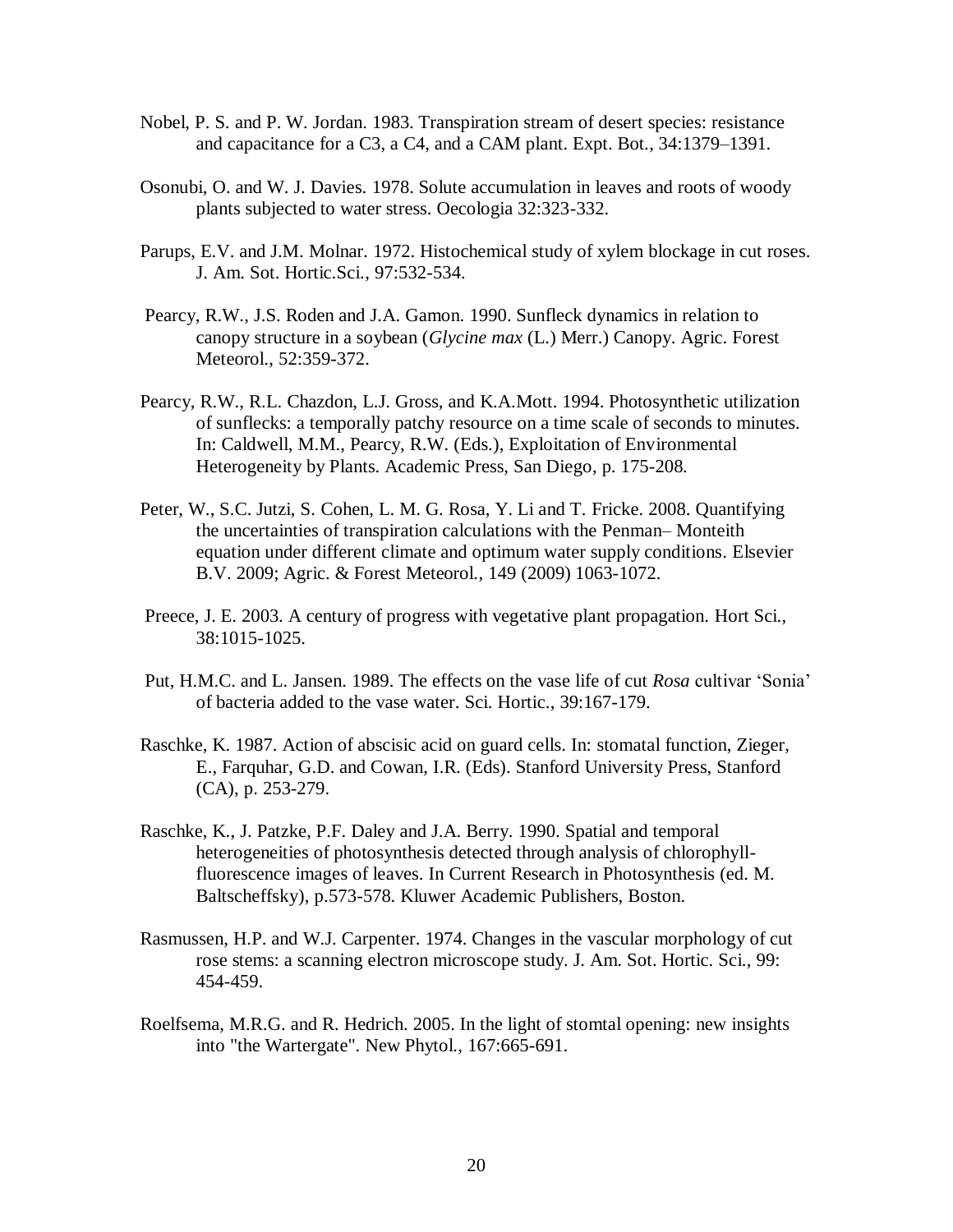- Schroeder, J.I**.** 2003. Knockout of the guard cell K+ out channel and stomatal movements. *Proceedings of the National Academy of Sciences* 100: 4976-4977.
- Schulze, E.D., N.C. Turner, T. Gollan, and K.A. Shackel. 1987. Stomatal responses to air humidity and soil drought. In: stomatal function, Zieger, E., Farquhar, G.D. and Cowan, I.R. (Eds). Stanford University Press, Stanford (CA), p. 311-321.
- Sharkey, T.D. and T. Ogawa. 1987. Stomatal responses to light. In: stomatal function, Zieger, E., Farquhar, G.D. and Cowan, I.R. (Eds). Stanford University Press, Stanford (CA), p. 195-227.
- Sharpe, P.J.H., H. Wu, R.D. Spence. 1987**.** Stomatal mechanics. In: Zeiger E, Farquhar GD, Cowan IR, eds. Stomatal Function*.* Stanford, CA, USA: Stanford University Press, 91-114.
- Sheriff, D.W. 1977. The effect of humidity on water uptake by, and viscous flow resistance of, excised leaves of a number of species; physiological and anatomical observations. Expt. Bot., 28:1399-1407.
- Shope, J.C., D.B. DeWald, K.A. Mott. 2003**.** Changes in surface area of intact guard cells are correlated with membrane internalization. Plant Physiol., 133:1314–1321.
- Sperry, J. S., V. Stiller, and U. Hacke. 2003. Xylem hydraulics and the soilplantatmosphere continuum: Opportunities and unresolved issues, Agron. 95:1362- 1370.
- Steudle, E. and C.A. Peterson. 1998. How does water get through roots. Expt. Bot., 49:775-788.
- Sunil, P. and F.B. Thompson. 2003. Effect of soil and plant water relations on rooting of *Populus euramericana* stem cuttings. New Forests, 25:109**-**124.
- Tang, Y. 1997. Light. In: Prasad, M.N.V. (Ed.), Plant Ecophysiology.Wiley, New York, p. 3–40.
- Tay, A.C., A.M. Abdullah, M. Awang, and A. Furukawa. 2007. Midday depression of photosynthesis in *Enkleia malaccensis*, a woody climber in a tropical rainforest. Photosynthetica 45:189**-**193.
- Tichà, I. 1982**.** Photosynthetic characteristics during ontogenesis of leaves. Stomatal density and sizes. Photosynthetica 16:375-471.
- Turner, N.C. 1974. Stomatal behaviour and water status of maize, sorghum, and tobacco under field conditions. II, At low soil water potential. Plant Physiol., 53: 360-365.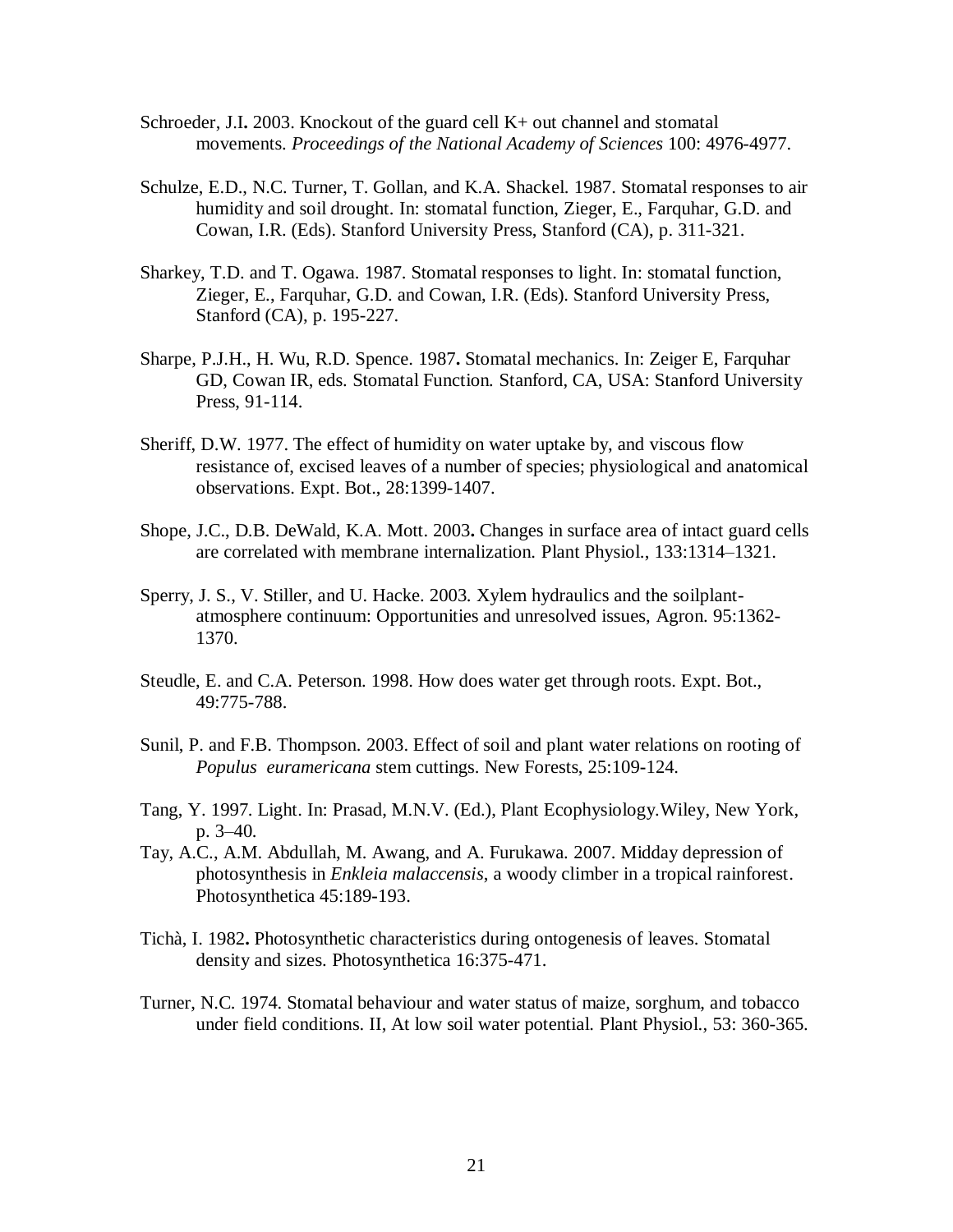- Turner, N.C. 1975. Concurrent comparisons of stomatal behavior, water status, and evaporation of maize in soil at high or low water potential. Plant Physiol., 55:932- 936.
- Von, M. H. 1856**.** Welchen ursachen bewirken die erweiterung und verengung der spaltöffnungen? Botanische Zeitung 14:679-704.
- Ward, J.M. and J.I. Schroeder. 1994. Calcium-activated  $K^+$  channels and calciuminduced calcium release by slow vacuolar ion channels in guard cell vacuoles implicated in the control of stomatal closure. The Plant Cell, 6:669-683.
- Williamson, V. G. and J. A. Milburn. 1995. Cavitation events in cut stems kept in water: implications for cut flower senescence. V.G. Williamson, JA. Milburn /Scientia Horticulturae 64:219-232.
- Wong, S.C., I.R. Cowan, G.D. Farquhar. 1979. Stomatal conductance correlates with photosynthetic capacity. Nature, 282:424-6.
- Yordanov, V.V. and T. Tsonev. 2000. Plant response to drought, acclimation and stress tolerance. Photosynthetica, 38:171-186.
- Zeiger, E. and C. Field. 1982. Photocontrol of the functional coupling between photosynthesis and stomatal conductance in the intact leaf. Blue light and PARdependent photosystems in guard cells. Plant Physiol., 70, 370-375.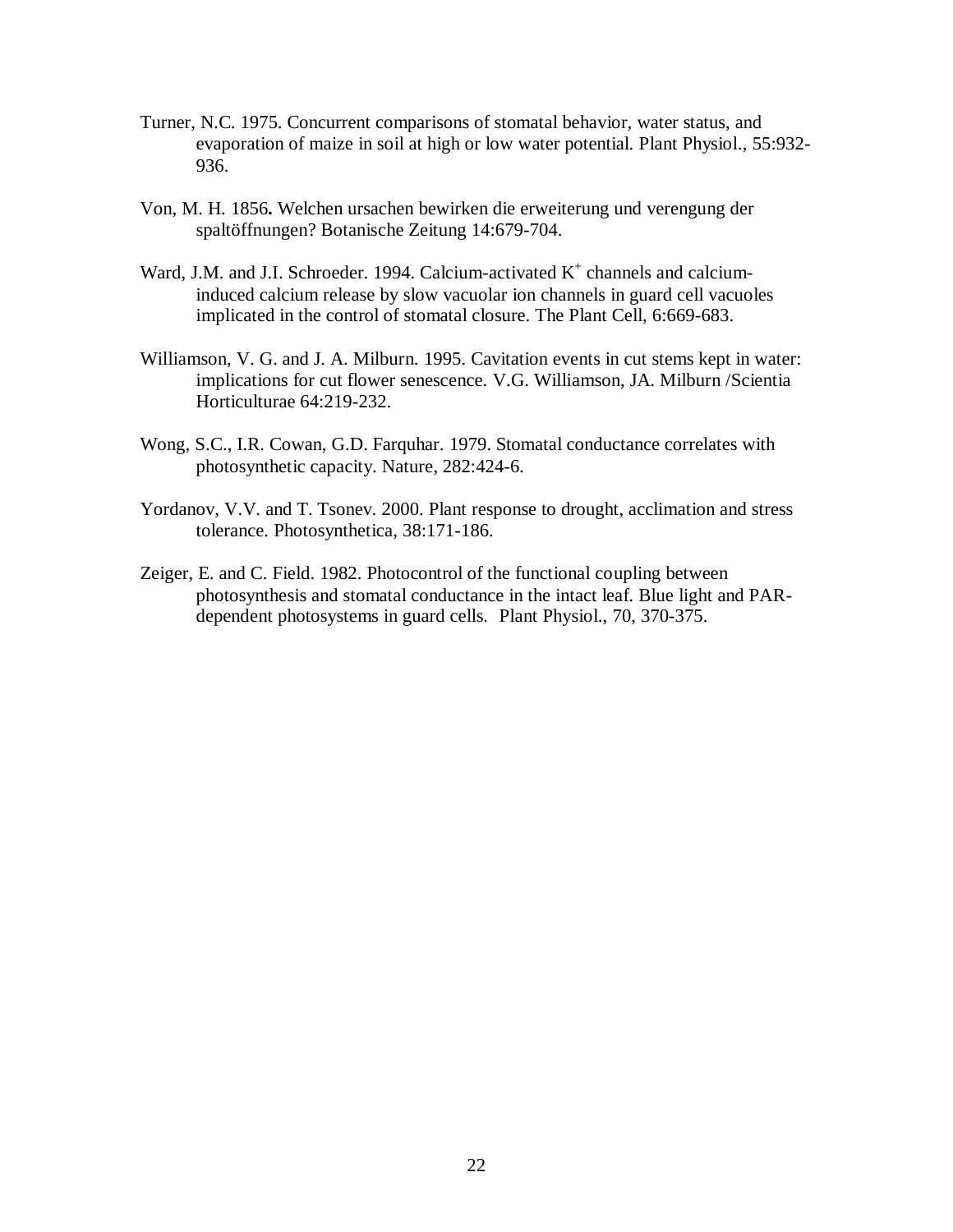# **CHAPTER TWO**

#### <span id="page-30-0"></span>**WATER FLUX OF POINSETTIA CUTTINGS IN PROPAGATION**

### <span id="page-30-1"></span>**Introduction**

The process of severing cuttings from stock plants results in the disruption of the leaf water status of the cutting and causes the water pressure potential of the severed shoot to decline (Gay and Loach, 1977; Smalley et al., 1991; Svenson et al., 1995). Following cutting removal water retreats from the wound and in the process a vacuum can be created within the vascular tissue which can result in an air bubble forming in the stem (Ieperen et al., 2002). The xylem also constricts as the hydrostatic pressure against the cell walls is reduced and can potentially collapse in severe cases, especially in herbaceous plants. This can happen when cuttings are kept warm after severing from the mother plant and extreme water deficit occurs (Gay and Loach, 1977). Keeping the cuttings alive after severing is largely dependent on the ability of the cutting to continue taking up water and to maintain a favorable water status, otherwise the cutting will wilt and die. To achieve this, the stem of the cutting is placed into a well-irrigated growing media under intermittent mist. The rate of water uptake from the growing media influences how quickly cuttings recover from severing. Stomatal conductance and photosynthesis decline following severing and then slowly recover as a favorable leaf water balance and turgidity is restored after root development (Svenson et al., 1995; Hoad and Leaky, 1996). The rate of recovery is a function how efficiently the cuttings are able to take up water and minimize water loss. Water loss through transpiration can be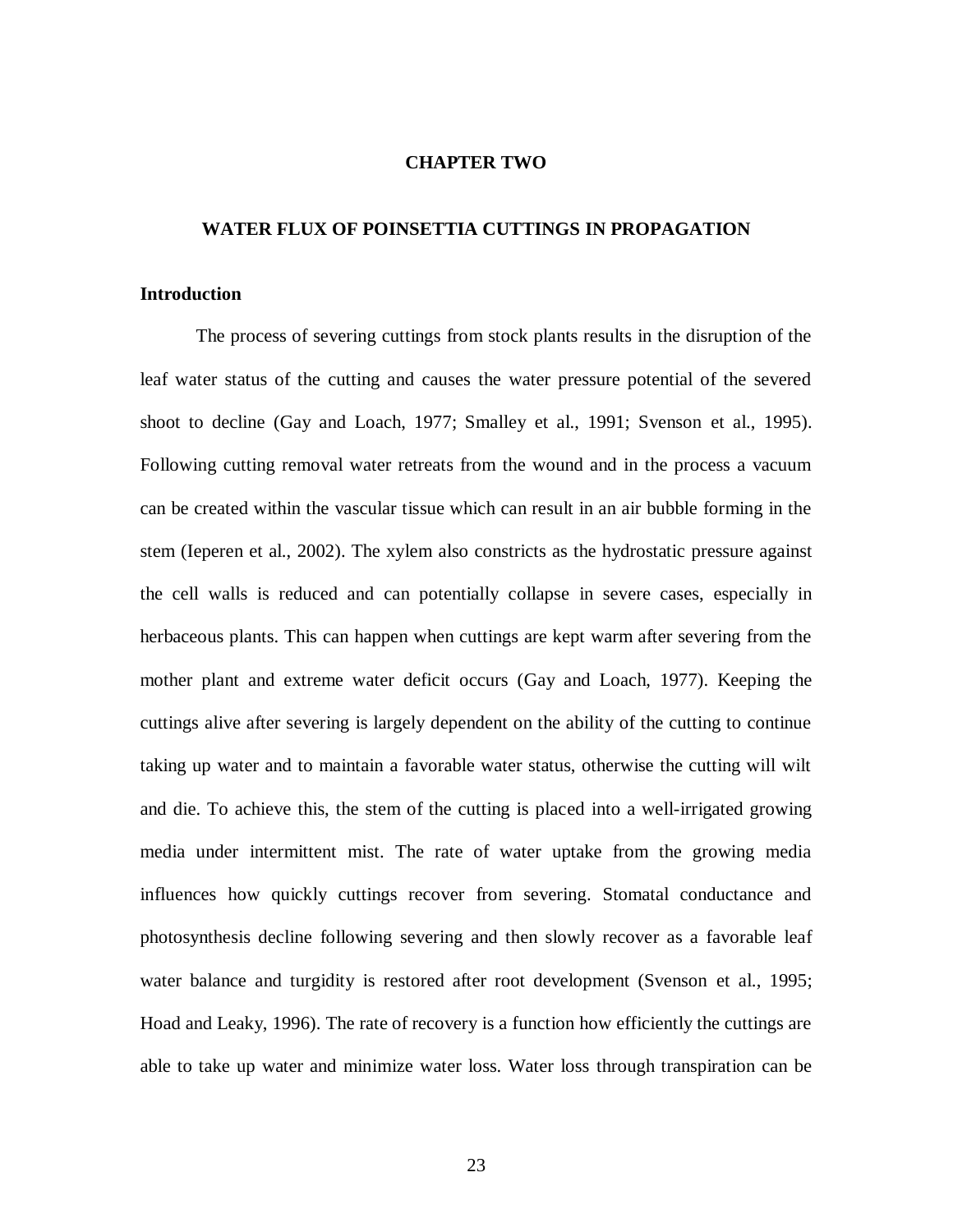minimized by providing a relatively low water vapor pressure deficit between the surrounding air and the leaves.

At the time of severing stem cuttings from the mother plant, stem sections exhibit a normal stem anatomy of xylem and phloem as an intact stem. The initial visible change on the stem during propagation is the formation of callus tissue that results from cell division occurring in the cortex tissue (Murthy et al., 2009). Within the callus tissue individual tracheid cells differentiate to form functional vascular vessels. The tracheid cells expand and eventually became continuous with the existing vascular tissue of the original cutting after which root primordia can be observed and then roots emerge (Anthony et al., 2004).

Poinsettia (*Euphorbia pulcherima*) normally begins to form callus tissue around the basal stem after one week in propagation. Callus formation is largely dependent on stem temperature, aeration of the growing media and moisture availability (Lopez, 2008). Root initiation starts after 10-14 days in propagation. After 17-21 days in propagation, poinsettia cuttings normally have a fully developed root system and are typically ready for transplant after 28 days.

Empirical observations of poinsettia wilting in propagation suggest that water demand by cuttings is reduced during the first week in propagation although there are no visual differences in stem anatomy during this time. Therefore, we hypothesized that this phenomenon could be caused by low initial cutting water content at the time of sticking the cutting in propagation and/ or an increase in the rate of water uptake through the stem or increased water use efficiency due to a change in stomatal functioning during the first seven days in propagation. Thus, the objectives of these experiments were: 1. to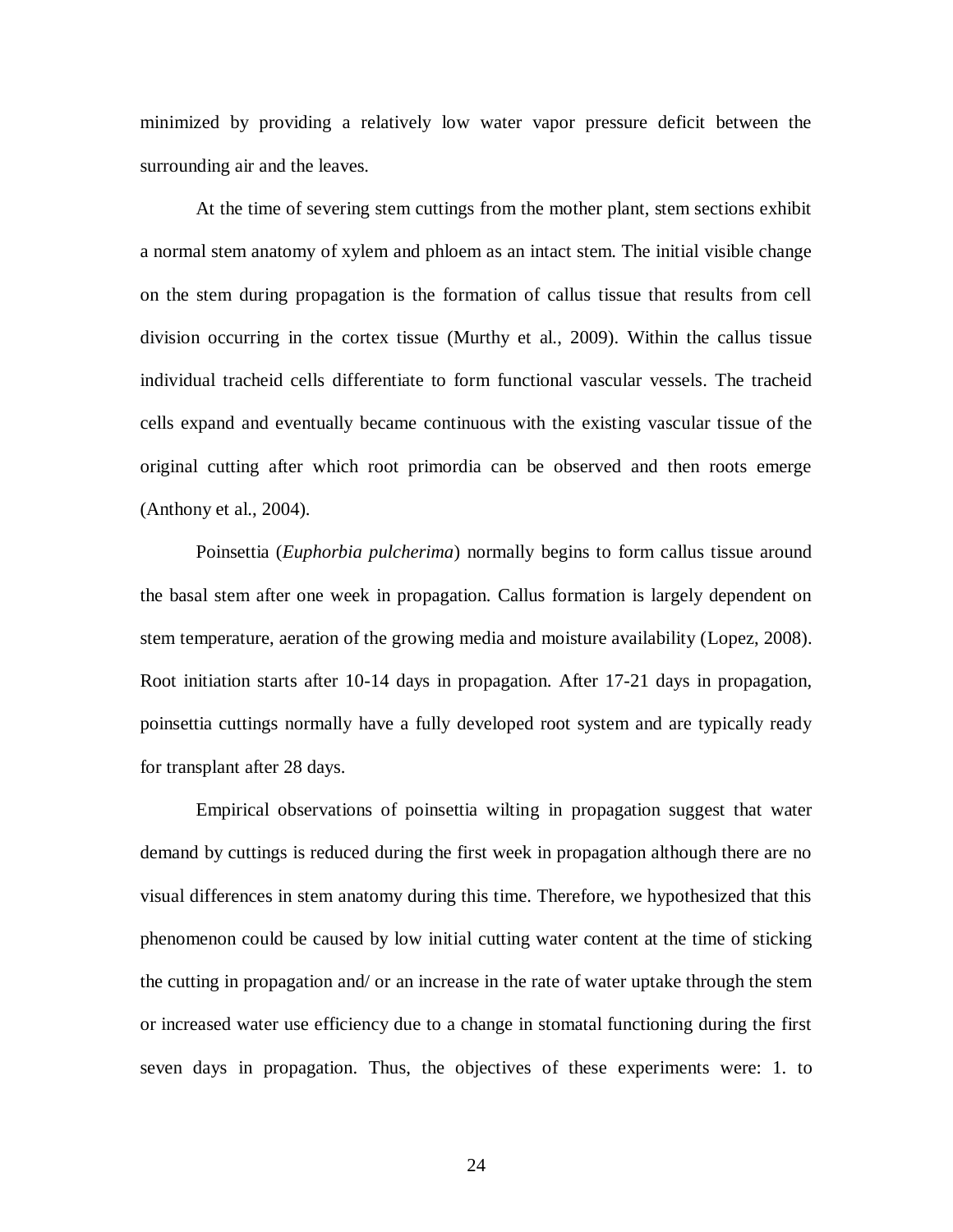investigate the effect of cutting age in propagation and PPF on water loss prior to wilting 2. to determine the effect the initial water status of poinsettia cuttings at the time of sticking in propagation has on cutting water uptake, 3. to quantify water uptake of poinsettia cuttings through the stem, 4. to quantify the rate of water loss through transpiration in propagation prior to root formation.

### <span id="page-32-0"></span>**Materials and methods**

# *Stem water uptake of un-rooted stem cuttings*

Poinsettia (*Euphorbia pulcherima* 'Peterstar Red') stock plants were grown in 18 cm diameter plastic pots for one year in a peat-based growing medium (Fafard 3B, Fafard Inc., Anderson, SC). The stock plants were grown in a greenhouse (67-75% R.H, temperature 26-30°C, maximum PPF 1400  $\mu$ mol m<sup>-2</sup>s<sup>-1</sup>) in Clemson, SC. Irrigation was done manually, and a water-soluble fertilizer (250 ppm N, 15-5-15 4Ca 2Mg; Scott's International) was applied with each irrigation.

#### *Expt.1. Effect of cutting age in propagation and PPF on water loss prior to wilting*

Ten poinsettia cuttings were harvested every other day over seven consecutive days, immediately stuck in a propagation medium (Oasis Wedges, Smithers-Oasis, Kent, OH) and placed under mist in a greenhouse environment (25-30 ºC, 75-85% R.H, maximum daily PPF 250-600 µmol  $m^2s^{-1}$ ). The cuttings were randomly harvested and assigned to the different days in propgattion. On the seventh day the cuttings had been in the propagation environment for 1, 3, 5, or 7 days. The cuttings were then removed from the propagation media, inserted into dry waterpiks (empty, 12 ml transparent plastic tubes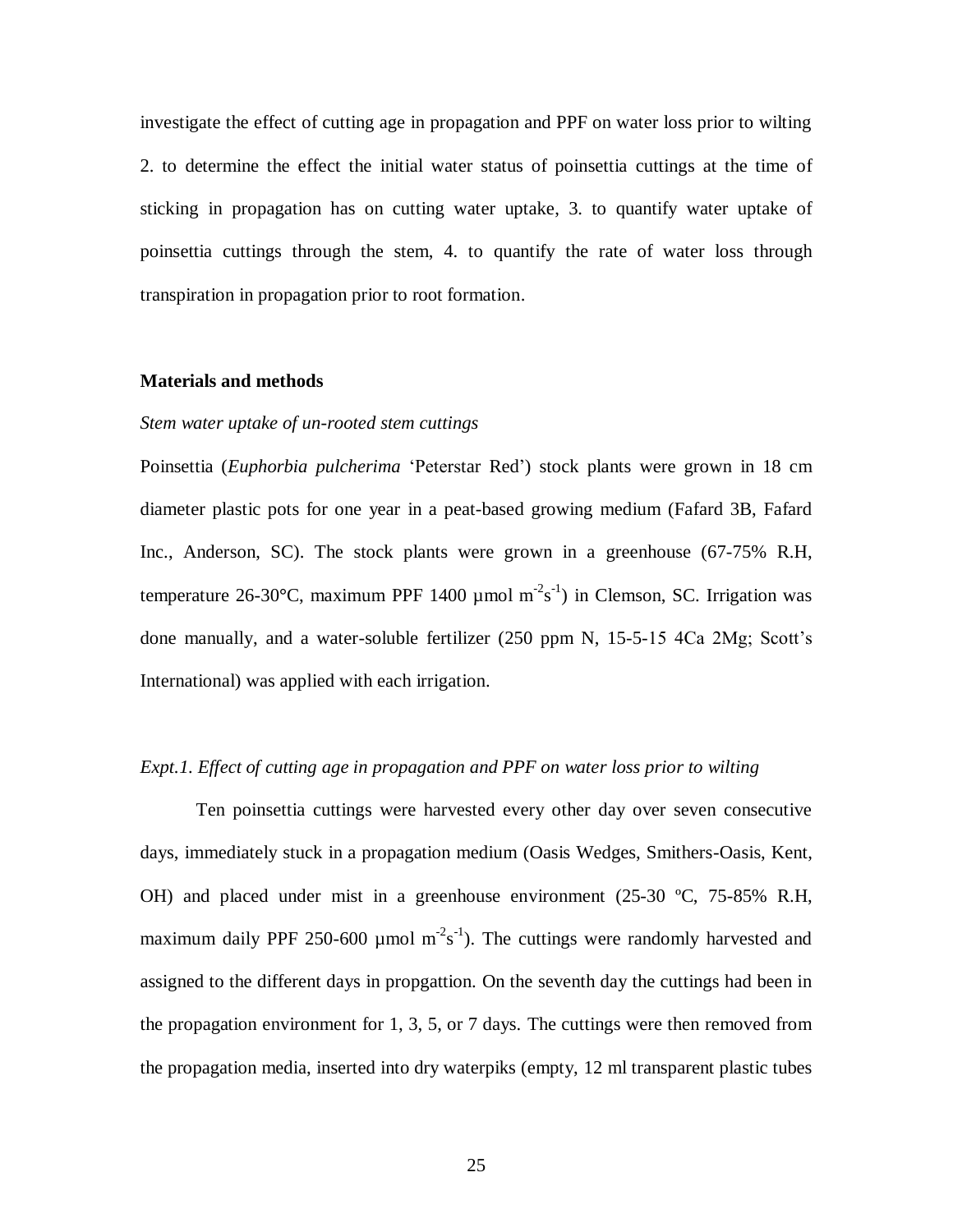covered with rubber lids containing 2 mm diameter holes) and held upright. Then the cuttings were moved to a growth chamber (48% R.H, 26  $^{\circ}$ C) under 0, 275, or 850 µmol  $m<sup>2</sup>s<sup>-1</sup>$  delivered by 500W metal halide lamps. Cutting fresh mass was initially measured when the cuttings were placed in the waterpiks and again after wilting. The time to wilting (curling and/or drooping of  $\geq 2$  fully expanded leaves) was recorded. The experiment was repeated four times. The number of times the experiment was repeated formed blocks for our data analysis hence we ended up with a split plot in randomized complete block design when 3 different levels of light was included.

# *Expt.2. Effect of cutting water status on water uptake through the stem (laboratory study)*

Thirty poinsettia cuttings (Peterstar Red) were harvested from stock plants and taken to the laboratory (25 °C, RH 42%, PPF 10  $\mu$ mol m<sup>-2</sup>s<sup>-1</sup>). The cuttings were the randomly assigned to one of each of the following treatments 0, 30, or 60 min. 150 µmol  $m<sup>2</sup>s<sup>-1</sup>$  PPF electric lamp hanged at 0.5 m above the cutting. This was done to manipulate the initial water status of the cuttings i.e., 100%, 85% and 75% respectively. Preliminary trials indicated that the cuttings wilted completely after 60 min under lamp; all expanded leaves curled and dropping. Ten cuttings were used for each treatment (duration of exposure to the lamp). The cuttings were then stuck into waterpiks filled with 8 ml of water. Rate of water uptake was determined by briefly removing the cutting from the waterpik and then individually recording the mass of the waterpiks and the cuttings after 2, 4, 6, and 8 h. cumulative water uptake was also determined after 24 h. This experiment was repeated 4 times and data analyzed as randomized complete block design. A similar experiment was also done in the greenhouse under mist and no mist conditions.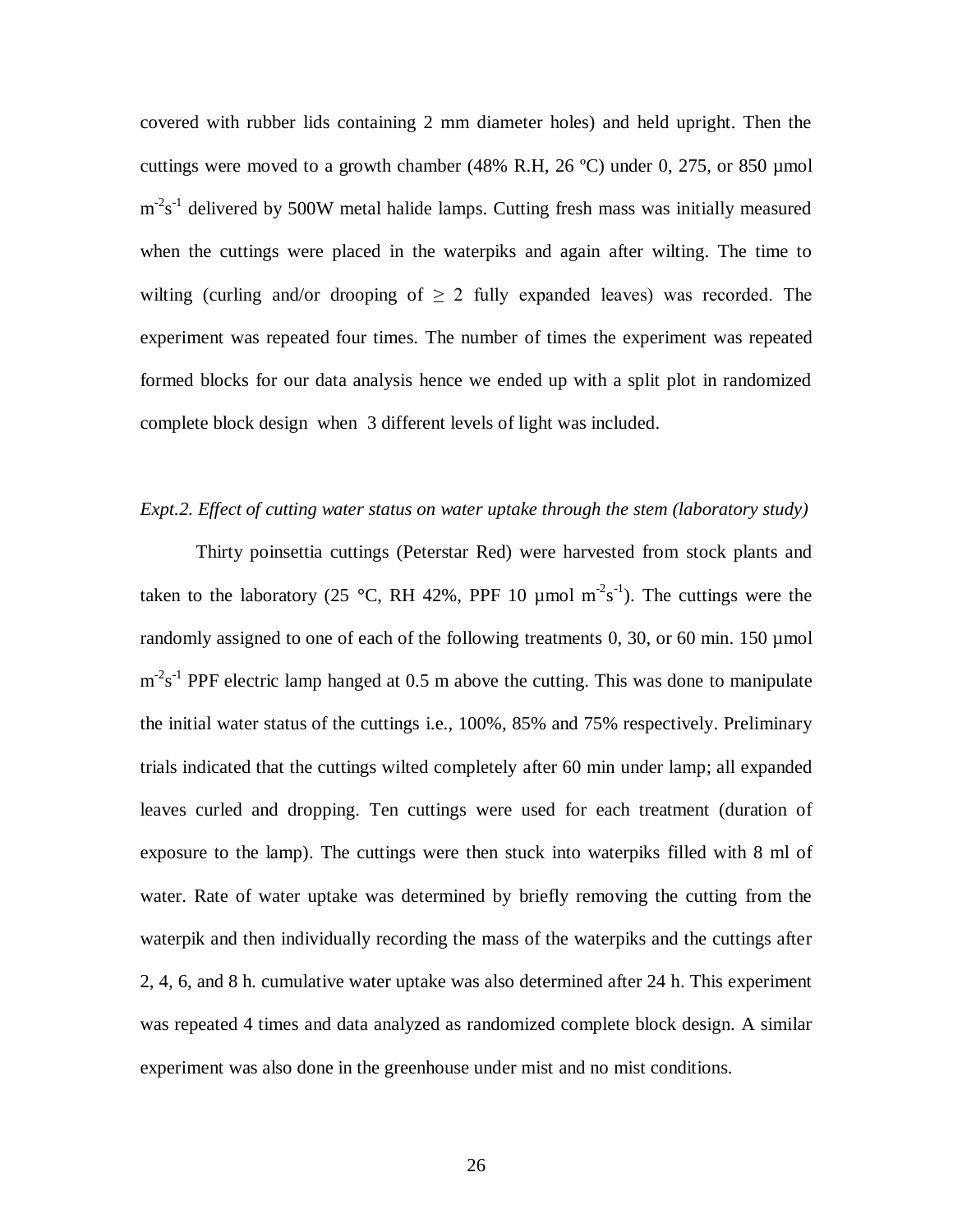# *Expt.3. Rate of water uptake through the stem during the first week in propagation in the light and dark (Greenhouse study)*

Ten cuttings were harvested each day at 10 a.m. from stock plants for seven consecutive days, stuck in Oasis wedges and placed in a greenhouse (23-30 ºC, 75-85% R.H, PPF 250-600 µmol  $m^2s^{-1}$ ) under a VPD-controlled mist system (Argus Control Systems Ltd., British Columbia, Canada). On the seventh day, the seven groups of ten cuttings were labeled by the number of days the cuttings had been on the propagation bench, e.g., Day 1, 2...7. Then the cuttings were removed from mist and transferred into waterpiks filled with 8 ml of water. The waterpiks and the cuttings were then taken in a growth chamber (48% R.H, 26 °C) where two PPF treatments (0 or 375 µmol  $m^2s^{-1}$ ) were delivered from metal halide lamps (5000 W bulbs) positioned 0.9 m above the cuttings. The water uptake measurements were taken at 2, 4, 6, 8, and 24 h after the cuttings were moved to the growth chamber. This experiment was repeated four times and analyzed as split plot; light as the main plot and age of cutting as the sub-plot.

#### *Statistical Analysis*

Data were subjected two-way analyses of variance, split plot in RCB (Expt. 1 & 3), RCB (Expt. 2), (Proc GLM), and means were compared with Fisher's protected least significant difference (LSD) at  $P = 0.05$ ; SAS software (Version 9.1; SAS Institute, Cary, NC, USA) was used**.**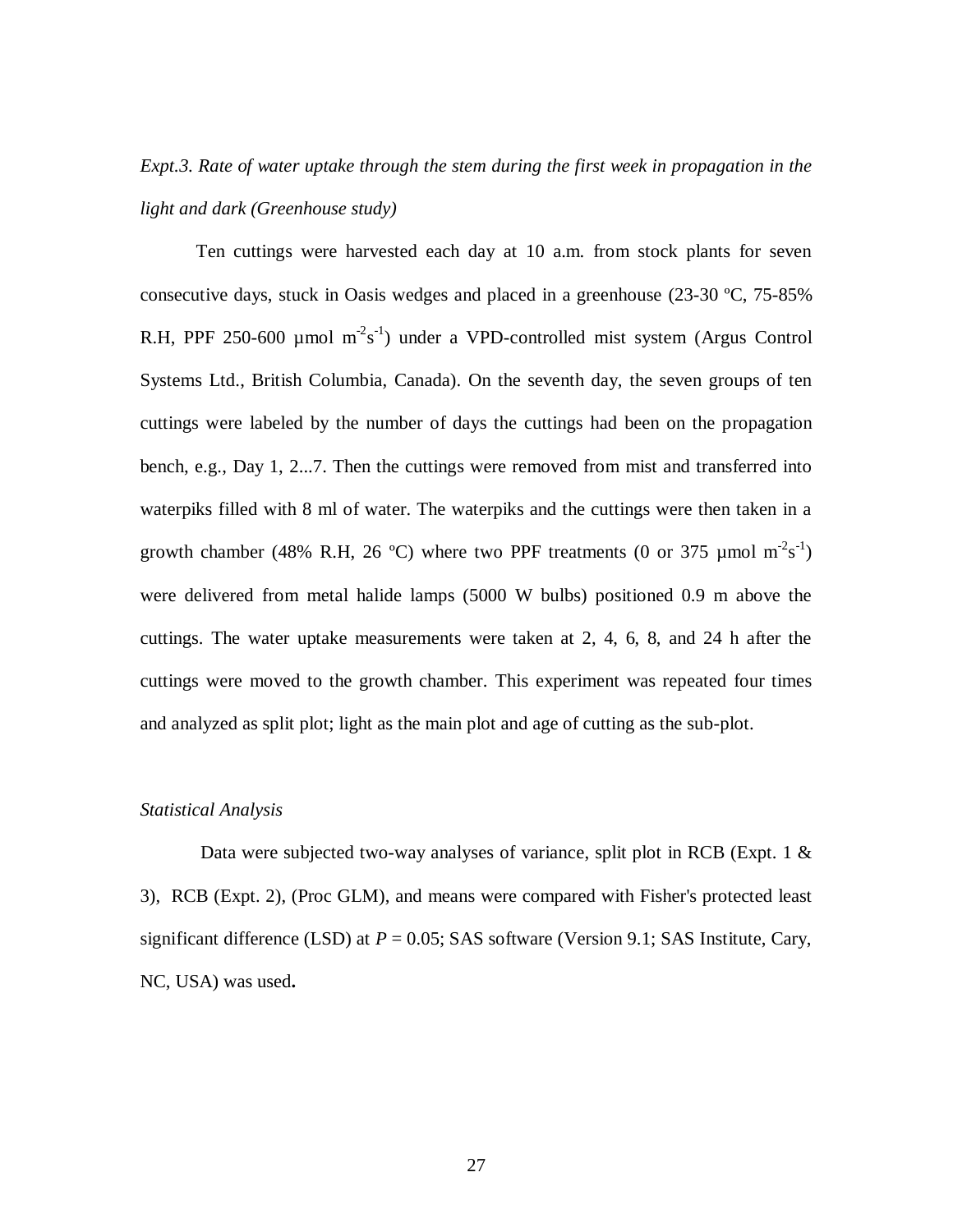#### <span id="page-35-0"></span>**Results and Discussion**

In Expt.1, Day 1, 3, 5, and 7 cuttings were removed from the propagation media and left to wilt under three different PPF. Cuttings lost approximately 0.27 ml/cutting of water or 4% of total cutting mass when wilting occurred, regardless of PPF and cutting age (Fig. 2.1). However, PPF and cutting age significantly affected the length of time before wilting occurred (Fig. 2.2). Day 7 cuttings took the longest time to wilt both in darkness and under light while Day 1 cuttings took the shortest time. The mean time to wilt in dark increased from 72 to 322 minutes as the age of cutting increased from 1 to 7 days in propagation. Time to wilt also decreased as PPF increased, e.g., Day 1 cuttings wilted in 72 min. in the dark and 26 min. at 850  $\mu$ mol m<sup>-2</sup>s<sup>-1</sup>. This experiment demonstrates the phenomenon that cuttings wilt less quickly as time passes throughout the first week in propagation.

In Expt. 2 a. cutting water stress was simulated by placing the cuttings in front of an incandescent lamp for 0, 30 or 60 min.. Wilting was observed on the cuttings at approximately 60-minute exposure time. The mass of the cuttings following the 0, 30 and 60 min. exposure was 100, 85, and 75% of the initial mass, respectively. The results showed that the lower the initial mass of the cuttings, the higher the cumulative water uptake during the first 24 h in propagation (Fig. 2.3). The rate of water uptake was greatest in first 2 h in propagation and then declined over the following 8 h (Fig. 2.4). The results suggest that a low initial water content that might result from desiccation during the postharvest environment does not hinder water uptake through the stem and, in fact, increases water uptake over the first 24 h (Fig. 2.3).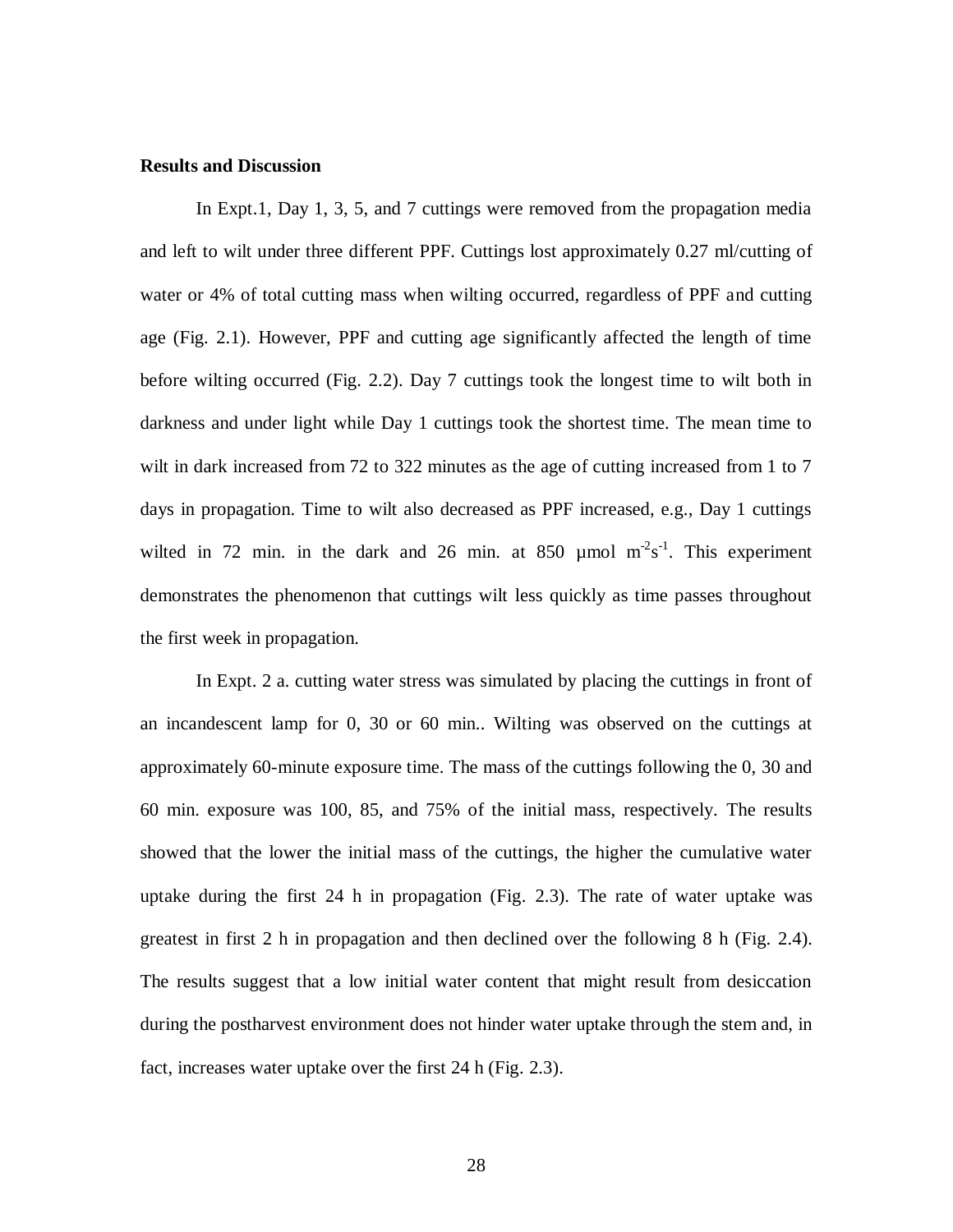Expt. 2 b. showed that mist does not alter the effect of initial water status on water uptake by cuttings in the first 24 h in propagation. The results suggested a significant difference ( $p<0.0001$ , Table 2.1) in the rate and cumulative water taken up by cuttings of different initial water status prior to propagation. The initial water status of cuttings and mist conditions (mist or no mist) after sticking influenced the rate and amount of water taken up of the cuttings (Table 2.1). However, there was no interaction between the conditions of propagation (Mist or No mist) with the initial water stress  $(p<0.429)$ ; regardless of the conditions after sticking i.e. under mist or no mist. Cutting water status significantly (p<0.0001) and consistently influence rate and amount of water uptake through the stem. Irrespective of mist conditions driest cuttings (75% of their original weight at harvesting) took more water than less dry cuttings (i.e.,  $85 \& 100\%$  weight at harvesting). Rate of water uptake under mist had the similar trend as in the laboratory and under no mist in the greenhouse. However, the rate of water take was lower as compared to the two locations (Fig. 2.5).

Expt. 3 demonstrated no significant (p<0.889) difference in water uptake among different aged cuttings under light  $(375 \text{ \mu mol m}^2 \text{s}^{-1})$ : the rate of water uptake was approximately 1.4 ml/cutting over the first 24 h in propagation (Fig. 2.6). However, in the dark the rate of water uptake decreased as cutting age increased, e.g., water uptake decreased from 1.2 ml/cutting on Day 1 to 0.8 ml/cutting on Day 7 (Fig. 2.6). These data suggest that stomata do not close normally in the dark on Day 1 but stomatal regulation of water loss does improve over the first week in propagation.

Empirical observations of cuttings in propagation by commercial growers suggest that water use by cuttings is reduced during the first week in propagation despite no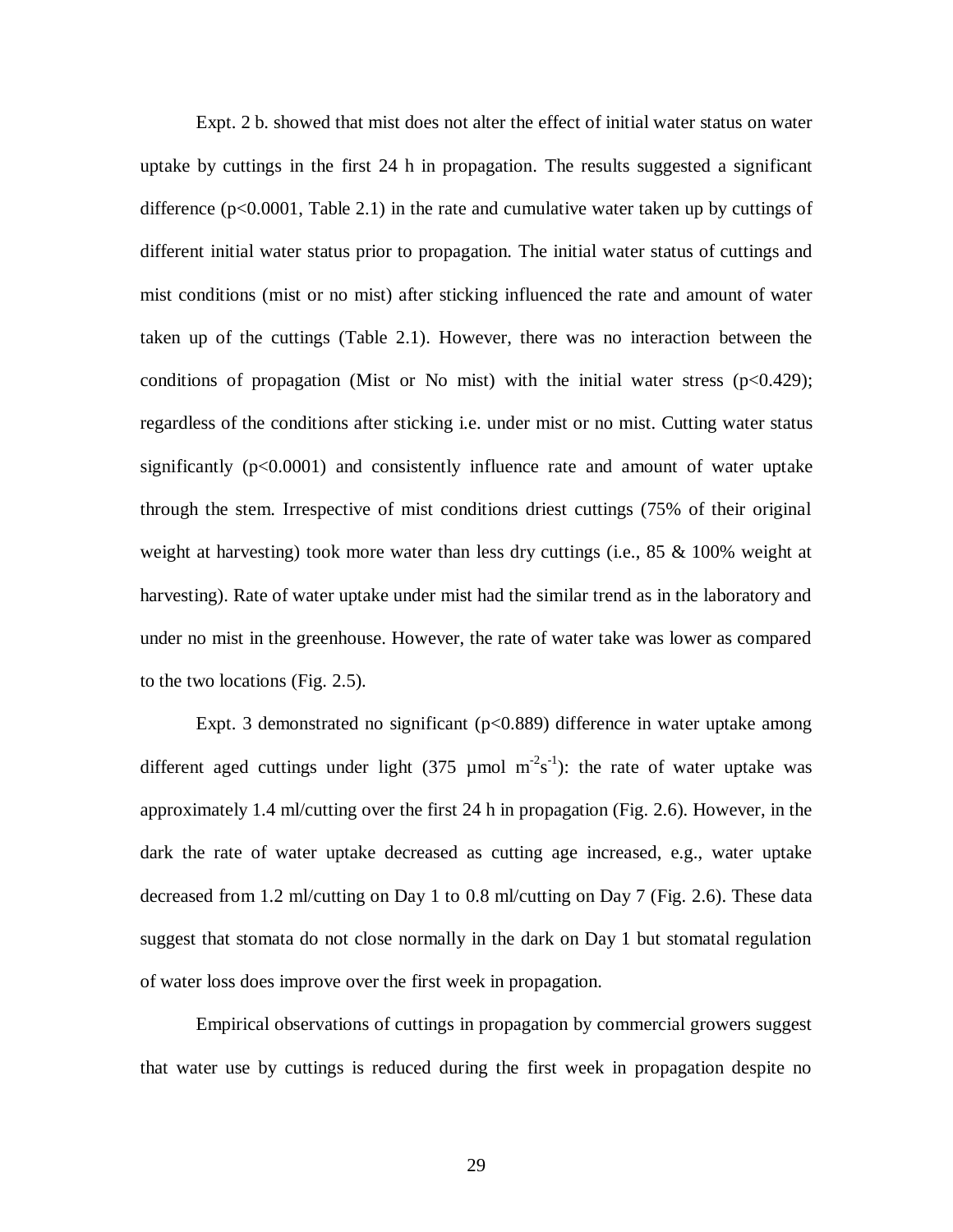visible root initiation. Our experiments clearly demonstrate that this is, in fact, an accurate observation. This was illustrated in our experiment where Day 7 cuttings in propagation took longer time to wilt than Day 1 when removed from the misting bench and let to wilt under different light levels in the growth chamber (Fig. 2.2).

One possible explanation can be that Day 7 cuttings lose more water before wilting than Day 1 cuttings, however this we found not to be true, since all unrooted cuttings lost equal amount of water before wilting both in light and dark (Figure 2.1). Another possibility could be that the initial water status is low on Day 1 and this inhibits water uptake so younger cuttings are closer to the wilting point. However, our data clearly show that cuttings with low initial water content, i.e., wilting, actually have higher rates of water uptake through the stem (Fig. 2.3  $\&$  2.4). The difference in wilting could also occur if older cuttings (Day 7) can take up more water than young cuttings (Day 1); however, we found the reverse to be true (Fig. 2.6). From our results, we think that reduced water use by cutting during the first week in propagation is due to improved stomatal regulation of water loss. It appears that stomatal regulation declines as a result of severing cuttings from stock plants. This may be due to decreased synthesis of ABA due to lack of roots. During the first week in propagation, stomatal regulation is improved so there is less water loss during darkness or during periods of water stress. Thus, as cuttings age in propagation they are less likely to wilt. These results have implications for mist control systems which attempt to compensate for and reduce water loss through the application of water in the form of mist to the cuttings in propagation.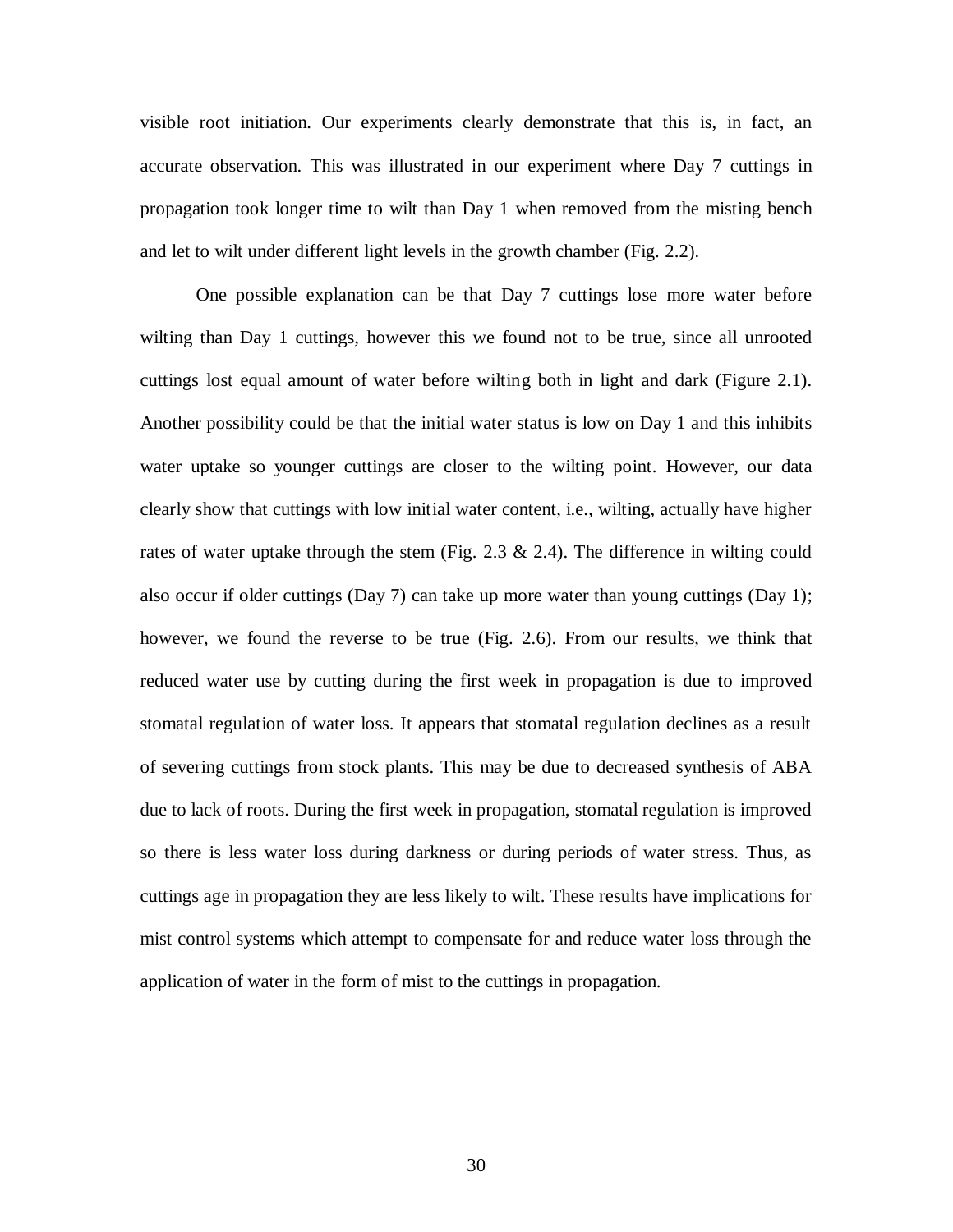# *Conclusion*

There is no significant difference in stem water uptake under light in the first week in propagation. Water use of unrooted cuttings decreases with time in propagation and the rate of water uptake does not increase before root initiation. Therefore it appears that stomatal functioning of unrooted cutting changes in propagation. Callused cuttings are able to respond to stress and close their stomata tighter to limit water loss. Our data suggest that young cuttings (1-3 days in propagation) and drought-stressed cuttings do not wilt more quickly due to limited water uptake. In fact they take up more water and at a faster rate than older cuttings and non-drought stressed cuttings therefore, our data suggest that reduced mist requirements during the first week in prop is not due to an increase in rate of water uptake as cuttings sit in prop but rather an improvement in water regulation and water use efficiency which imply that stomatal functioning changes, i.e., there is less water loss per given time rather than increased water uptake.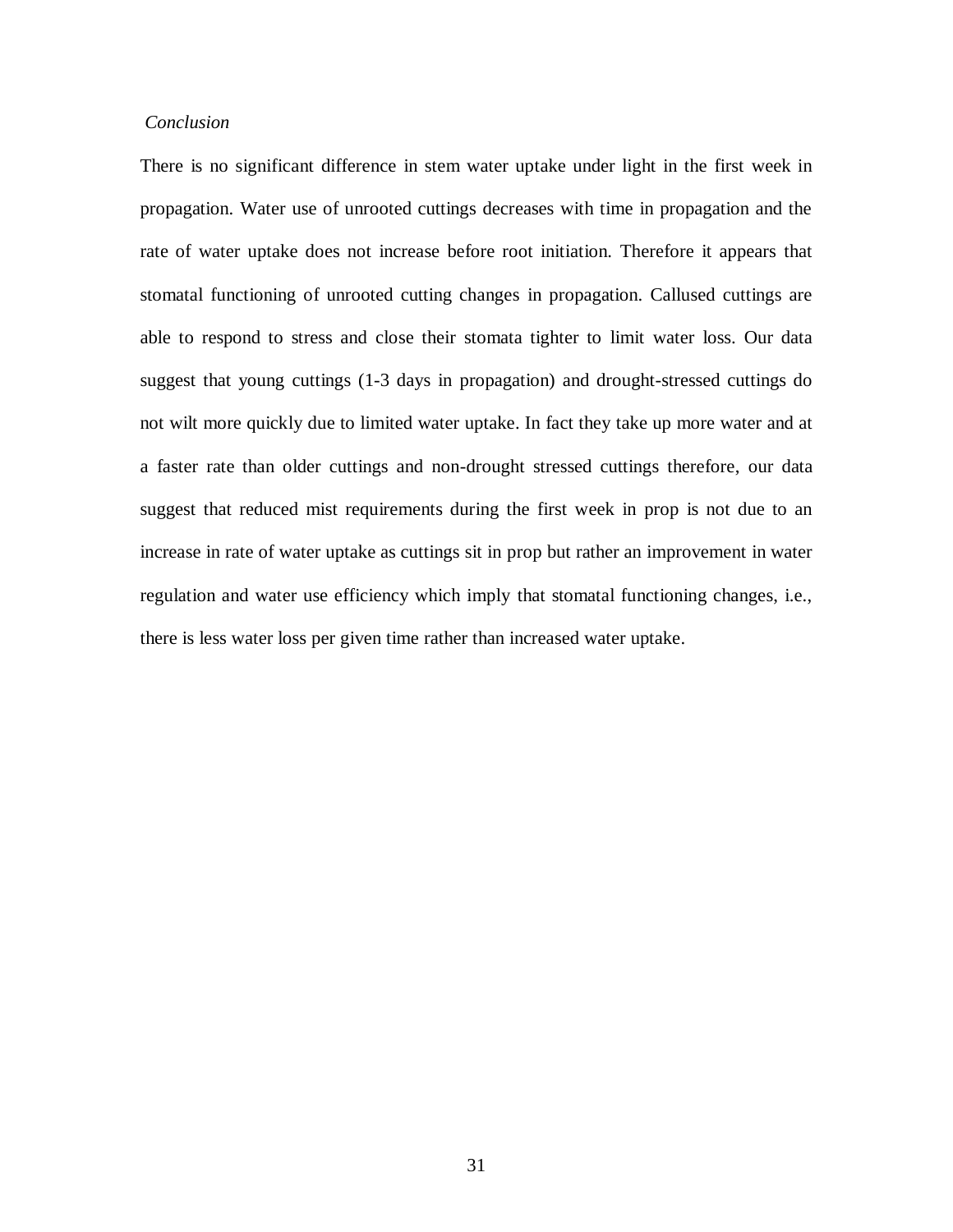**Table 2.1** Effect tests for initial water content, mist conditions (mist or no mist) and interaction (Expt. 2b). df; degree of freedom, prob>F; level of significance. Significance value (Alpha;  $p<0.05$ ).

| <b>Source</b>              | df | Sum of squares | <b>F.ratio</b> | Prob. > F |
|----------------------------|----|----------------|----------------|-----------|
| Cuttings water status      |    | 6.30330        | 9.9977         | < 0.0001  |
| Mist/No mist               |    | 2.9880         | 9.4786         | < 0.0023  |
| Water status* mist/no mist |    | 0.53515        | 0.8488         | < 0.4290  |



**Figure 2.1** Mean water loss during drought stress before wilting of unrooted cuttings (Expt. 1). Ten cuttings each of 1, 3, 5  $\&$  7 days old in propagation were removed from propagation media and left to wilt in the dark and under light (275 & 850 µmol m<sup>-2</sup>s<sup>-1</sup>) in a growth chamber. Cutting time in propagation and PPF did not significantly affect cutting water loss at wilting ( $P \le 0.78$ ), ANOVA ( $\alpha$ =0.05). Error bars indicate mean±SE.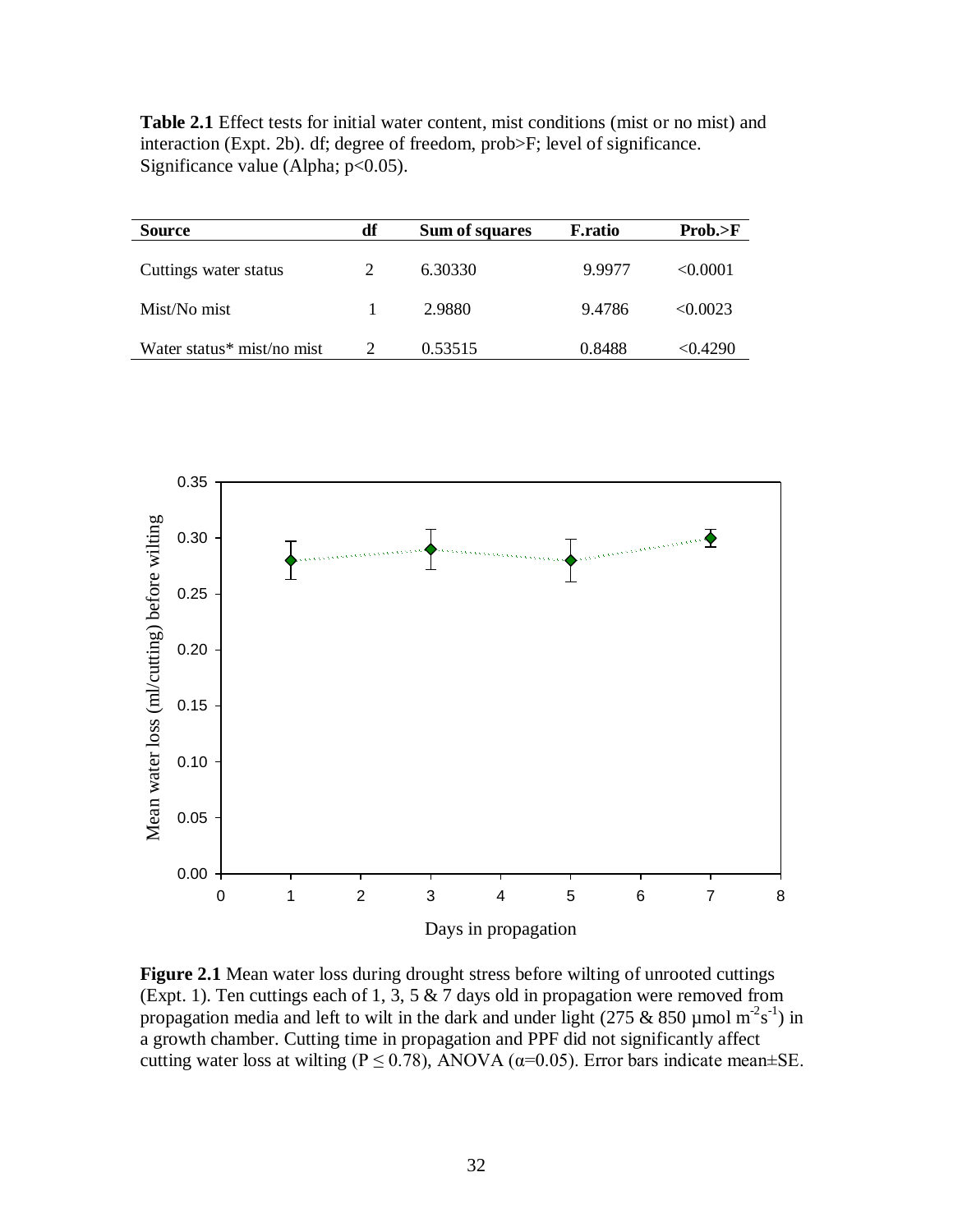

Figure 2.2 Mean time (min.) before wilting of unrooted cutting of 1, 3, 5 or 7 days old in propagation in the dark and in light (275 & 850 µmol m<sup>-2</sup>s<sup>-1</sup>). Error bars indicate the mean  $\pm$  SE (n = 10) (Expt. 1). Mean duration (min.) before wilting under 3 diffent light intensities was significantly different from Day 1-7 (P≤0.0001), ANOVA ( $\alpha$ =0.05).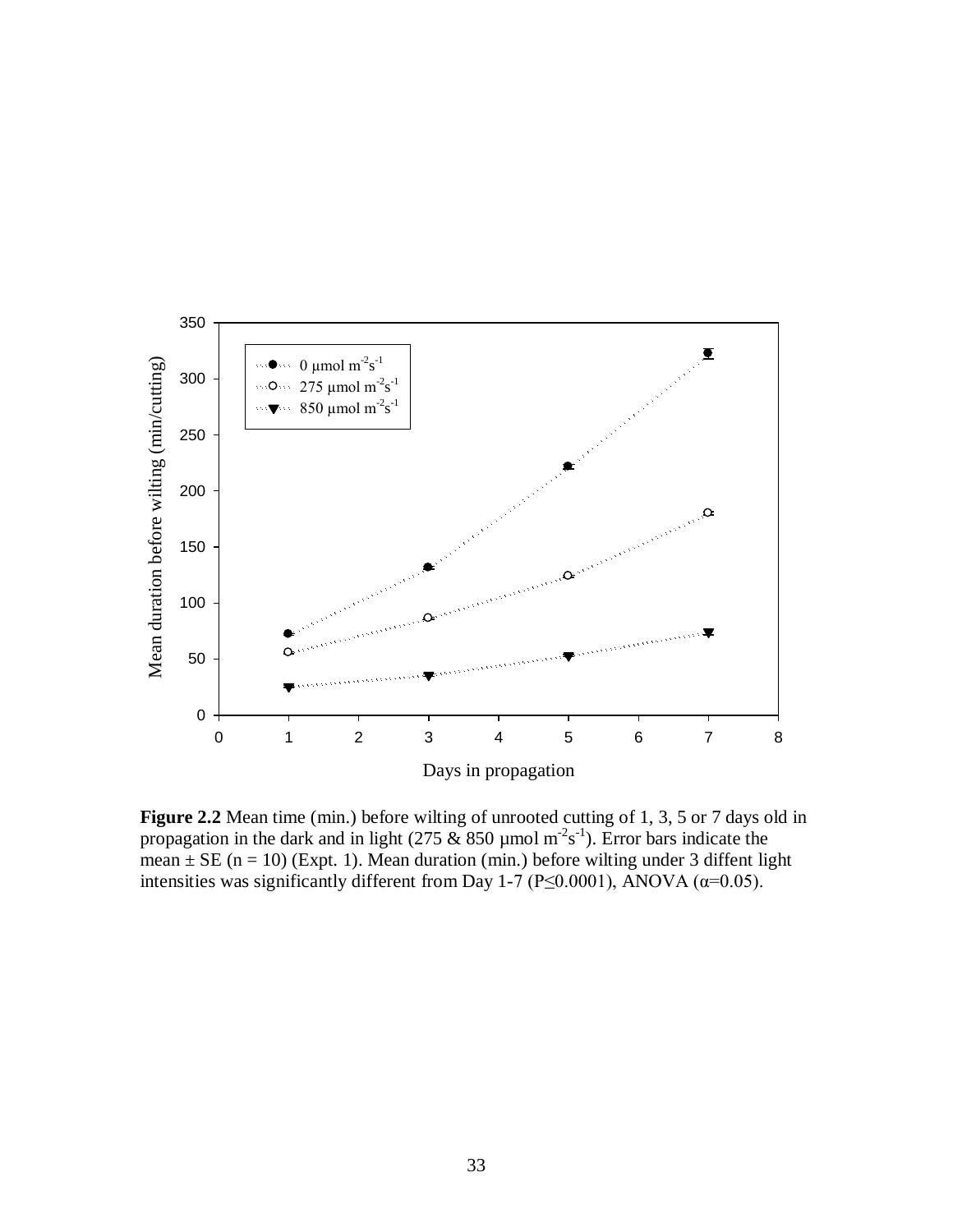

Figure 2.3 The effect of the initial water content of the cutting on the mean cumulative water uptake over 24 h (Expt. 2 a). The initial water content of the cuttings was manipulated by placing the cuttings in front of a lamp supplying 150 umol  $m^2s^{-1}$  at a distance of 0.5 m for 0, 30 or 60 min. ANOVA,  $\alpha$ =0.05, P≤0.0001.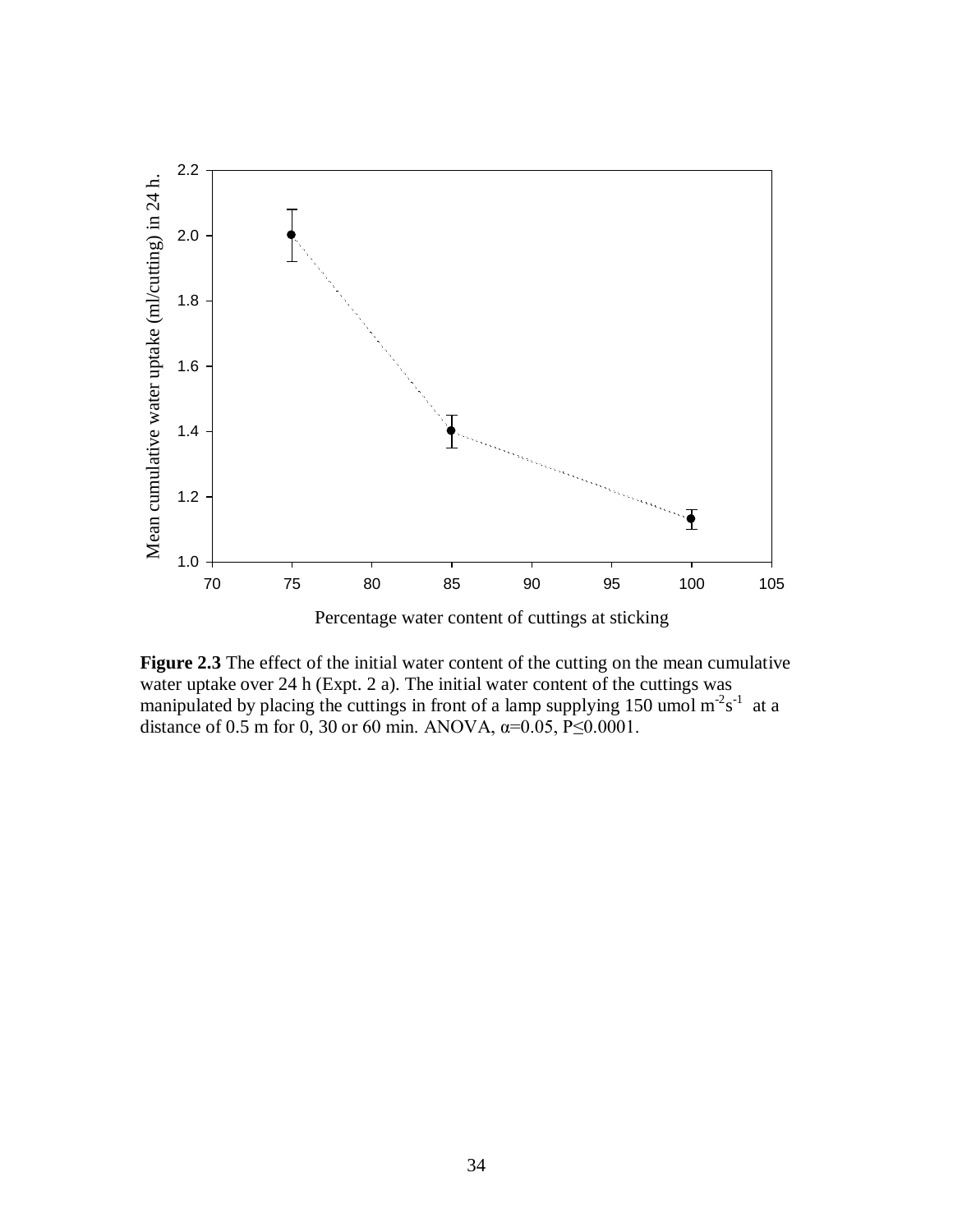

**Figure 2.4** The effect of initial cutting water content on the rate of water uptake (ml/2h) during the first 8 hours after placing the cutting in propagation (Expt. 2 a). Error bars indicate  $\pm$ SE (n = 10).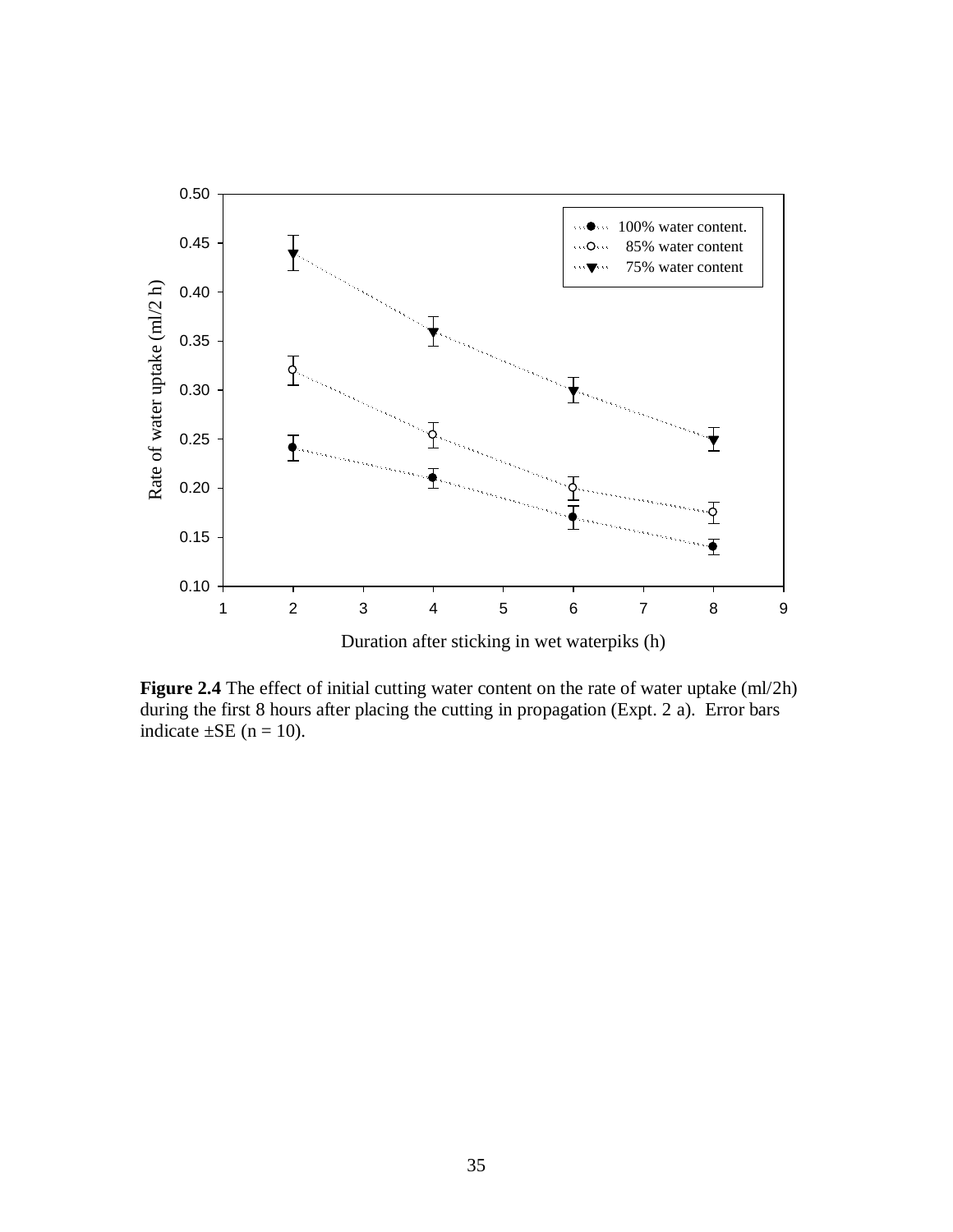

**Figure 2.5** The effect of initial cutting water content on the rate of water uptake under mist (ml/2h) during the first 8 hours after placing the cutting in propagation (Expt. 2b). Error bars indicate  $\pm$ SE (n = 10).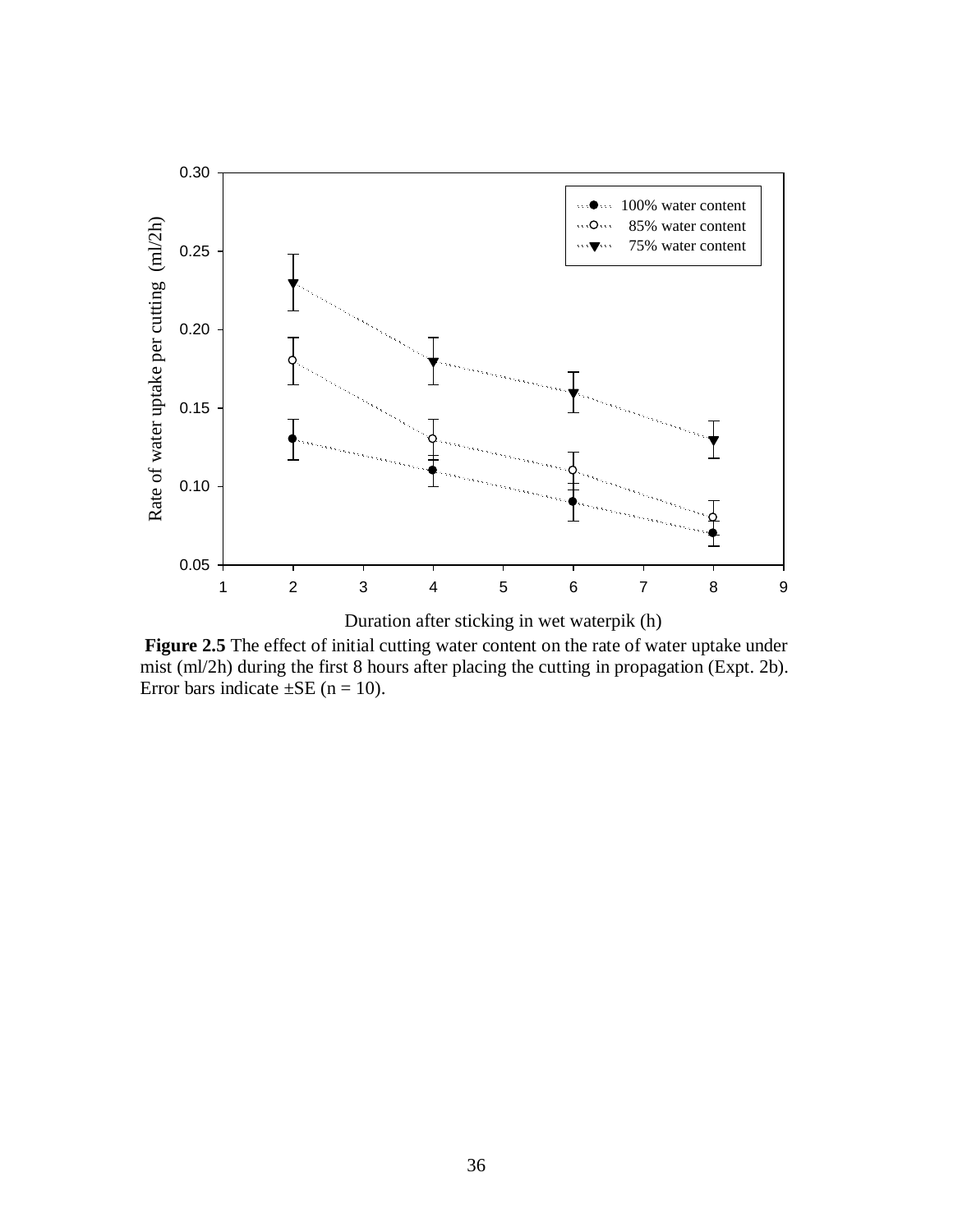

Days in propagation

Figure 2.6 Mean cumulative water uptake through the stem of unrooted cuttings (1-7) days in propagation) during exposure to light (375 µmol  $m<sup>2</sup>s<sup>-1</sup>$ ) and in the dark for 48 h (Expt. 4). In light, there was no significant difference between cuttings of 1-7 days old in propagation, ANOVA;  $P \le 0.889 \& \alpha = 0.05$ . Water uptake in the dark was significantly different (P≤0.0001). Error bars indicate mean  $\pm$  SE (n=20).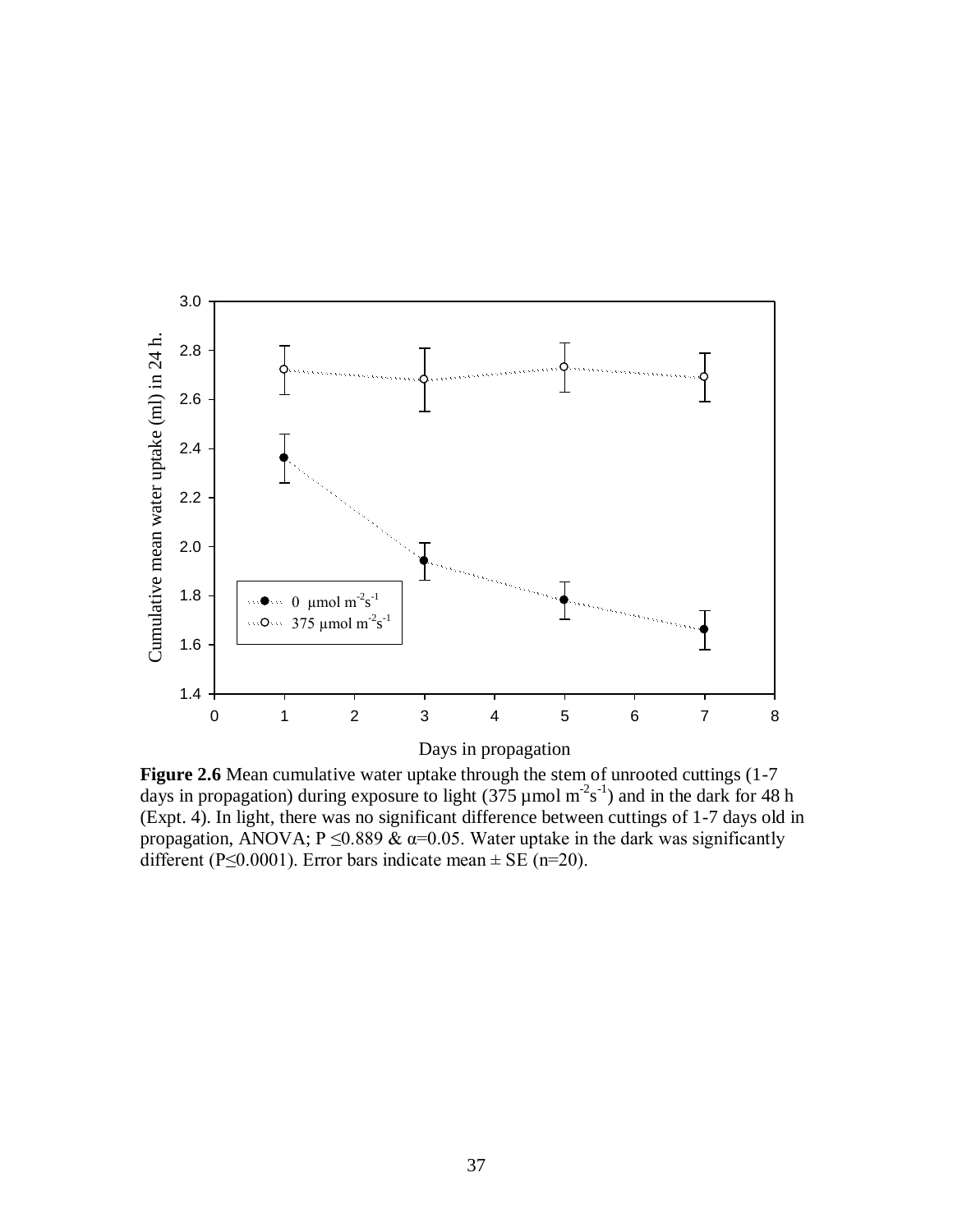# <span id="page-45-0"></span>**Literature cited**

- Anthony V.L, Barry G., Frank A.B., Farrell C.W. and F. John.2004. Mist, substrate water potential and cutting water potential influence rooting of stem cuttings of loblolly pine. Tree Physiol., 24:823-831.
- Barrs, H.D. and P.E Weatherly. 1962. A re-examination of the relative turgidity technique for estimating water deficits in leaves. Biol. Sci., 15:413-428.
- Gay, A.P. and K. Loach. 1977. Leaf conductance changes on leafy cuttings of *Cornus*  and *Rhododendron* during propagation. Hortic Sci., 52:509-516.
- Hoad S.P. and R.R.B. Leakey.1996. Effects of pre-severance light quality on the vegetative propagation of *Eucalyptus grandis* W. Hill ex Maiden, Cutting morphology, gas exchange and carbohydrate status during rooting. Trees 10:317**-**324.
- Loach, K. 1977. Leaf water potential and the rooting of cuttings under mist and polyethylene. Plant Physiol., 40:191**-**197.
- Loach, K. 1988. Water relations and adventitious rooting, pp. 102**-**116. In: Davis, T.D., Haissig, B.E. and Sankhla, N. (Eds) Adventitious Root Formation in Cuttings, Advances in Plant Sciences Series, Vol. 2.
- Mesén, F., A.C. Newton and R.R.B. Leakey. 1997. The effects of propagation environment and foliar areas on the rooting physiology of *Cordia alliodora* (Ruiz & Pavon) Oken cuttings. Trees 11:401**-**411.
- Murthy, R. and B. Goldfarb.2001. Effect of handling and water stress on water status and rooting of loblolly pine stem cuttings. New Forests 21:217-230.
- Lopez, R.G*.* 2008. Poinsettia Propagation**;** Purdue University; Department of Horticulture and Landscape Architecture *www.hort.purdue.edu* Purdue Floriculture *flowers.hort.purdue.edu.*
- Smalley, T.J., M.A. Dirr, A.M. Armitage, B.W. Wood, R.O. Teskey and R.F. Severson. 1991. Photosynthesis and leaf water, carbohydrate, and hormone status during rooting of stem cuttings of *Acer rubrum*. J Am Soc Hortic Sci 116:1052-1057.
- Svenson, S.E., F.T. Davies and S.A. Duray.1995. Gas exchange, water relations, and dry weight partitioning during root initiation and development of poinsettia cuttings. J Am Soc Hortic Sci 120: 454**-**459.
- Ieperen W. V., U. van Meeteren and J. Nijsse. 2002. Embolism repair in cut flower stems: a physical approach. Elsevier Sci B.V., Postharvest Biology and Technology 25:1**-**14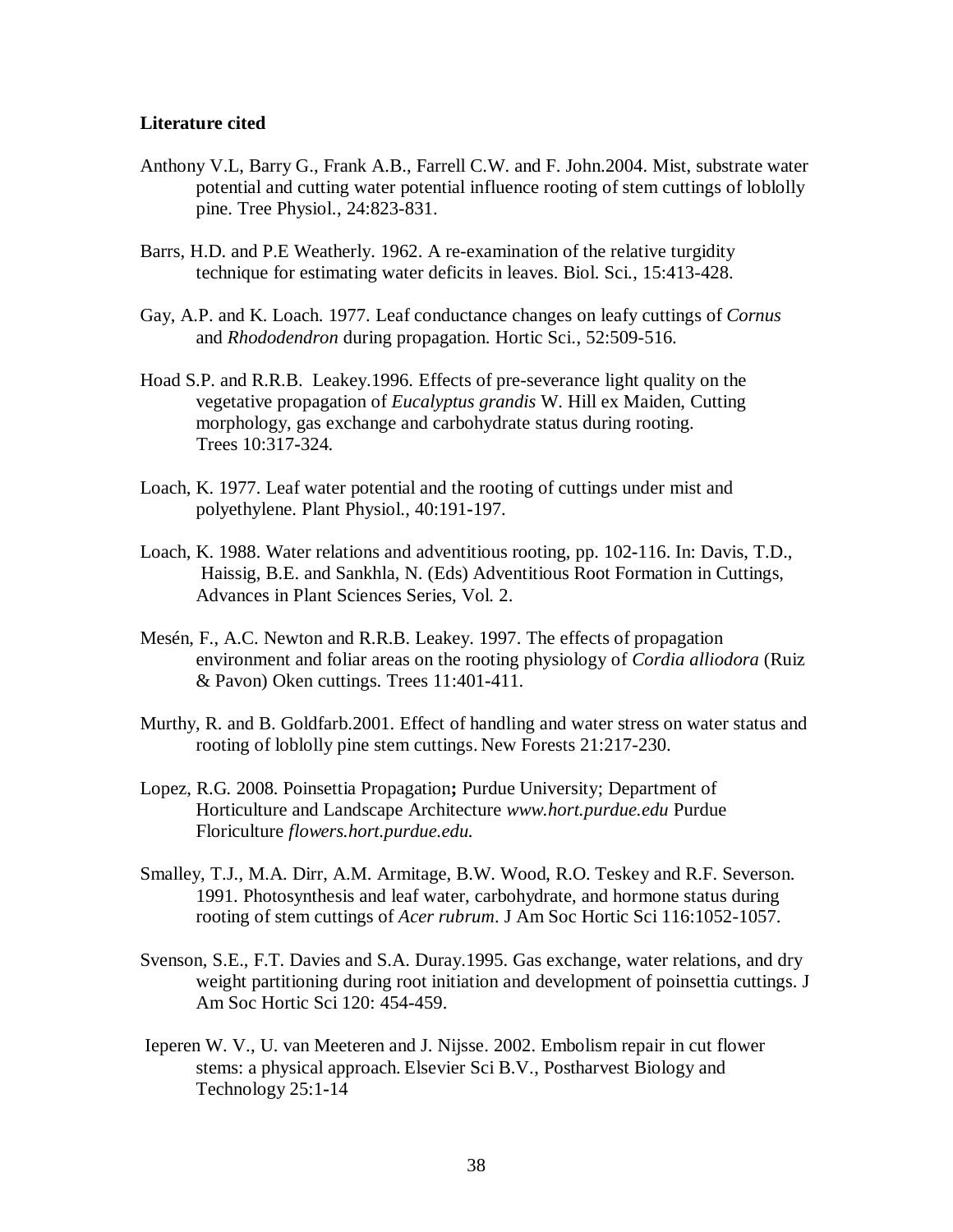#### **CHAPTER THREE**

# <span id="page-46-0"></span>**GAS EXCHANGE OF POINSETTIA LEAVES FROM THE STOCK PLANT THROUGH THE PROPAGATION ENVIRONMENT**

# <span id="page-46-1"></span>**Introduction**

Poinsettias are propagated from vegetative stem cuttings placed under mist. The cuttings are produced on stock plants that are primarily grown in Mexico and Guatemala for the North American market. Immediately after harvesting the cuttings, they are put in cold storage at 10-12ºC to minimize water loss and respiration. The cuttings are then transported via air and land freight over two to three days. After delivery to the propagator the cuttings are stuck in a propagation medium and put under intermittent mist to promote root initiation and growth before transplanting approximately four weeks later. Cuttings quality is affected by water loss and subsequent wilting in postharvest (Wills et al., 1989). Plants lose the majority of their water through open leaf stomata; however, little is known about the response of stomata to severing and postharvest handling practices (Thomson, 2005).

Stomata respond to both internal and external stimuli. In intact plants, stomatal opening and closing can be gradual or rapid depending on the level of environmental stress. Disturbances like severing a shoot from a mother plant limits water uptake to the shoot and reduces gas exchange (Jones, 1998). Stomata respond to maintain a balance between water loss through transpiration and carbon gain for photosynthesis, hence preventing water potential from declines to an extend of xylem embolism (Tyree and Sperry, 1988 and Nardini and Salleo, 2000). The mechanisms of rapid stomatal response to water deficits are not yet fully understood. Past studies have concluded that stomatal conductance is reduced within a few minutes following a perturbation of the water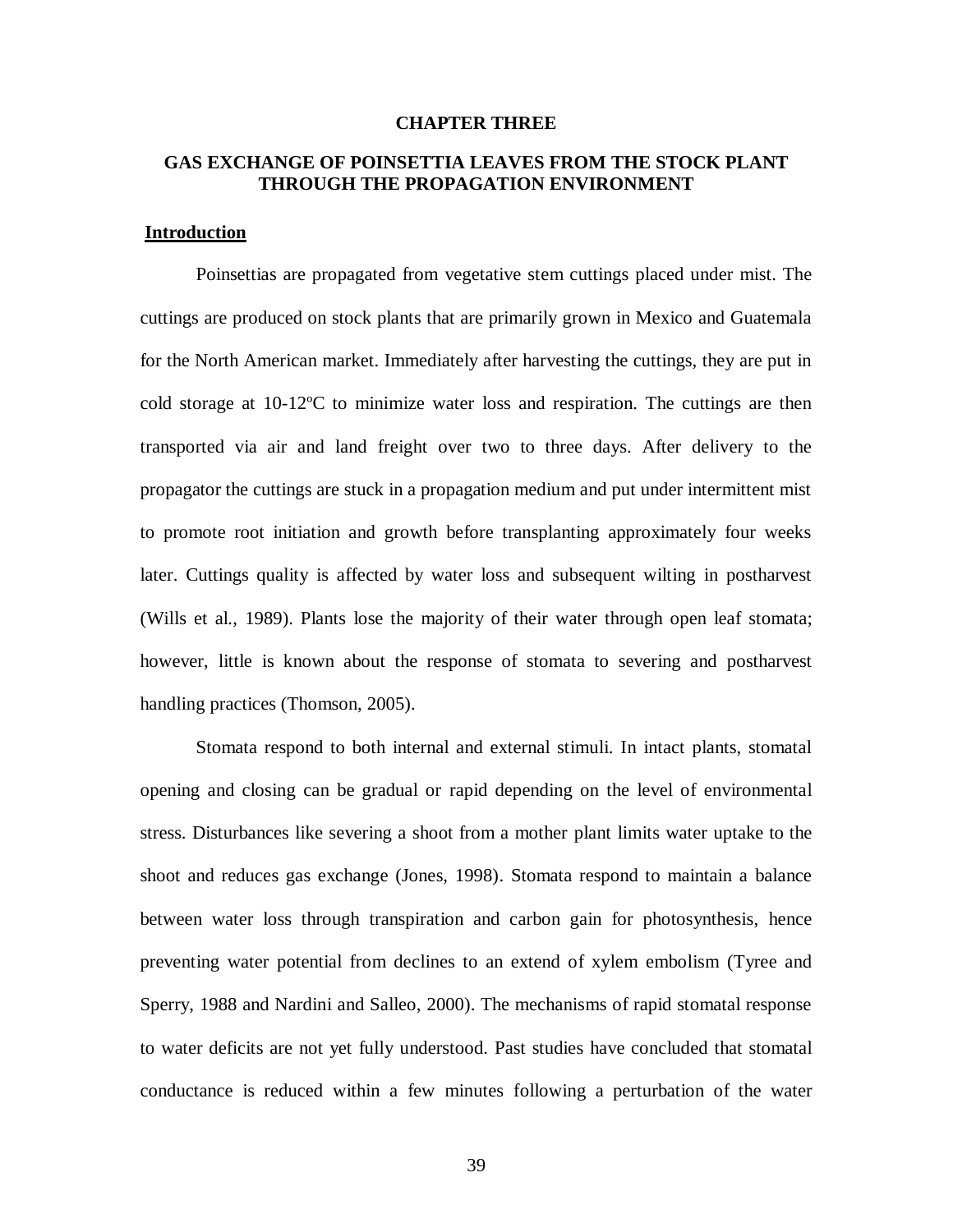potential gradient in the xylem suggesting that stomata respond directly to hydrostatic signals (Whitehead, 1998). However, other researchers think that stomata do not respond directly to changes in hydraulic conductivity, but rather to changes in water status within the leaf as a result of the limitation to water flow (Saliendra et al., 1995 and Hubbard et al., 2001). The continuous hydraulic pressure stream that drives water to the shoot through the stem is cut off suddenly and fluids in the xylem and phloem tissues abruptly retreat up the stem. Moreover, the vapor pressure deficit in the stock plant environment is relatively large, so the cuttings are immediately wrapped in moistened paper and placed in a cooler as fast as possible in order to minimize further water loss.

Considerable work has been done on the gas exchange of intact plants but little research has been undertaken concerning the gas exchange of severed cuttings in storage and propagation. Understanding the changes in the gas exchange of leafy stem cuttings is important in attempting to keep severed plant parts alive until they can be successfully propagated.

Mist is provided to poinsettia cuttings in propagation in order to minimize the water stress that might occur prior to the cutting forming new roots. Excess water can result in increased pathogen pressure and physiological problems, so the propagator's goal is to provide just enough mist to meet the water demand of the cuttings. The standard practice is for commercial producers to gradually decrease the mist frequency and duration over time in propagation. Mist programs will vary between growers and locations; however, the following is an example of an intermittent mist program for a static timer used to propagate poinsettias during the sunny days of the peak summer season. On the first day in propagation the cuttings are misted at a 4-minute interval and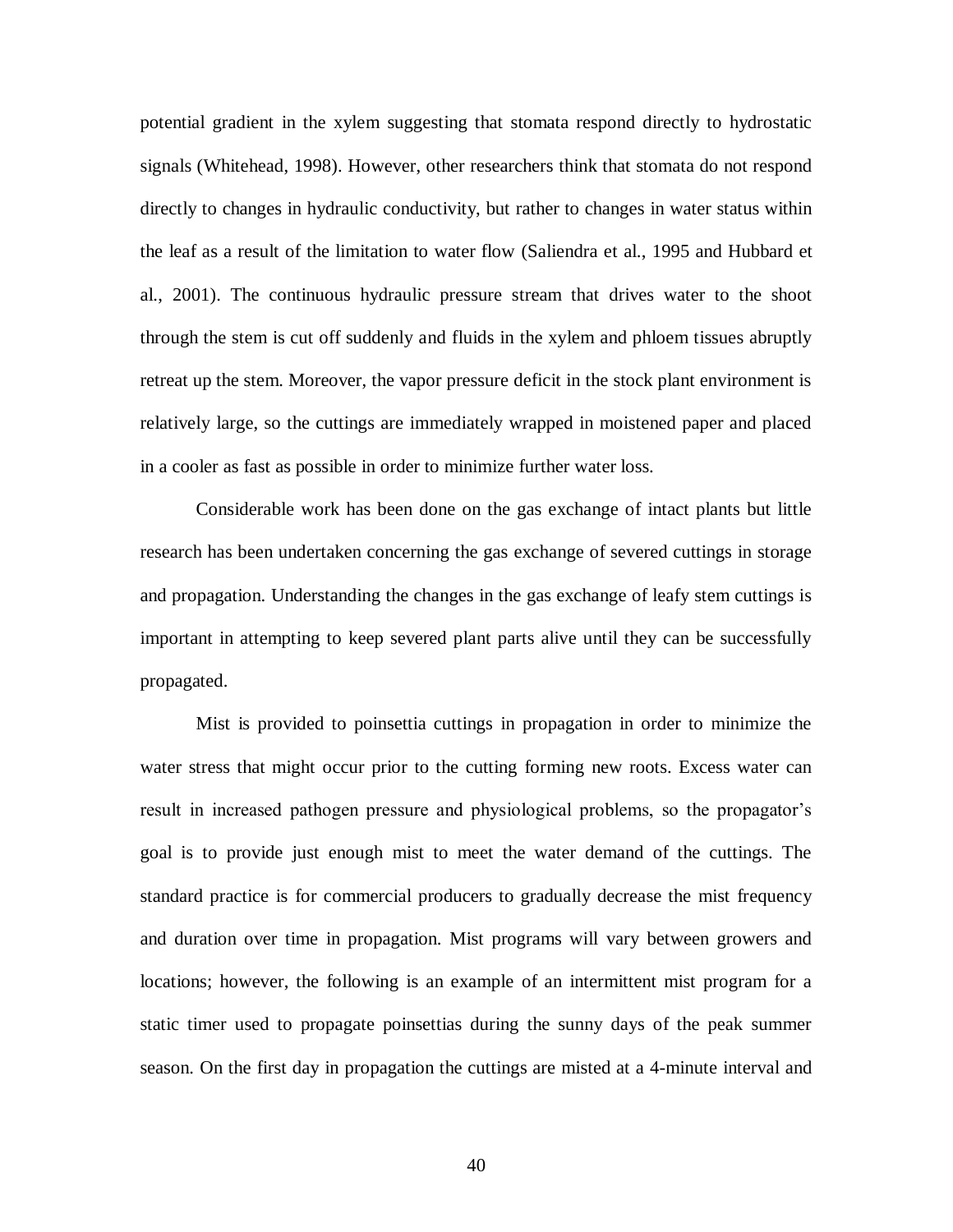misting continues throughout the night at a lower frequency, e.g., 30-minute interval. The second day will have a 6-minute interval and will continue at a lower frequency throughout the night, e.g., 60-minute interval. The third and fourth days will continue with a 6-minute mist frequency, but no mist will be delivered during the night throughout the remainder of time in propagation. The mist frequency will be reduced to an 8-minute interval during the 5, 6 & 7<sup>th</sup> days in propagation, a 10-minute interval on the  $8<sup>th</sup>$ -10<sup>th</sup> days, and a 16-minute interval on the  $11<sup>th</sup>$ -14<sup>th</sup>day in propagation. From Day 15 to 21, mist can be reduced to a 30-60-minute interval or may be terminated altogether depending on the degree and uniformity of rooting. Once the cuttings are uniformly rooted, the mist is turned off and irrigation schedules are initiated.

Chlorophyll fluorescence has been employed in the investigation of plant responses to various environmental stresses, e.g., water, light and temperature stress. Using the CIRAS-2 (PP Systems Inc., Amesbury, MA U.S.A.) and a cuvette-mounted chlorophyll florescence module, the following parameters were either measured or calculated: a minimum fluorescence  $(F<sub>o</sub>)$  under darkness adaptation, a maximum fluorescence  $(F_m)$  when chloroplasts are exposed to saturating light for a short time. The difference between maximum and minimum fluorescence is known as  $F_v$ , the electron transfer rate.  $F_v/F_m$  is the parameter that expresses the maximum quantum yield of photosystem which can be used to estimate the efficiency of photosystem II.

We hypothesized that stomata lose their normal functionality when cuttings are severed from stock plants, i.e., they do not close properly in response to dark or environmental stress and then regain their function gradually in propagation. Therefore, our objective was to determine the changes of stomatal conductance, transpiration and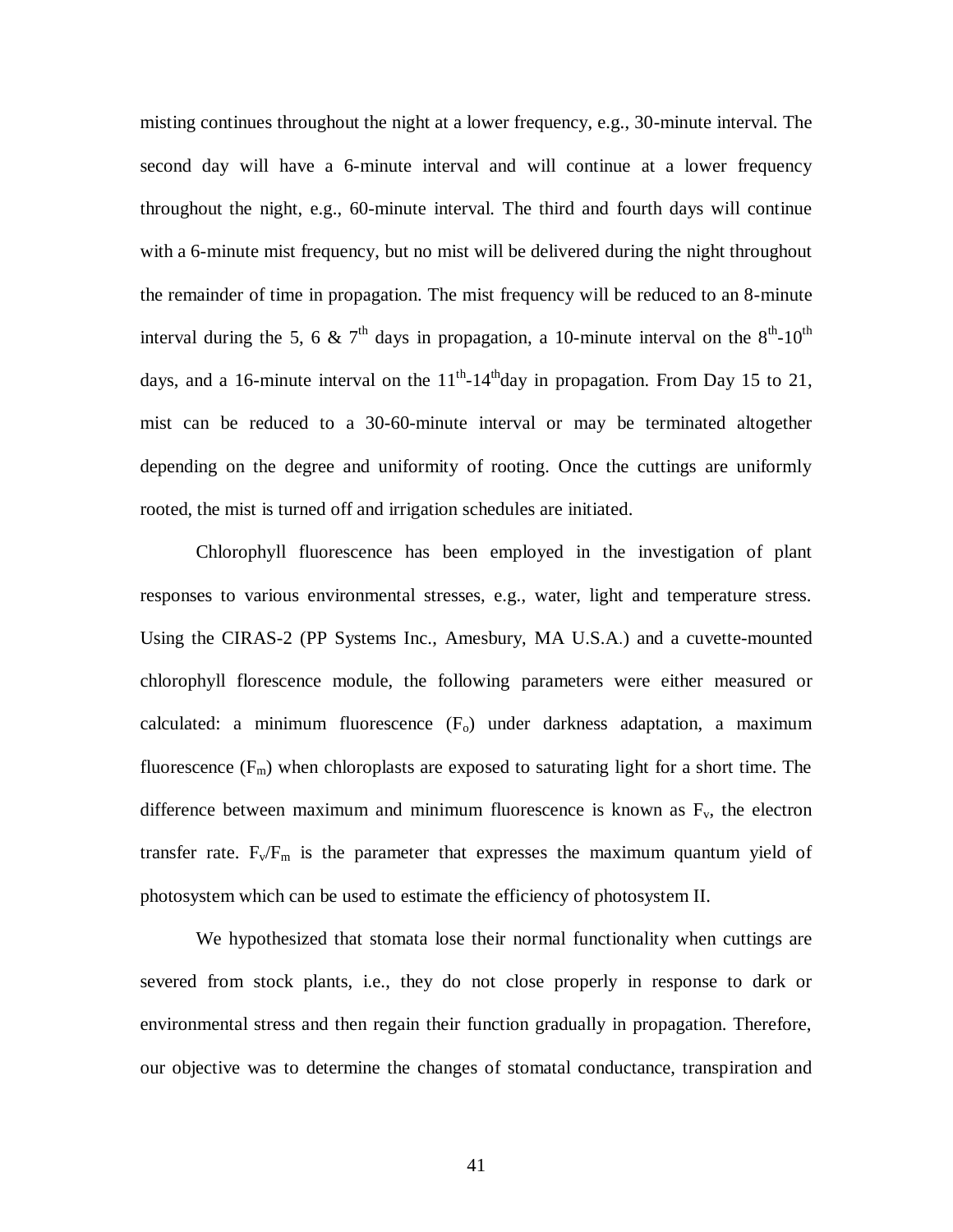photosynthesis on the leaves of stem cuttings after severing and placing in storage, and finally during propagation and to find out the effects of severing cuttings on leaf photosynthesis and light use efficiency.

# <span id="page-49-0"></span>**Materials and Methods**

Poinsettia stock plants (Peterstar Red) were grown in the greenhouse (26-30 ºC, 67-75% R.H and a maximum PPF of 1400  $\mu$ mol m<sup>-2</sup>s<sup>-1</sup>) and provided with a constant liquid fertilization program consisting of 250 ppm N from a 15-5-15 4Ca 2Mg (Peters Professionals, Scotts International B.V., Scotts Professional, Geldermalsen, The Netherlands). The stock plants were maintained in a vegetative state by providing nightinterruption lighting with incandescent lamps.

# *Expt.1. Effect of severing and time in propagation on gas exchange of stem cuttings*

Stomatal conductance  $(g_s)$ , transpiration  $(E)$ , leaf temperature  $(T_i)$  and internal  $CO<sub>2</sub>$  concentration  $(C<sub>i</sub>)$  were measured on one leaf each of ten stock plants using a CIRAS-2 Portable Photosynthesis System with a broad leaf cuvette in a greenhouse (26- 30 °C, 67-75% R.H and PPF of 800-1000 µmol m<sup>-2</sup>s<sup>-1</sup>) at 11 a.m.

The shoots were then severed to make standard stem cuttings, which were then taken to the laboratory (10 µmol  $m^2s^{-1}$ , 50% R.H and 24-26 °C) where the gas exchange measurements were taken 5 min. after severing on the same leaves that were measured on the stock plants. The cuttings were then packed into plastic bags (10 cuttings per bag) and stored in a cold room (10  $\degree$ C & 40% R.H.). The gas exchange measurements were repeated in the dark on Day 1, 2  $\&$  3 of cold storage at 11 a.m. The cuttings were then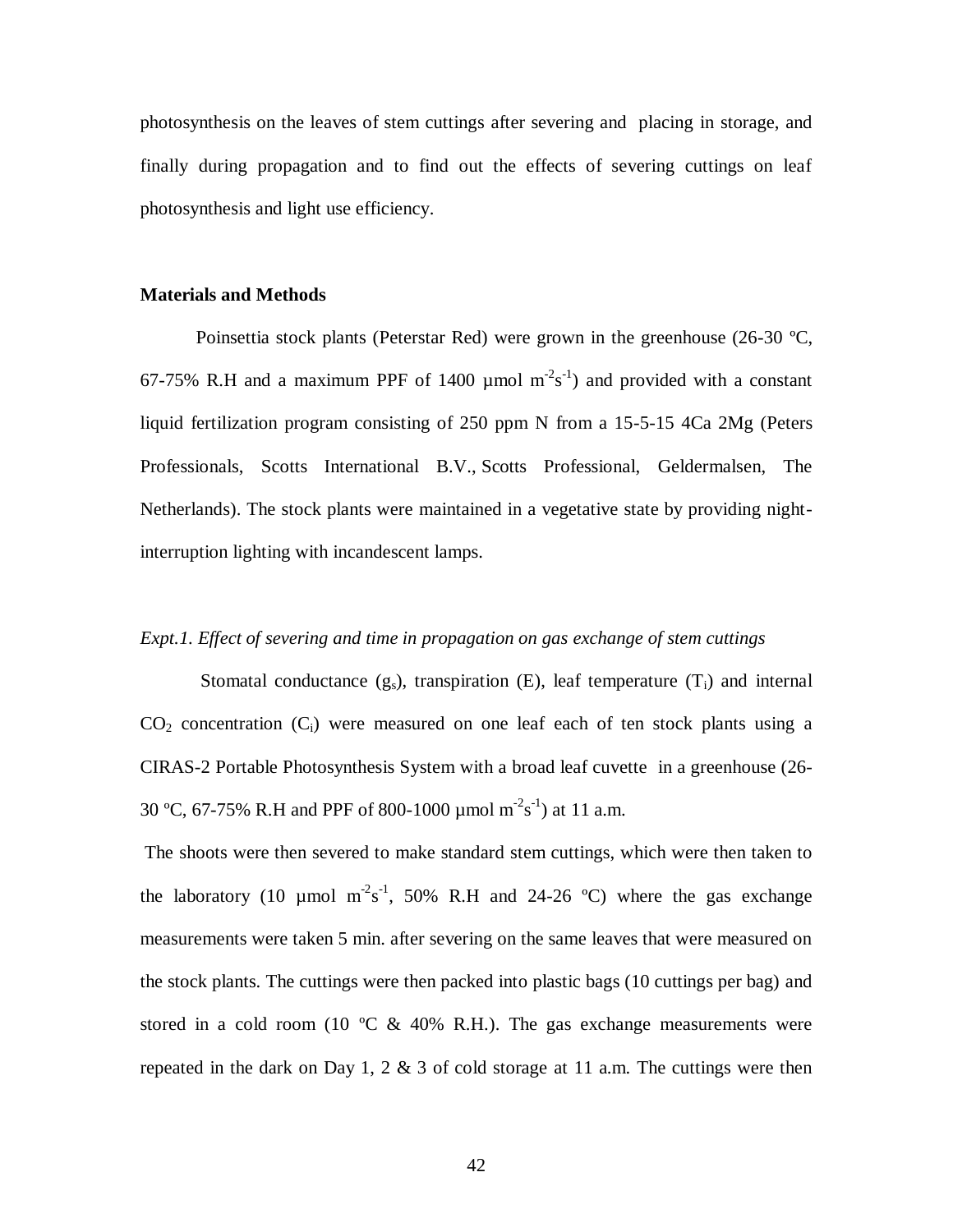stuck in a propagation media (Oasis Wedges, Smithers-Oasis North America, Kent, OH) and put under mist in a propagation environment  $(23-30 \degree C, 75-85\% \degree R)$ . The maximum daily PPF 250-600  $\mu$ mol m<sup>-2</sup> s<sup>-1</sup>). For the gas exchange measurements during propagation, cuttings were removed from the mist bench and taken to a growth chamber (48% R.H, 26 <sup>o</sup>C and PPF of 800  $\mu$ molm<sup>-2</sup>s<sup>-1</sup>) from where measurements were made after 1, 3, 7, 14, 21 and 28 days in propagation, i.e., 4, 7, 11, 18, 25 and 31 days after harvesting the cutting, respectively. The experiment was repeated twice; this resulted in randomized block (2 blocks) with repeated measurements design.

# *Expt.2. The Effect of Time in propagation on the photosynthesis efficiency of cuttings (Chlorophyll fluorescence- Fv/Fm)*

Ten poinsettia (Peterstar Red) cuttings were harvested each day from stock plants grown in a green house and stuck in a propagation media (Oasis Wedges) for 29 consecutive days. Cuttings from seven specific days (Day 1, 2, 3, 5, 7, 21 and 28 after removal from the stock plant) were selected for the experiment; ten cuttings per day.

The CIRAS-2 with an integrated Chlorophyll Fluorescence Module (CFM) unit (PP Systems, Amesbury, MA) mounted on an automatic universal leaf cuvette (PLC6 (U)) was used to measure chlorophyll fluorescence of each of the seven different aged cutting as well as on leaves on the stock plant. The measured chlorophyll fluorescence parameters were: F: fluorescence intensity at any time,  $F_0$ : minimal fluorescence (dark);  $F_m$ : maximum fluorescence (dark);  $F_v = F_m - F_o$ : variable fluorescence. This experiment was repeated five times (blocks) with ten cuttings per treatment.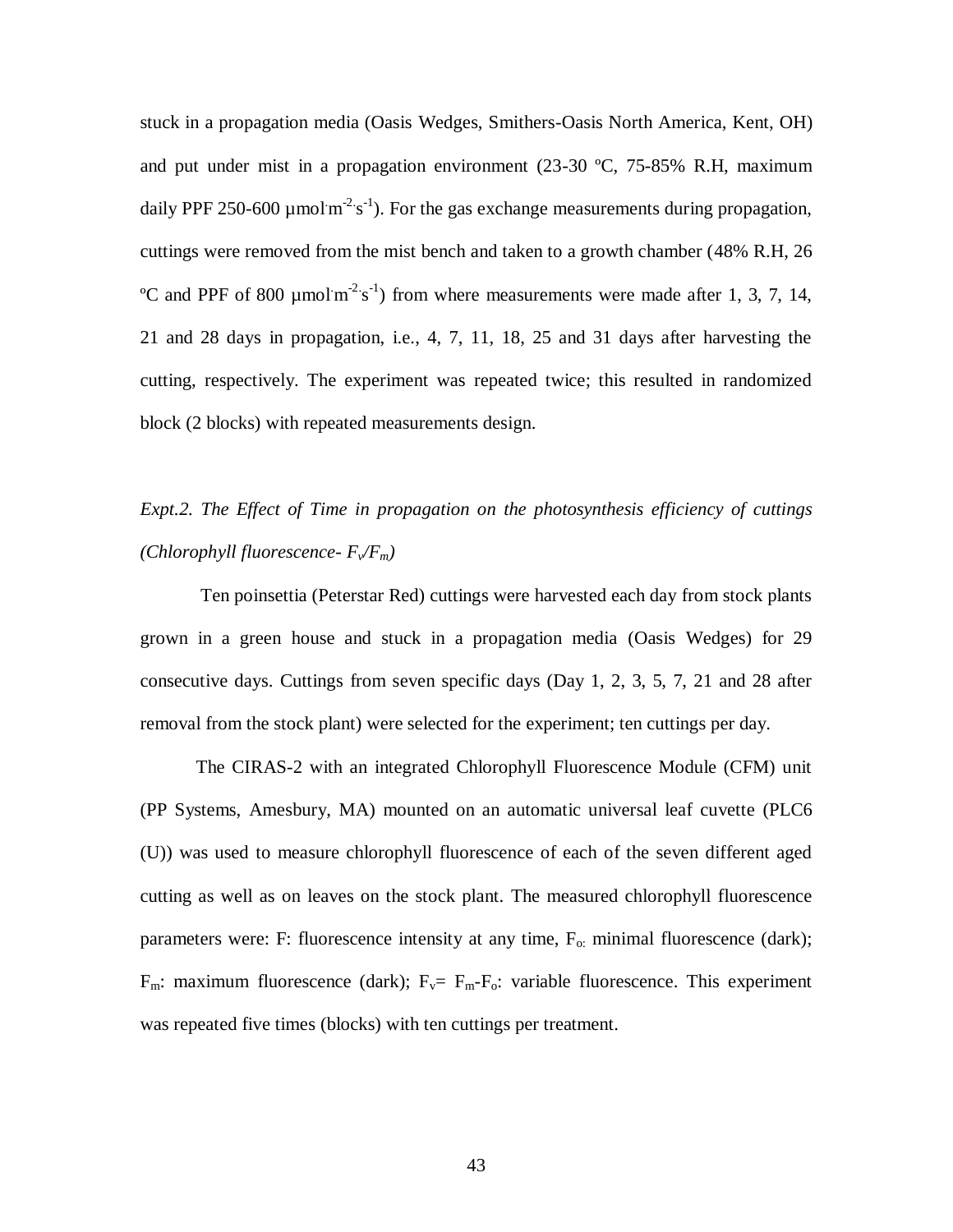*Expt.3. The Effect of Time in propagation on light use efficiency (Light response curves)*

Photosynthesis measurements were performed on the most newly-expanded, intact leaves of poinsettias (Peterstar Red) stem cuttings after 1, 3, 5, 7, 14, 21 and 28 days in a propagation environment and on stock plants using a CIRAS-2 Portable Photosynthesis System adapted with an external LED light unit mounted on the leaf cuvette. Leaves were pre-adapted to darkness for 30 min. and then subjected to a sequence of increasing light intensity, rising stepwise from 0 to 100, 200, 400, 600, 800 and 1000  $\mu$ mol m<sup>-2</sup>s<sup>-1</sup> for 45 sec at each intensity. Gas exchange measurements were automatically recorded at each PPF step and stored in the CIRAS-2 memory. This experiment was carried out in the laboratory (42-52% R.H, 23-26<sup>°</sup>C and 10 µmol m<sup>-2</sup>s<sup>-1</sup>). The photosynthetic light response curves were determined at  $300$  ppm  $CO<sub>2</sub>$ . The experiment was repeated five times, with 5 cuttings per treatment (cutting age); randomized complete block design.

# *Statistical analysis*

Data were subjected to one-way and two-way analyses of variance (ANOVA), and means were compared with Fisher's protected least significant difference (LSD) at *P*  = 0.05; SAS software (Version 9.1; SAS Institute, Cary, NC, USA) was used**.**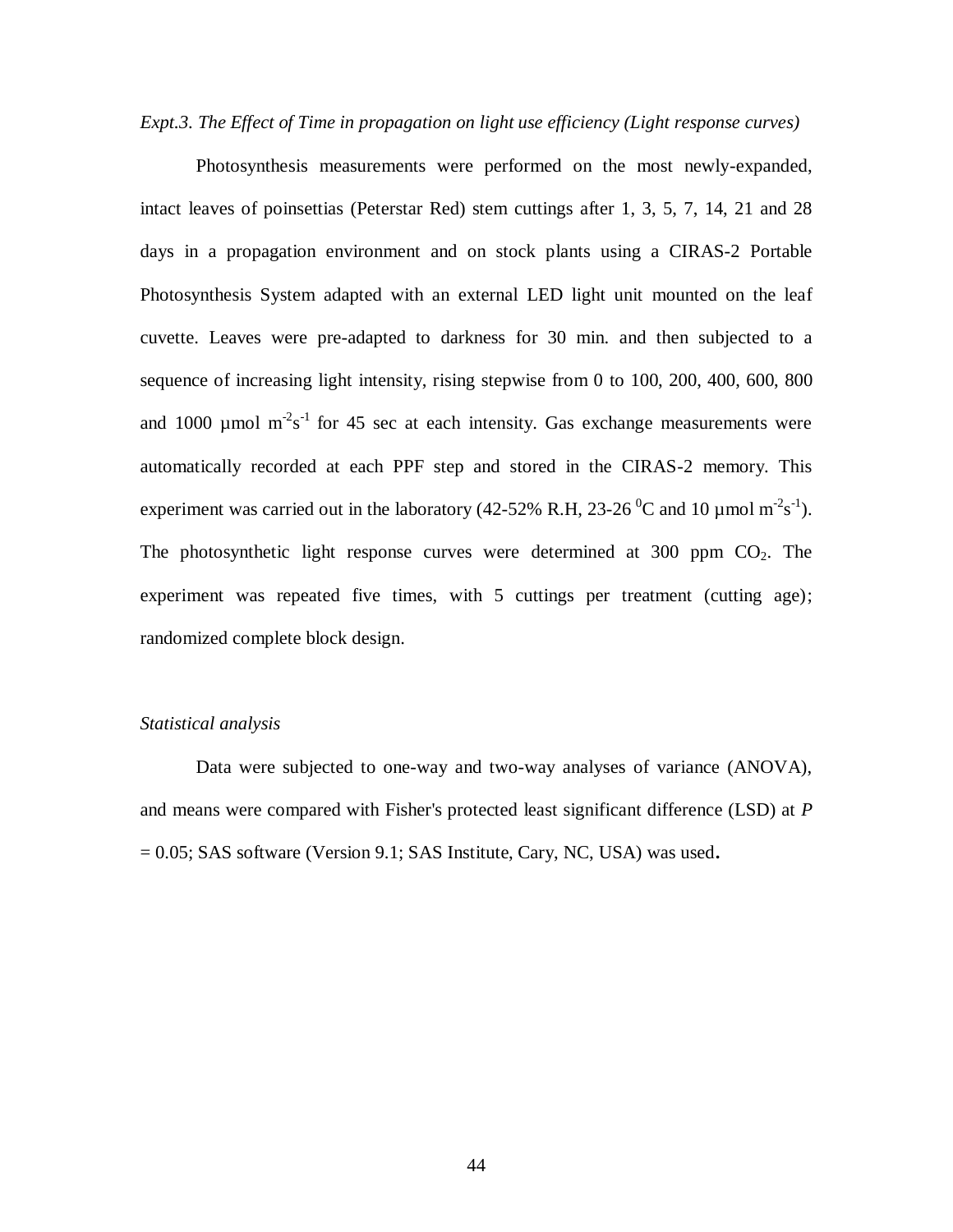# <span id="page-52-0"></span>**Results and Discussion**

Severing shoots from the stock plant led to a reduction in stomatal conductance, transpiration and photosynthesis within five minutes (data not shown). For example, five minutes after severing the cutting from the stock plant the stomatal conductance decreased from 298 to 173 mmol  $m<sup>2</sup>s<sup>-1</sup>$ , transpiration decreased from 2.67 to 1.3 mmol  $m<sup>2</sup>s<sup>-1</sup>$  and photosynthesis decreased from 7.47 to -3.7 µmol  $m<sup>-2</sup>s<sup>-1</sup>$ . The gas exchange parameters decreased slightly during the three days in the 10 ºC storage room and then significantly increased on the first day in propagation (Fig. 3.1). Stomatal conductance and photosynthesis values increased gradually throughout the time in propagation; however, they did not return to the stock plants values even when they become fully rooted after 28 days (Fig. 3.1A  $\&$  B). Transpiration followed the same trend; however, transpiration did recover to the stock plant levels after 28 days in propagation (Fig. 3.1C).

Svenson et al., (1995) also reported a reduction in stomatal conductance and photosynthesis of poinsettia cuttings after severing from the stock plants. This reduction appears to be a result of the break in water flow from the roots; however, water continues to be lost through transpiration due to an apparent loss of stomatal functioning (Chapter 2). Once cuttings are inserted into the propagation medium, the water column is quickly reestablished, however transpiration remains significantly lower than on the stock plant due to the reduced water transport resulting from the lack of roots. As cuttings stay in propagation under mist, stomatal functioning returns so water use efficiency improves and the cuttings can respond in the event of water stress. Once a significant root system has been reestablished (Day 28 in propagation), transpiration returned to a similar rate as occurs on the stock plant, however photosynthesis rates did not fully recover by Day 28.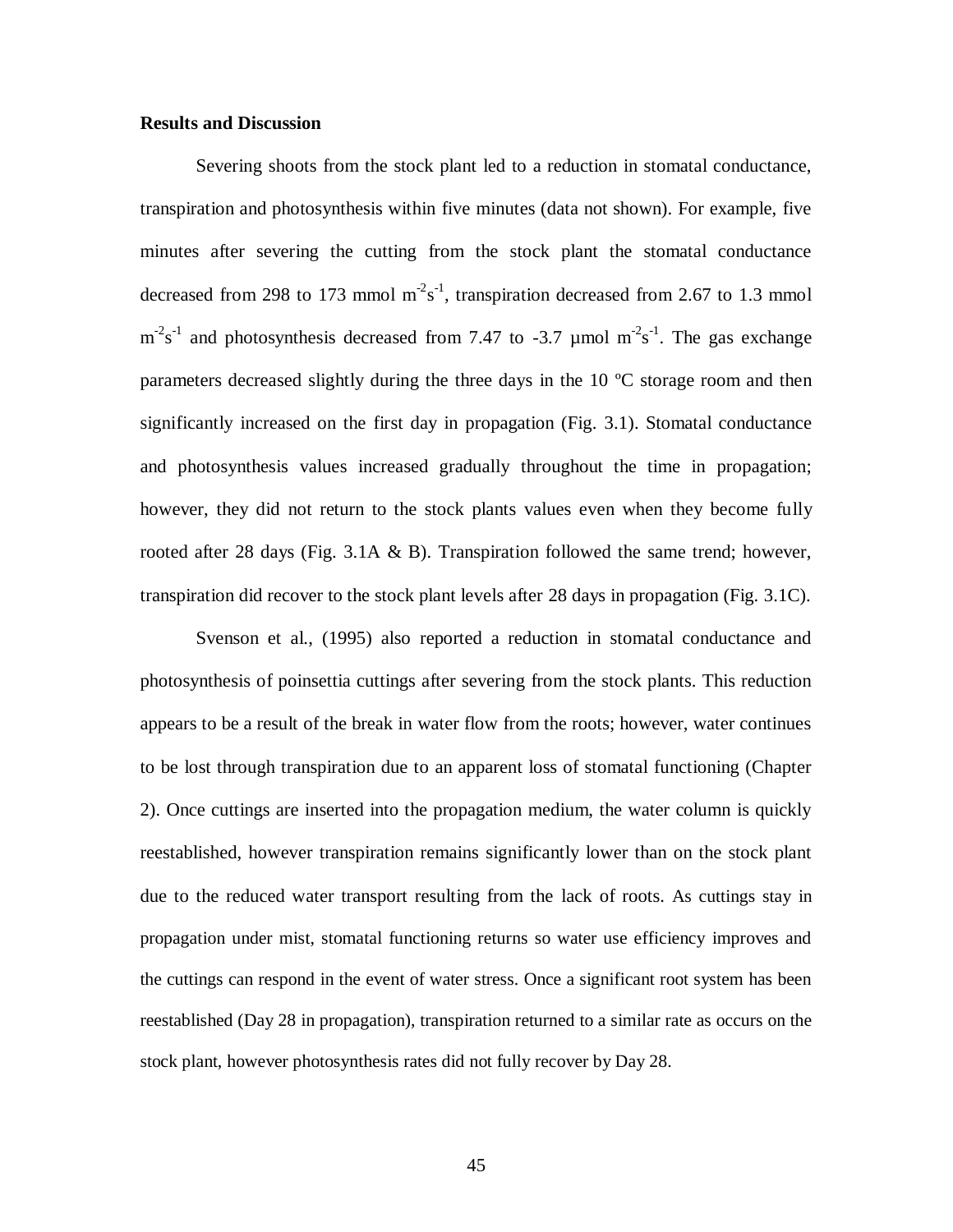Chlorophyll fluorescence  $(F_v/F_m)$  of the stock plant and the cuttings throughout the 28 days in propagation displayed no significant trends (Fig. 3.2). Johnson et al., (1993) reported that healthy plants for most species have chlorophyll fluorescence values near 0.83. The chlorophyll fluorescence measurements in this study ranged from 7.7 to 7.9 close to those of a healthy intact plant. This suggests that the process of harvesting and propagating cuttings does not affect the non-photochemical quenching capacity of photosystem II. Enfield (unpublished data) demonstrated that cuttings experiencing chilling temperature stress during the postharvest environment have significantly reduced chlorophyll fluorescence which would potentially impact photosynthesis and consequent rooting in propagation. Our data suggest that photosynthesis is not limited by the efficiency of the photosynthetic apparatus under normal propagation environments, so this does not explain the relatively low rates of photosynthesis that occur on cuttings during propagation.

Unrooted cuttings, i.e., Days 1, 3, and 7 in propagation, did not have significantly different photosynthesis rates, while photosynthesis of rooted cuttings, i.e., Days 21 and 28 in propagation, increased significantly (Fig. 3.3). Day 28 cuttings in propagation had similar photosynthesis rates like stock plants at PPF  $\leq 800$  µmol m<sup>-2</sup>s<sup>-1</sup>; however at higher PPF, the stock plants performed at a higher photosynthetic rate than the Day 28 cuttings. These data suggest that photosynthesis of a fully rooted cutting (Day 28) nearly recovered to a similar capacity as the stock plants. A reduction in photosynthesis before rooting and then recovery after rooting supports the hypothesis of water stress as the limiting factor to photosynthesis in unrooted cuttings (Svenson et al., 1995).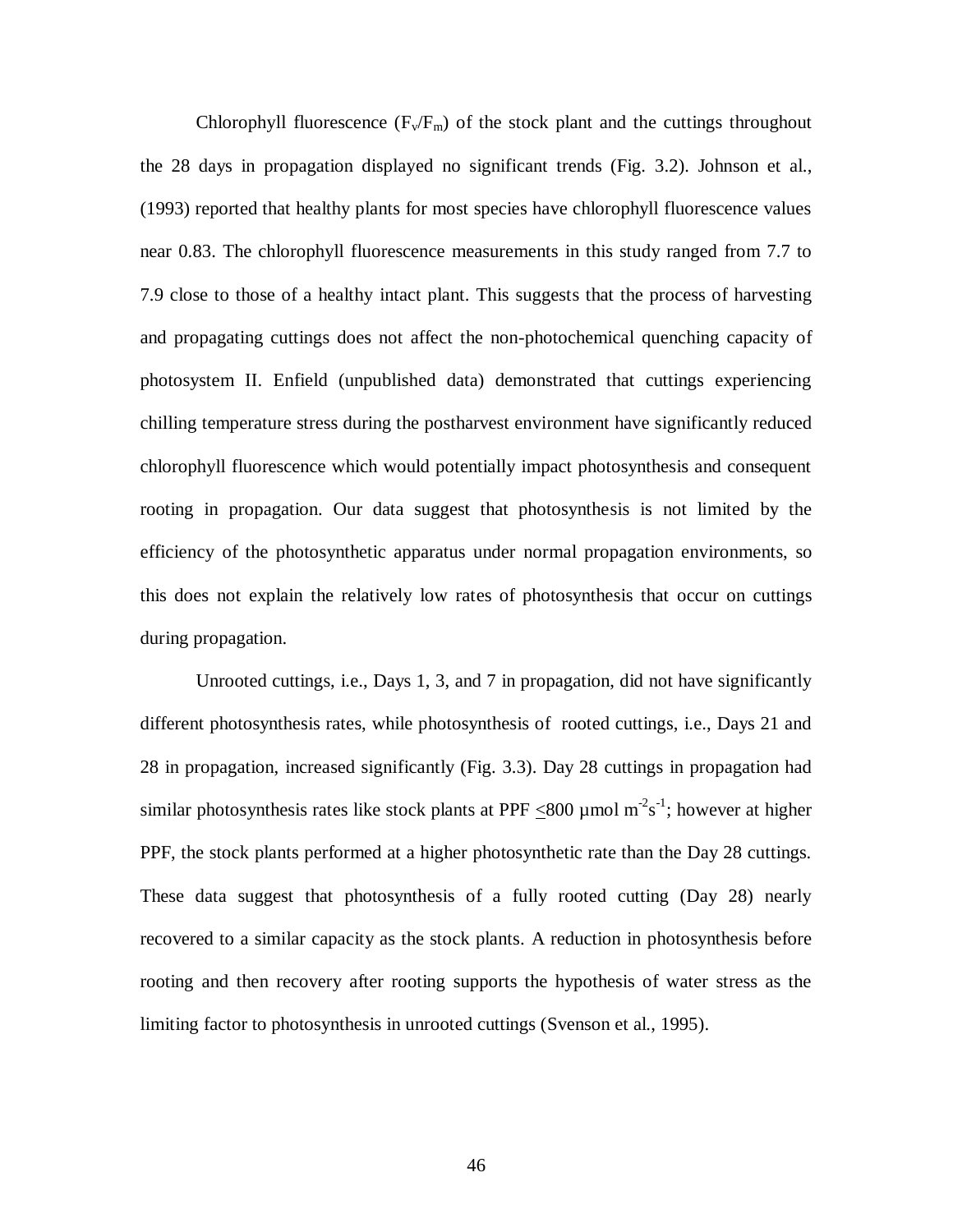# *Conclusion*

Leafy herbaceous cuttings depend on current photosynthates produced while the cuttings are in the propagation environment in order for root initiation and growth to occur (Leakey, 2004); however, photosynthesis rates of unrooted cuttings were very low compared to shoots on the stock plants. Photosynthesis does not appear to be limited by stomatal aperture as stomata do not appear to be responsive to environmental stimuli immediately following severing from the stock. Also, photosynthesis does not appear to be limited by any damage that may have occurred to photosystem II during the cutting harvest and shipping process. Therefore, we conclude that photosynthesis if primarily limited by water uptake by the severed stem. Photosynthesis does recover significantly as root growth occurs on the cutting. This suggests that light management in propagation should be driven by the stage of rooting of the cuttings.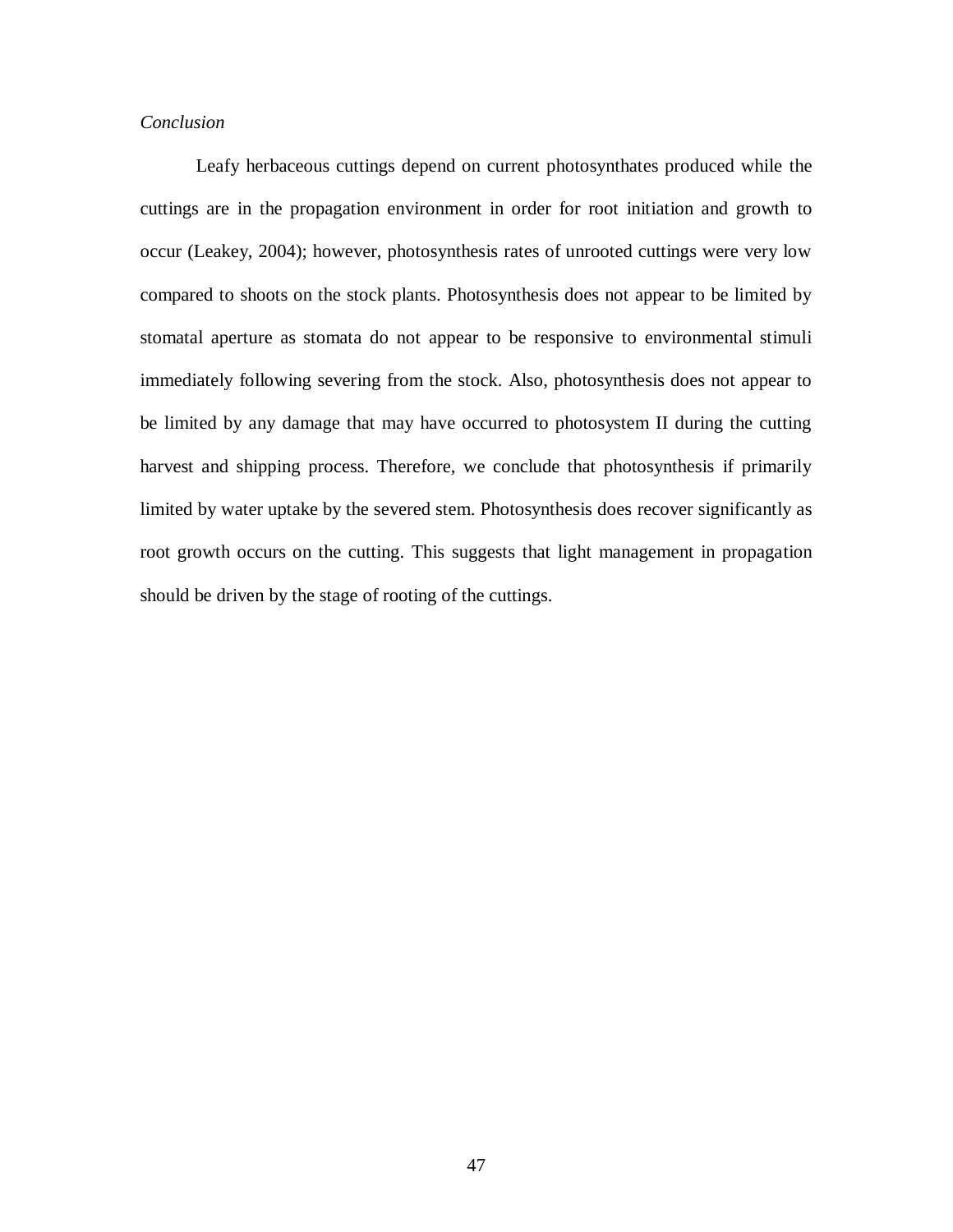

**Figure 3.1** Gas exchange measurements included A) stomatal conductance, B) transpiration and C) photosynthesis from stock plant (Day 0) and cuttings (Days 1-3; in 10ºC cold, dark storage; Days 4-28 in propagation). Measurements made in dark storage are indicated by the shaded area. Error bars represent mean±SE.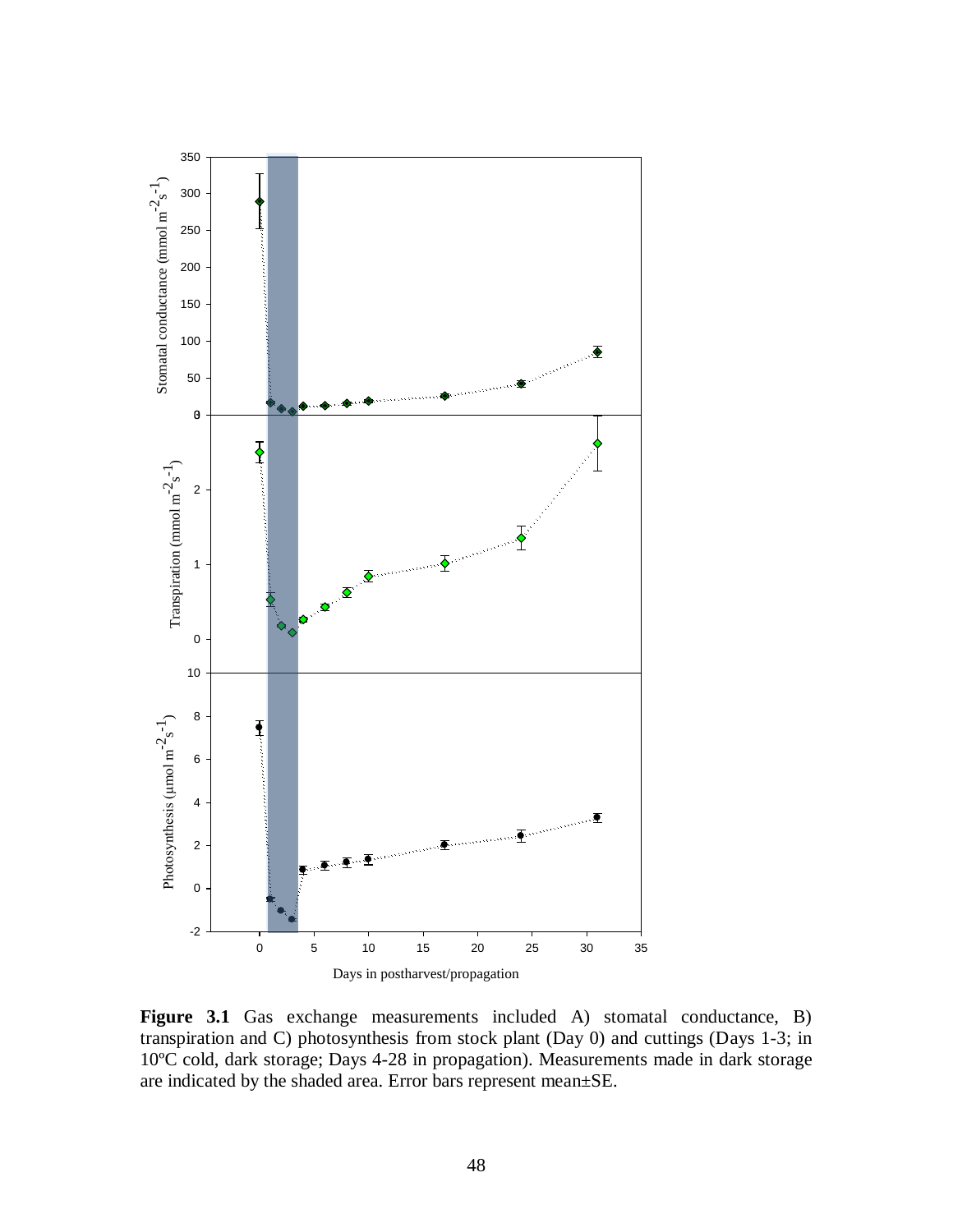

**Figure 3.2** Chlorophyll fluorescence  $(F_v/F_m)$  measured on stock plants (Day 0), and cuttings in propagation (Day1, 3, 5, 7, 21 or 28). Error bars indicate  $\pm$  SE.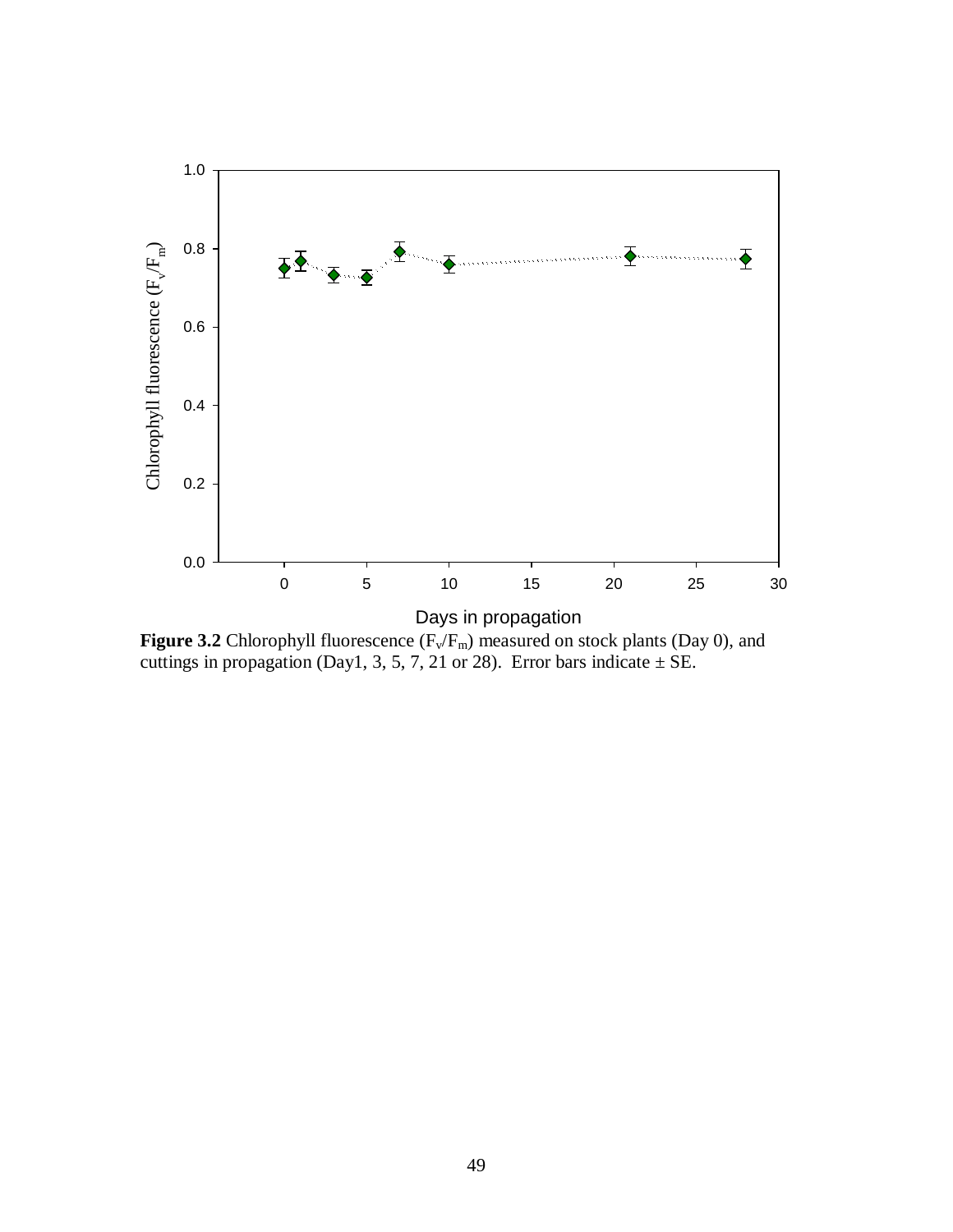

**Figure 3.3** Photosynthesis response curves generated by a chlorophyll fluorescence module mounted on the CIRAS-2 System. ANOVA  $(P< 0.0001)$ ;  $\alpha = 0.05$ . Means compared with Fisher's protected LSD showed unrooted cuttings (Days 1-7) had no significant difference.

 $\zeta$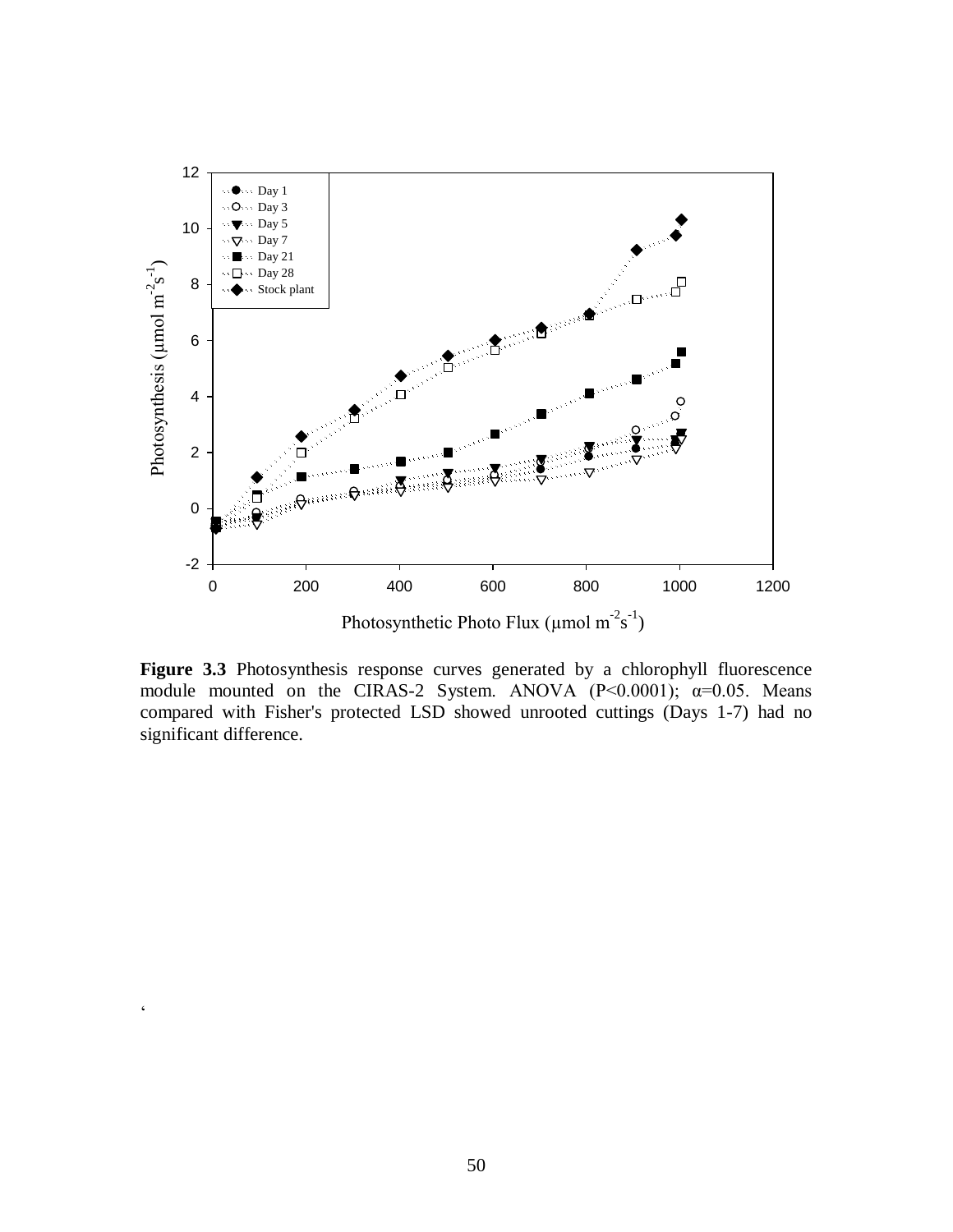# <span id="page-58-0"></span>**Literature cited**

- Farquhar, G.D. and T.D. Sharkey. 1982. Stomatal conductance and photosynthesis. Plant Physiol., 33:317-347.
- Hubbard, R.M., M.G. Ryan, V. Stiller and J.S. Sperry. 2001. Stomatal conductance and photosynthesis vary linearly with plant hydraulic conductance in ponderosa pine. Plant Cell Environ., 24:113-121.
- Johnson, A.G., A.J. Young., J.D. Scholes and P. Horton. 1993. The Dissipation of excess excitation energy in British plants species. Plant Cell Environ., 16:673-679.
- Jones, H.G. 1998. Stomatal control of photosynthesis and transpiration. Exp Bot., 49:387- 398.
- Lawlor, D.W. and G. Cornic. 2002. Photosynthetic carbon assimilation and associated metabolism in relation to water deficits in higher plants. Plant Cell Environ., 25:275**-**294.
- Leakey, R.R.B. 2004. Encyclopedia of Forest Sciences. Physiology of Vegetative Reproduction, Agroforestry and Novel Crops Unit, School of Tropical Biology, James Cook University, Cairns **-** Australia.
- Nardini, A. and S. Salleo. 2000. Limitation of stomatal conductance by hydraulic traits: sensing or preventing xylem cavitation? Trees 15:14-24.
- Saliendra, N.Z., J.S. Sperry and J.P. Comstock.1995. Influence of leaf water status on stomatal response to humidity, hydraulic conductance, and soil drought in *Betula occidentalis.* Planta 196:357-366.
- Silva, J. and R. Santos. 2003. Daily variation patterns in sea-grass photosynthesis along a vertical gradient. Mar. Ecol. Prog. Ser. 257:37.
- Svenson, S.E., F.T. Davies and S.A. Duray.1995. Gas exchange, water relations, and dry weight partitioning during root initiation and development of Poinsettia cuttings. J Am Soc Hortic Sci., 120:454-459.
- Thomson, G. E. 2005. Postharvest handling effects on stomatal aperture of harvested *Brassica rapa var. perviridis* 'Komatsuna' and *B. juncea* 'Red Giant' mustard leaves, New Zealand. J Crop and Hortic Sci., 33:311**-**316.
- Tyree, M.T. and J.S. Sperry. 1988. Do plants operate near the point of catastrophic xylem dysfunction caused by dynamic water stress? Plant Physiol., 88:574-580.